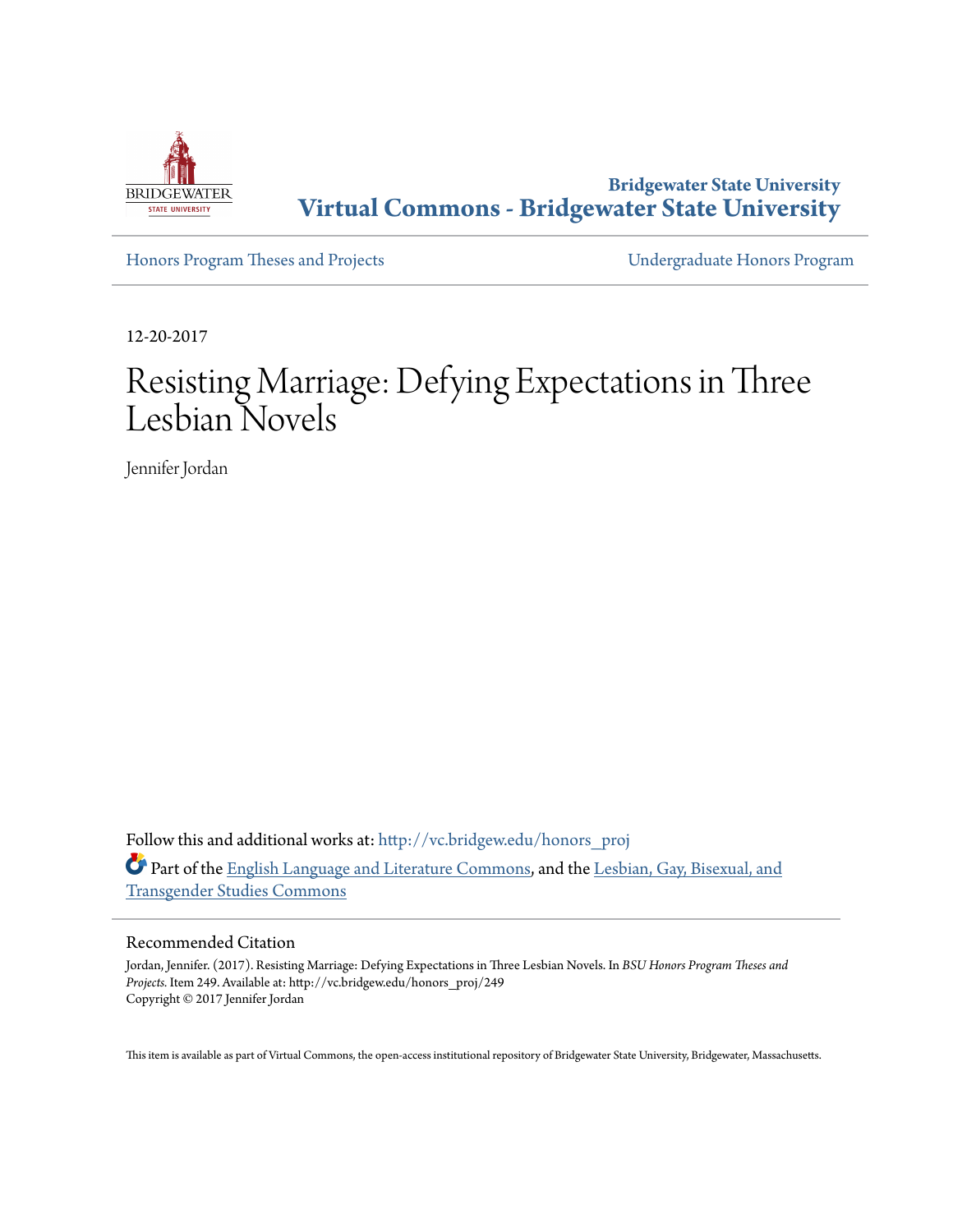Resisting Marriage: Defying Expectations in Three Lesbian Novels

Jennifer Jordan

Submitted in Partial Completion of the Requirements for Commonwealth Honors in English

Bridgewater State University

December 20, 2017

Dr. Matt Bell, Thesis Director Dr. Heidi Bean, Committee Member Dr. Kevin Kalish, Committee Member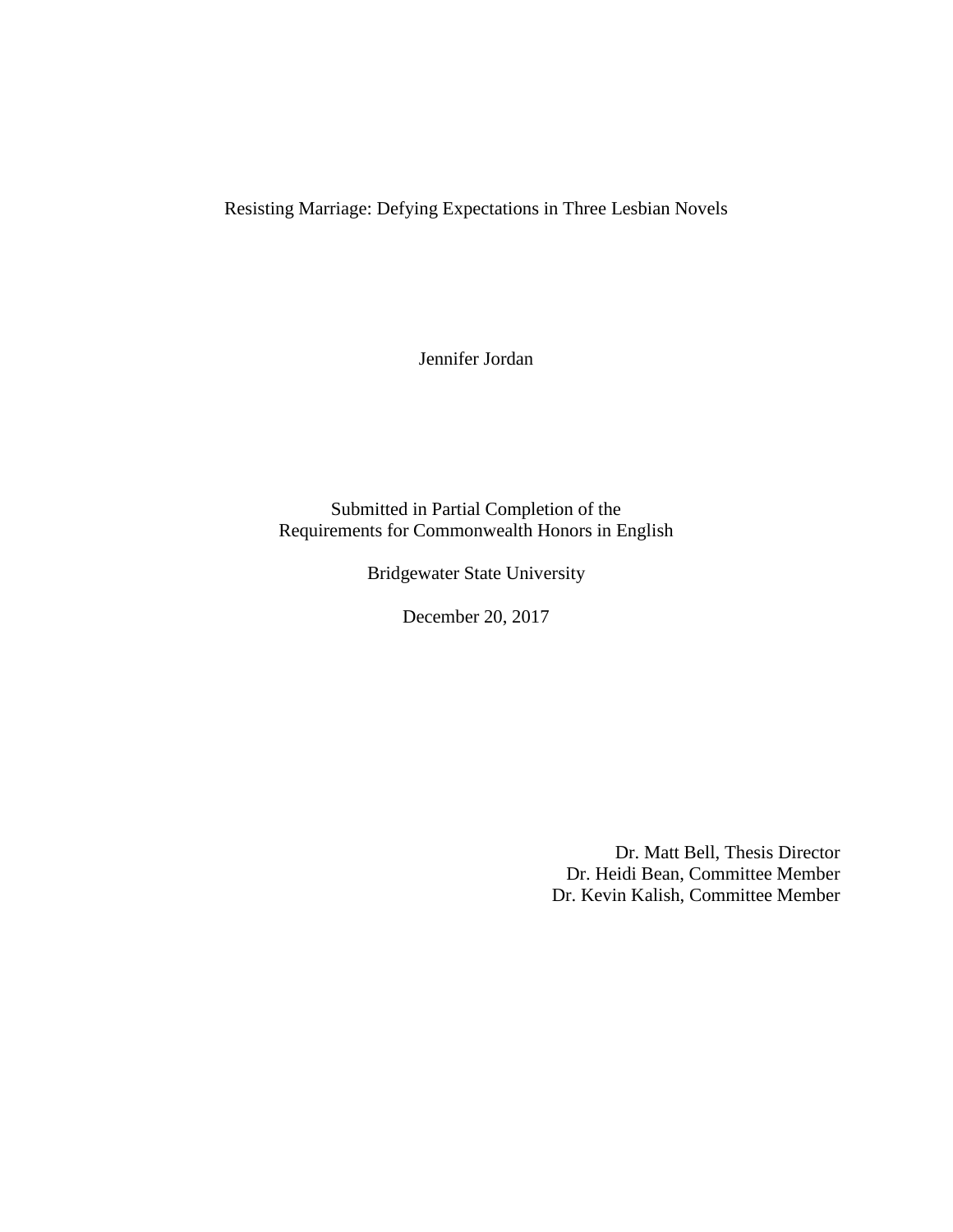#### **Resisting Marriage: Defying Expectations in Three Lesbian Novels**

In this thesis, the category of lesbian novels will be explored through three particular novels' protagonists in order to study and analyze their unique views on marriage. These novels are *Odd Girl Out* by Ann Bannon, *Rubyfruit Jungle* by Rita Mae Brown, and *Oranges Are Not the Only Fruit* by Jeanette Winterson. The protagonists in each of these novels, Laura, Molly, and Jeanette respectively, each have their own personal views on marriage both as an institution and how it pertains to them. These works were all published between 1957 and 1985, and as a result, these novels appear within a post World War II, Anglo-American culture.

These novels were all received well by the world they were published into, with both *Rubyfruit Jungle* and *Oranges Are Not the Only Fruit* winning awards and being critically viewed. While *Odd Girl Out* is considered a pulp novel, and therefore not seen as a valuable piece of literature, it was sold widely reaching a wide general audience. These novels all came out in a time when homosexuality was something taboo and unspoken. However, all three of them were viewed well, and they are seen as novels that pave the way for other novels with lesbian themes for the future.

The scope of this thesis will incorporate the three novels, and explore the conflict that each of the three protagonists has with marriage within the plot. This includes how the women feel about marriage personally, how they perceive marriage from observing other people, and what they think of marriage as an institution. Often marriage is something that is expected of each of the women in the novels, and it is expected that they will both marry a man and have children. However, because each of these protagonists is a lesbian, marriage to a man is not in her future. The views on marriage do differ between each character, since they are each at different ages throughout the novels, in different time periods, and in different environments.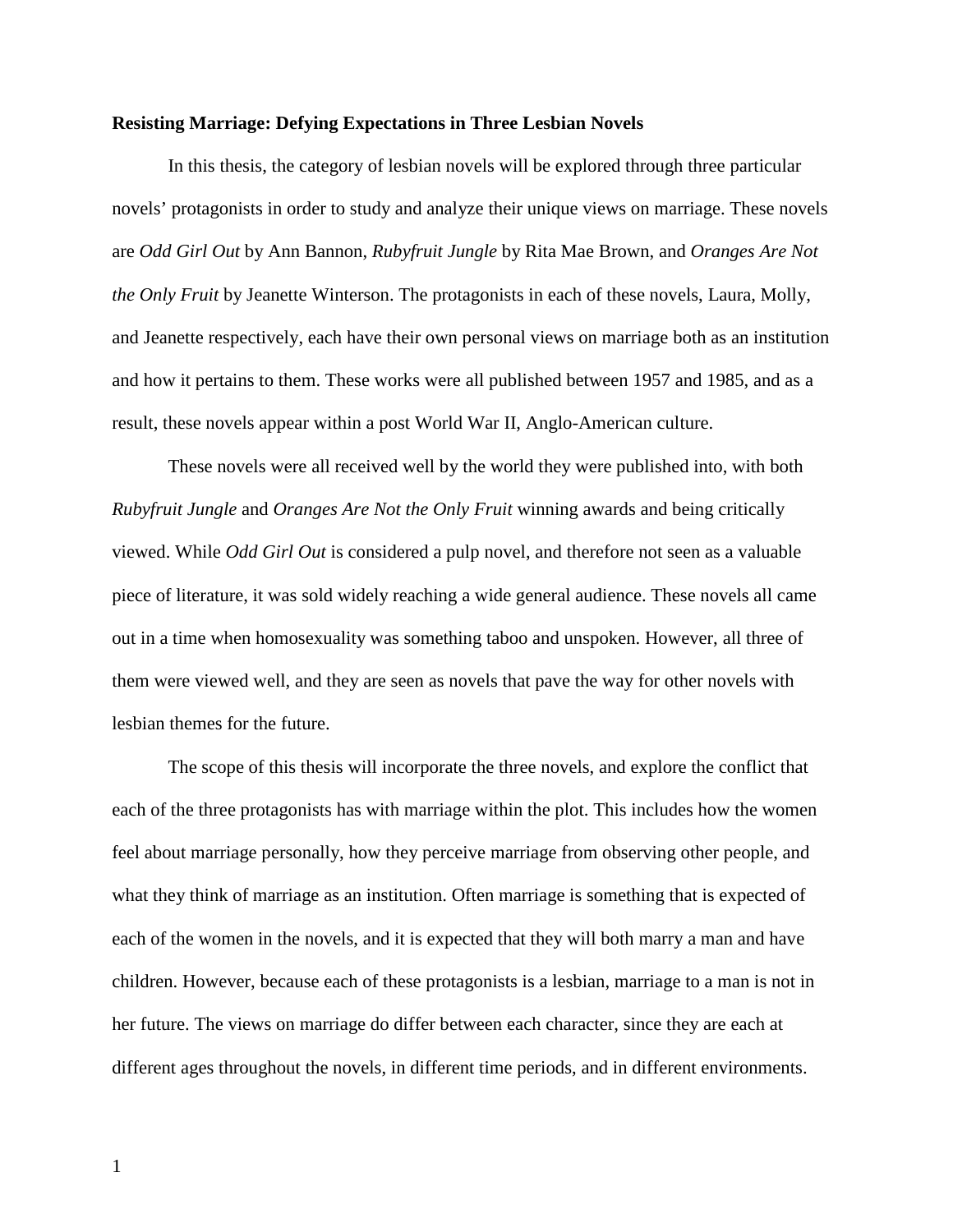However, the conflict with marriage is one concept that is thought about by each protagonist at various points throughout each of the novels, with some protagonists focusing on it more heavily than others.

The main method that is employed in this thesis is close reading. The work of close reading is one of the most basic and essential tools in the work of analyzing literature. Close reading at its core is meant to find the bulk of the information directly from the text itself. As such, using this method the main resources of this thesis will be the three novels in question. This allows for a more detailed look into the literature to gain reasoning for any particular argument, rather than relying on secondary sources to back up a claim that is made. The work of close reading rewards the reader with a deeper understanding of the text, and the ability to use this knowledge to make a claim that is central to the idea of the novel. That is why close reading will be the most important method used in this thesis; it will allow for the novels and their characters to be presented in a way that is true to the novel while also making its own distinct claim.

The other method that is important to this thesis is in reference to secondary sources that examine lesbian novels. These sources come from various places, but each is a scholarly work that deals with the specific topic and collection of lesbian novels at hand. Examples of this research will be books that have been written on lesbian novels or the particular novels individually, a film that deals with lesbian novels and how they work, and articles found in academic journals that present their own argument on these lesbian novels or works that present relevant theory and critiques surrounding the topic. The scholarly work will contain arguments about queer/feminist theory, along with literary history to provide context to each of the three novels. I will look to works that add onto the novels including the chapter "The Woman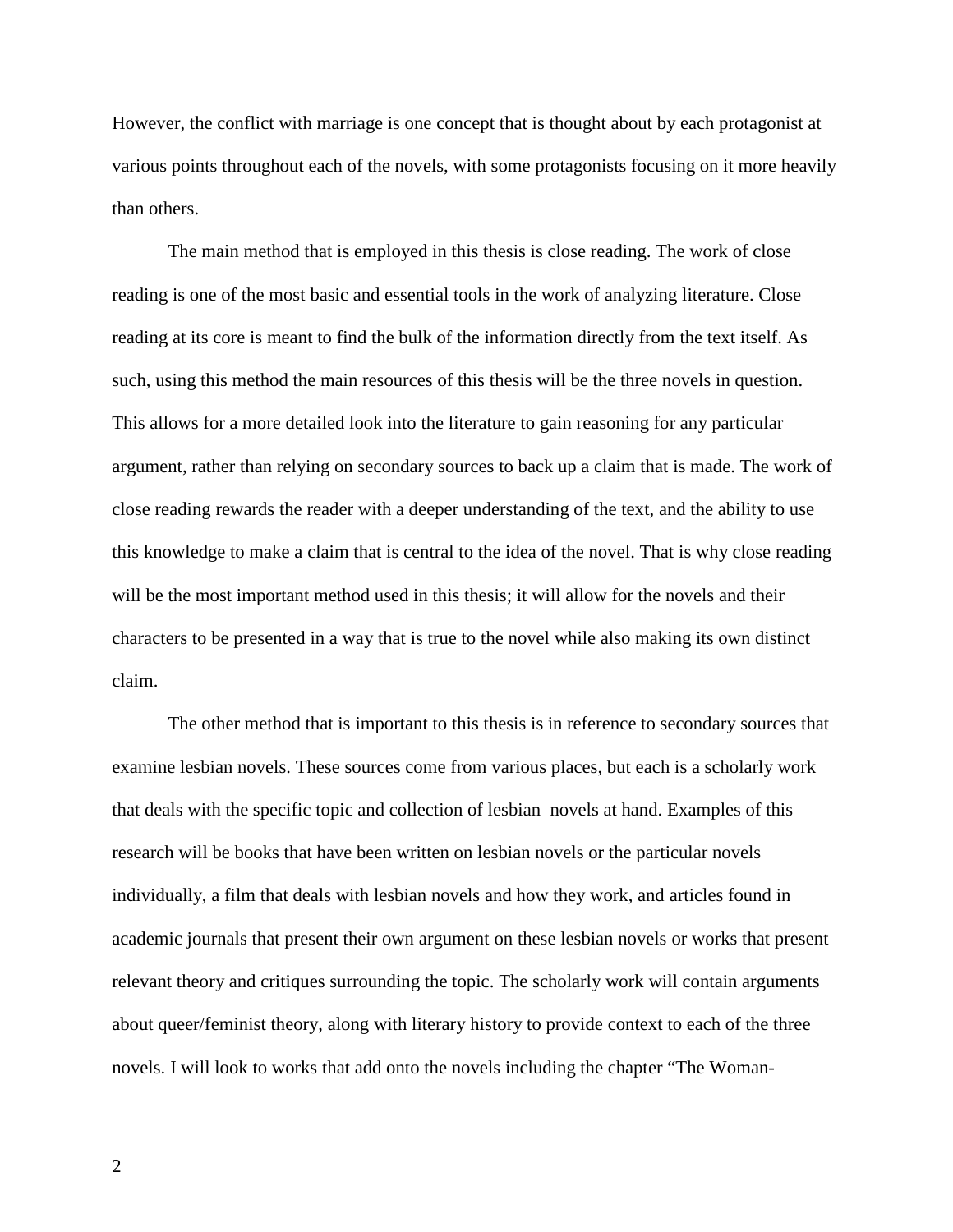Identified Woman" from the book *For Lesbians Only* written by Radicalesbians, Catharine Stimpson's article "Zero Degree Deviancy: The Lesbian Novel in English," the film *Forbidden Love: the Unashamed Stories of Lesbian Lives* directed by Lynne Fernie and Aerlyn Weissman, Teresa De Lauretis' article "Sexual Indifference and Lesbian Representation," the book *The Safe Sea of Women: Lesbian Fiction 1969-1989* by Bonnie Zimmerman, and various other works that are relevant to the topic. These sources will add upon the work of close reading as a way to gain knowledge about the novels and the time period that would not be possible to find within the novels themselves.

The discussion of these three novels in particular creates an understanding that could not be found without the synthesis of the individual ideas found within the novels. With a relatively short span of time from the late 1950s to mid 1980s, the environment is thoroughly discussed by each of the authors. The claims from each of the novels creates a microcosm of thoughts on marriage. This allows a statement to be made about how these novels connect. Each of the protagonists offers a different perspective that ends in a similar place, with each woman having a negative viewpoint on marriage. This perspective could stem from their upbringings, their relationships, as well as the time periods into which they were born. These novels are set within a time where any kind of marriage equality may not have even been on their minds, which could also add to the negativity surrounding marriage. These three novels tell the story of their times, and I will speculate that the combination of these novels allows for an understanding of how the average lesbian within this time frame would view marriage.

## **Odd Girl Out**

*Odd Girl Out* is a novel from 1957 written by Ann Bannon. This story is about a college girl named Laura who slowly realizes that she is a lesbian. She meets and falls for Beth, and is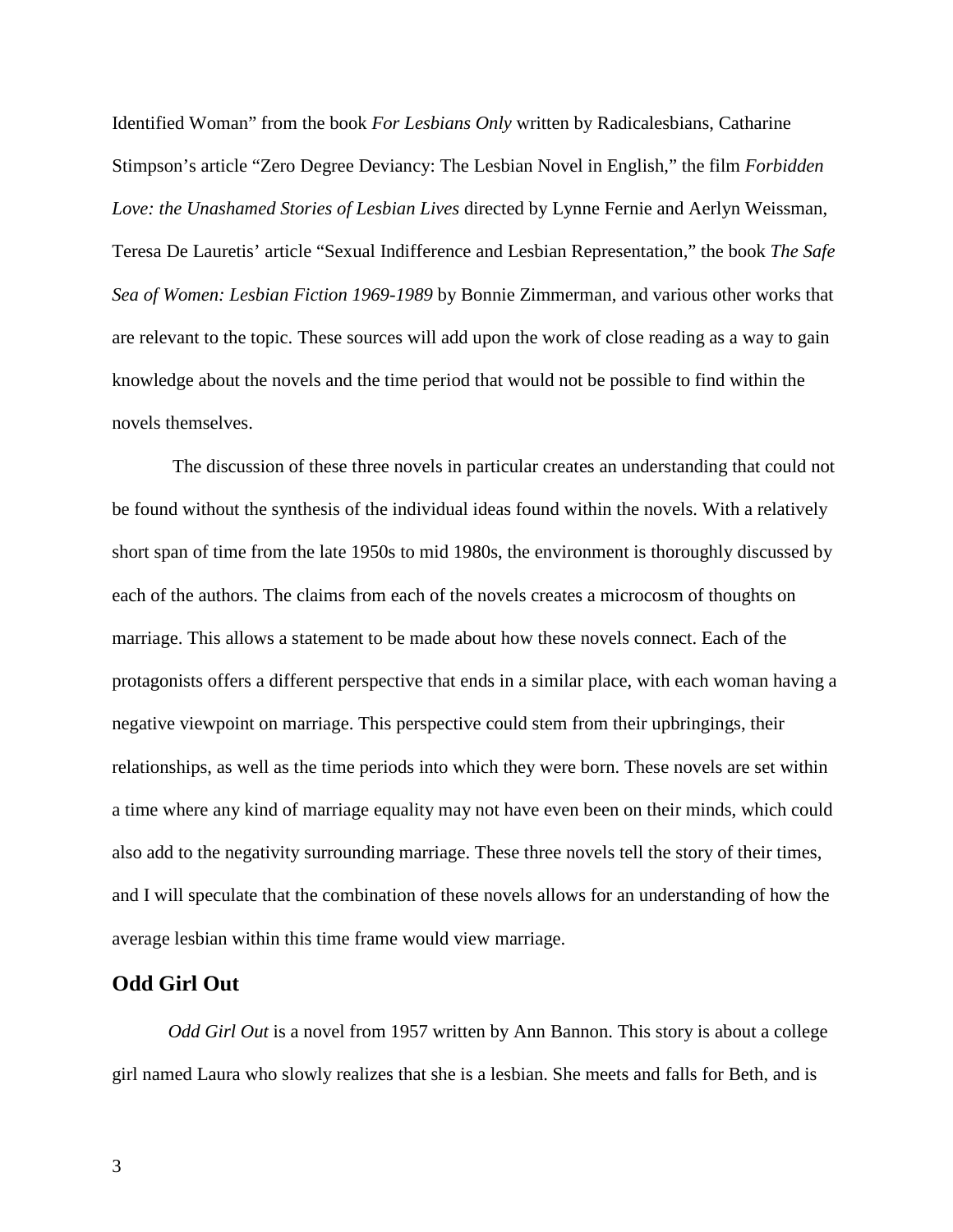surprised when her feelings are reciprocated. The two become closer, and they spend almost all their time together. Beth slowly falls into love with Charlie instead of Laura. She doesn't want to hurt her, but Beth breaks Laura's heart. Laura finally accepts herself, and leaves college to live her life away from the expectations placed upon her.

Laura doesn't think very much about marriage per se. She is not interested in being forced into marriage; this perspective is very different from that of the other two books. It focuses on "growing out" of homosexuality, and Laura's intensity and regard for love rather than needing marriage. It focuses on accepting, and acting upon homosexuality, and that she has accepted that she will never be with a man. She plans to live her life loving women, and if that prevents marriage then so be it, because she will be happy.

Although Laura does not think about marriage as much as Molly and Jeanette from the other two novels do, this presents a view on how a woman growing up in the late 50s would view marriage. She would focus on the quality of her relationships rather than the marriage that would not be legal anytime soon. This section of my thesis will analyze how Laura feels about marriage, how these feelings are formed, and how these feelings are affected by the time that she exists in.

There is little academic literature written about this novel. However, two works were found that relate to this work: one an academic article, and one a documentary film. The first is an article entitled "Locating Queer Culture in the Big Ten" written by Siobhan Somerville. Her article focuses on the college that Bannon fictionalizes within her novel, and she uses student research about LGBT and other marginalized communities as a way to understand queerness. For the most part, Somerville's discusses the ethnographic process used for projects in Somerville's classes. She discusses the use of *Odd Girl Out* as a way of separating from the idea that being a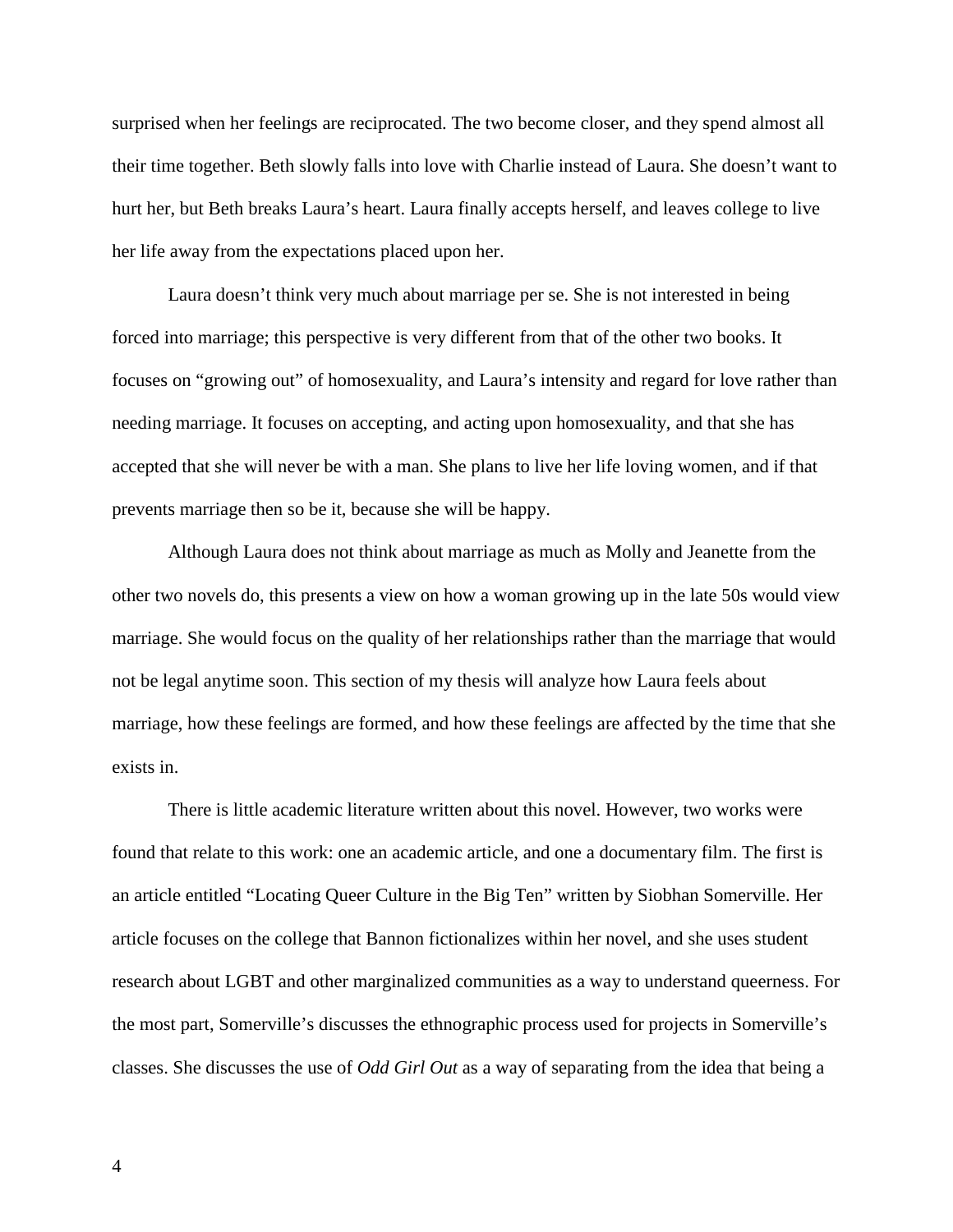lesbian will come about in a big city, since Bannon's novel takes place in a midwestern university. She also distinguishes between different uses of the word "queer" in society: "Thus, while Queer as an umbrella term pivots around a 'straight/queer' binary based on sexual orientation, Queer as critique recasts questions of power in terms of social norms rather than identities" (11). Using this idea, situations such as the one of Laura's friend Emily, who was caught having sex with her boyfriend and removed from the sorority, can be seen as queer.

The idea of queer used not only as a means of sexual identity, but also as a term for when something disrupts the "normative notions of respectability" is heavily explored within the article (Somerville 12). Somerville points to a section of *Odd Girl Out* where Laura judges Emily for her actions because they go against what is expected, but she does not take into account the relationship that she is currently engaging in with Beth. She points out that "Laura herself is vulnerable to the same ostracisation for her own sexual acts and desires (12). This point places the binary of hetero/homosexual at the forefront. The queerness of both Laura's and Emily's relationships could get them into trouble, but Emily is only in trouble because she is the one who got caught.

Somerville then moves on to explain how the idea of queer culture is explored within the confines of the classes that she teaches. Somerville is a professor at the University of Illinois at Urbana-Champaign (U of I), which is the same college that Bannon herself attended, and the college that she used as a backdrop for *Odd Girl Out.* This set of circumstances makes Somerville's classes a place where queer culture can be explored and understood with Bannon's fiction to refer back to. U of I has large archival collections where students can learn from research done in the past, and they can create their own projects to further the understanding of queer culture at this institution. However, inside the collections, there is a severe lack of LGBT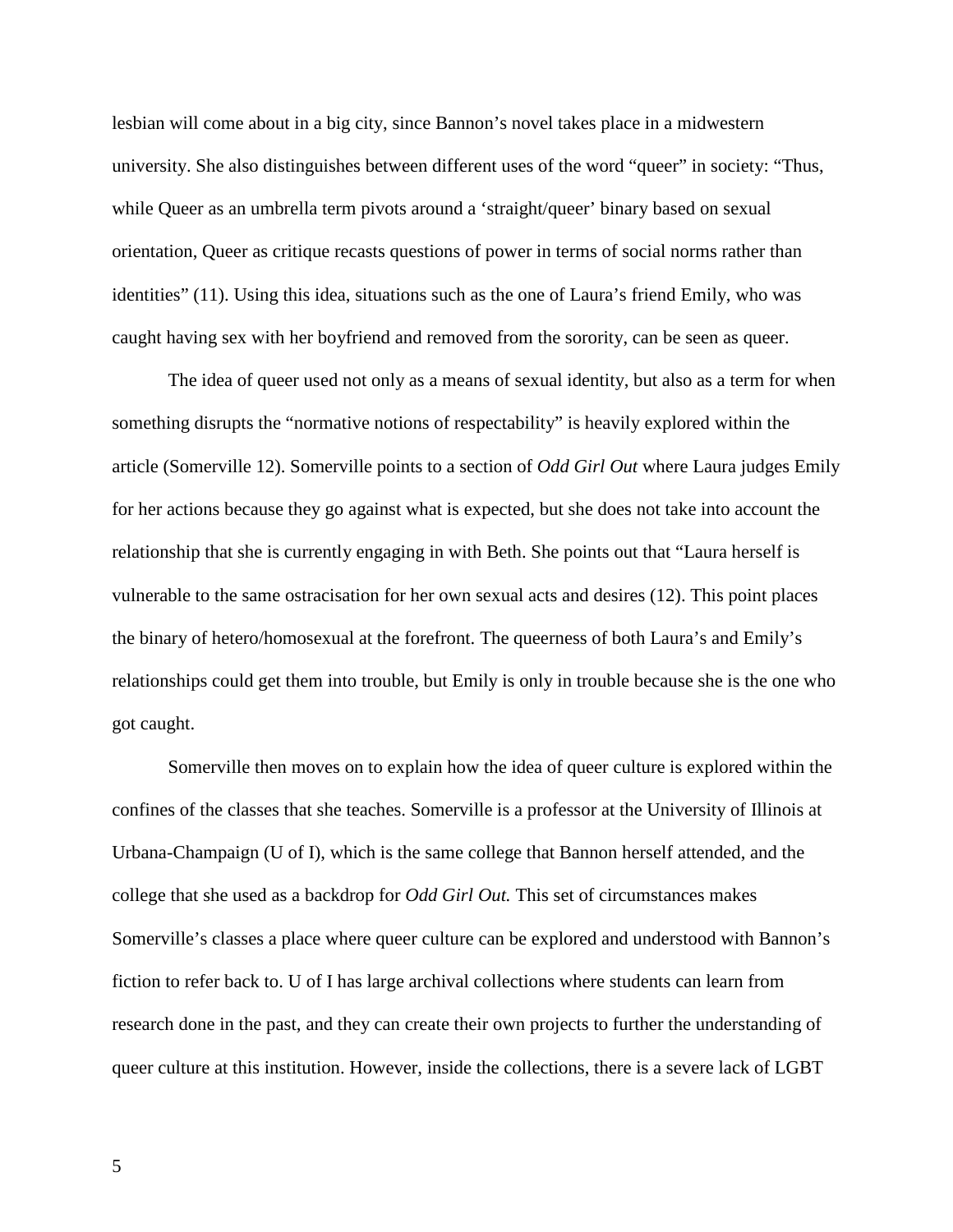representation, unless the student can read into the subtleties of the texts. These projects allow for students to "pay attention – and thus attribute new forms of value – to the queer aspects of their everyday worlds" (Somerville 15). This fosters understanding of different ideas of queer culture that culminate in an environment. These projects range between sexuality, race, gender, and many other topics that can be observed as queer.

While Somerville's article does not deal directly with the idea of lesbian views on marriage, she does interact with Bannon and *Odd Girl Out*. This fact places her article in a position of importance, because this work of Bannon's does not have much scholarship written on it. Somerville uses Bannon as a backdrop and guiding idea throughout how she teaches her classes. She recognizes the similarities between her placement and the setting of *Odd Girl Out.* Somerville also thinks about the idea of queerness, and how this can be explored through text and through first hand research. The way that Somerville uses characters like Laura and Emily to further her point about the different meanings of the word queer adds to the understanding of Bannon's novel, and how this article relates back to it. Her use of queer also refers back to the idea of normativity in society, which is something that Laura deals with heavily in the novel. This article does not directly address the topic of this thesis, but it does add to ideas and understanding of how this novel exists in the real world.

As we move on from Somerville's work, the film *Forbidden Love: The Unashamed Stories of Lesbian Lives* directed by Lynne Fernie and Aerlyn Weissman uses interviews to understand what Canadian lesbian communities are like. This film pertains to Bannon's work in particular because one of the interviewees is Ann Bannon herself. This gives the movie more credibility to understand Bannon's novel, and it creates a background of knowledge int the environment that she writes in.

6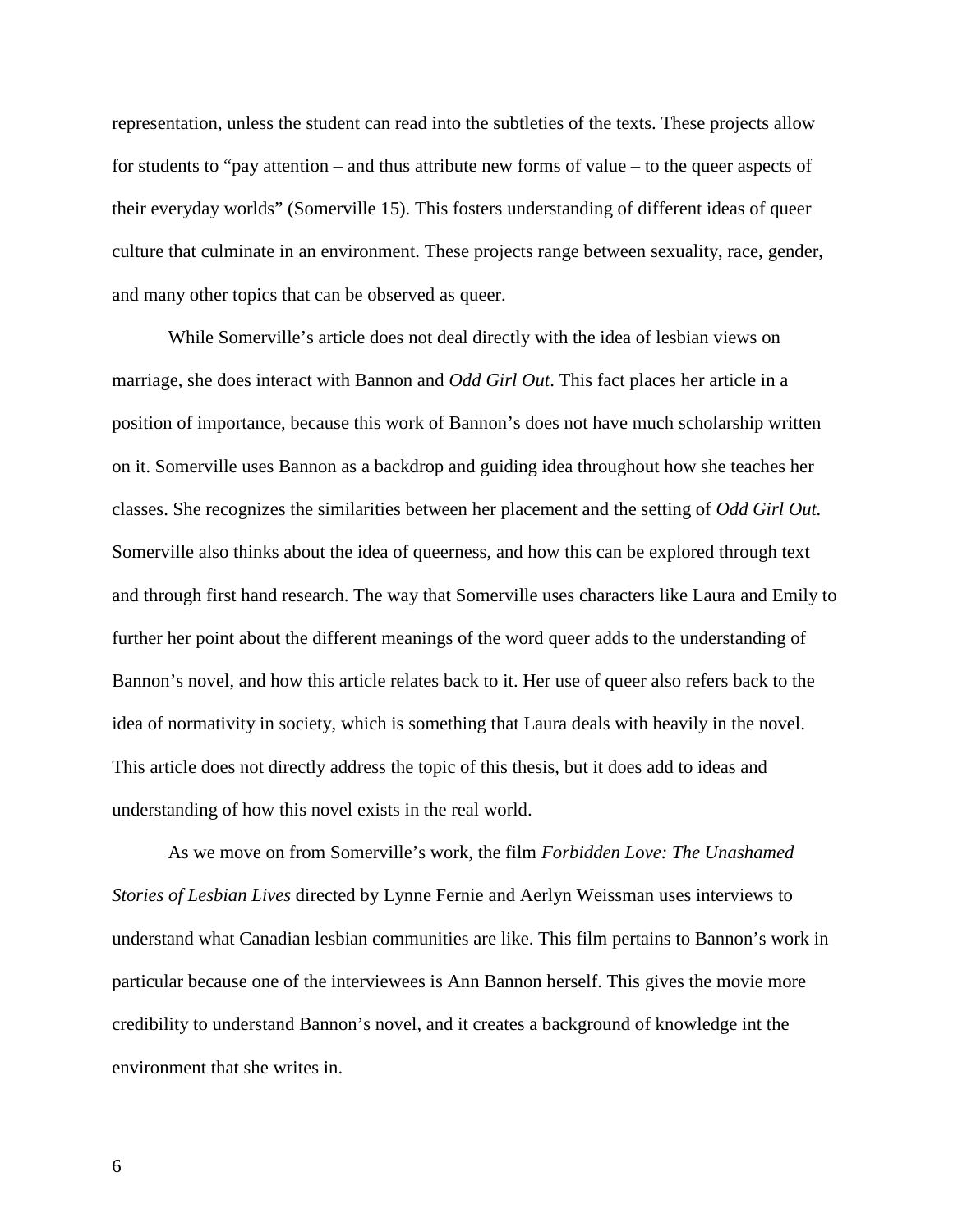*Forbidden Love: The Unashamed Stories of Lesbian Lives* is a Canadian documentary film released in 1992 directed by Lynne Fernie and Aerlyn Weissman. It ranges from dramatically acted out scenes from Ann Bannon's novels to stories told by women about their real-life experiences coming out and being gay in Canada. Each of the women being interviewed is able to speak freely about her experiences, and it gives plentiful examples of just how varied these experiences can be. While the film presents a lot of topics in a dramatic way, the views of the women, as well as judgments made about them, are always dealt with seriously. Before the opening scene there are words placed on the screen: "Unless otherwise stated, the people who appear in this film should not be presumed to be homosexual…or heterosexual." This statement allows for women to be in this film freely, without assumptions being made about them.

This then relates back to Ann Bannon and *Odd Girl Out* right from the very first scene. The film begins with the voice-over ending of *Odd Girl Out*, where Beth meets Laura at the train station but refuses to go with her. Laura then boards the train, and she leaves Beth behind to live freely somewhere else. From this point, several women discuss the prominence and importance of pulp novels of the 50s and 60s. However, as wonderful as it is for these women to have had lesbian novels to enjoy, it seems that a large portion of them could be described the same way, with a butch who meets a straight femme, they fall in love, and somehow reach a tragic ending.

One of the women interviewed is Ann Bannon herself, who comments on the nature of previous pulp fiction by stating, "One or both of the women had to die or be essentially shipped out of the country, or undergo some sort of calamity that would break her heart, or break her spirit, or end her life." She is able to then differentiate her own writing from that of other pulp novelists. Bannon's work allows for the women that she writes about to attain a happy ending, and *Odd Girl Out* is no exception. Although it is disheartening that Beth refuses to join Laura so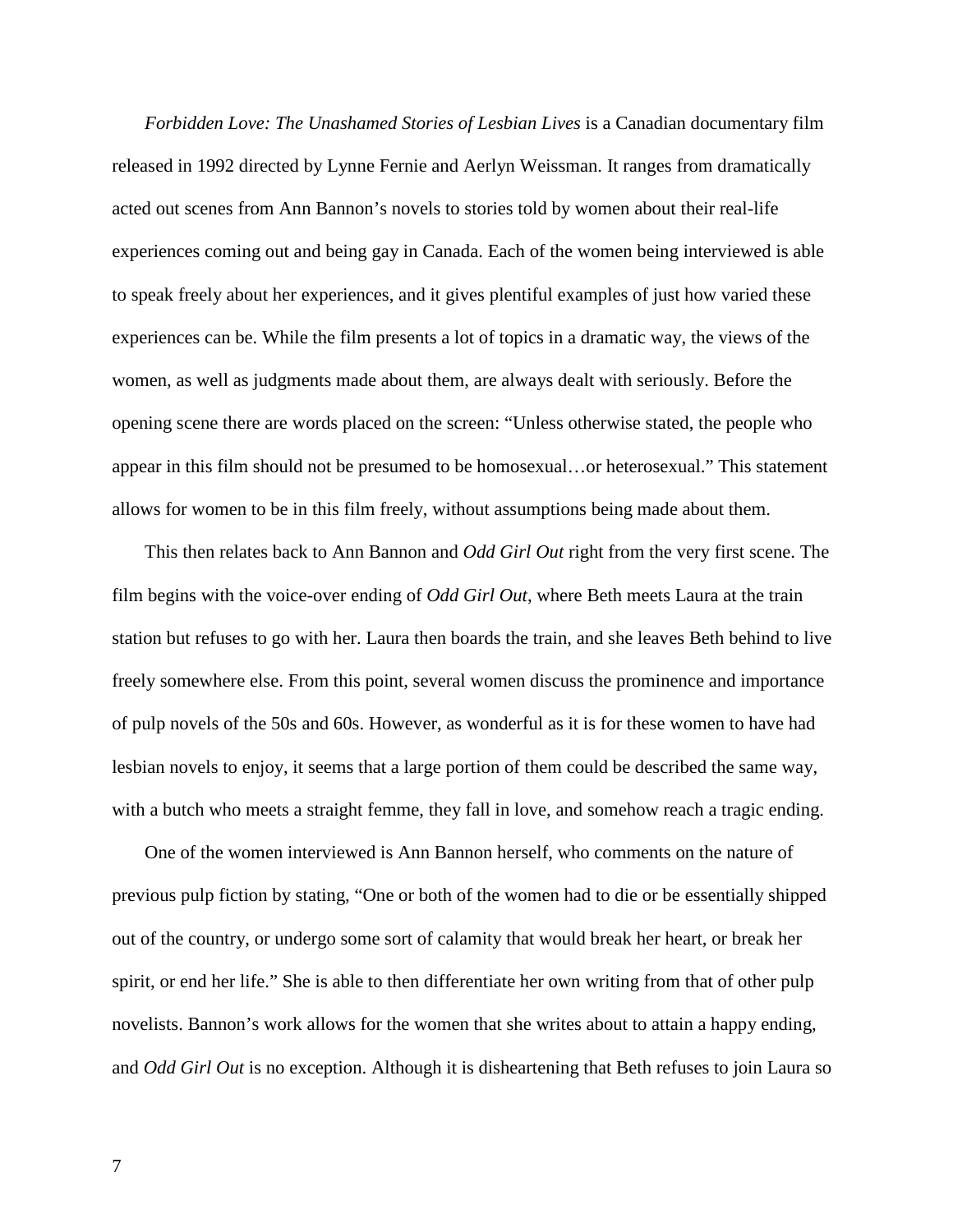they can run away together, Laura still accepts herself, and she leaves in order to make herself happy.

Bannon also discusses her own writing, and how she has been influenced by others. She discusses her regret for stopping writing when she did, but that she did what she had to: "I was doing what I--what everyone else told me to do. My family, my life, my culture, my society, all said be a good wife and mother." Bannon says that she regrets leaving writing when she did, but she felt that she had to in order to spend more time with her family, and because she knew her children would start asking questions sooner rather than later. Bannon's work is important to the genre of pulp fiction, and her novels have an impact on lesbians to this day.

From here, the women in the film are able to explain what experience they have in lesbian culture. They each discuss the nightlife, and how the bars are ruled by a butch/femme binary. This binary allowed for submissive femmes and butches who were very territorial of the spaces they inhabit. While this system takes place, these women are also being targeted by police officers simply for their sexual orientation. Even higher among this is the idea of interracial relationships. Being either a lesbian or in an interracial relationship was frowned upon, but doing both was seen as doubly wrong. These women have been targeted by police in their own public spaces because the officers did not want lesbians around.

These women are told by society who they should be, and how they should act. They are expected to be wives and mothers; they should be homemakers and submissive to their men. There is a voiceover section where the announcer says, "Whether it's careers, or cradles, or both, the woman of today in every field of activity welcomes these new plans. Although she will never abandon her role as wife and mother, she looks forward to a greater share in the world of today

8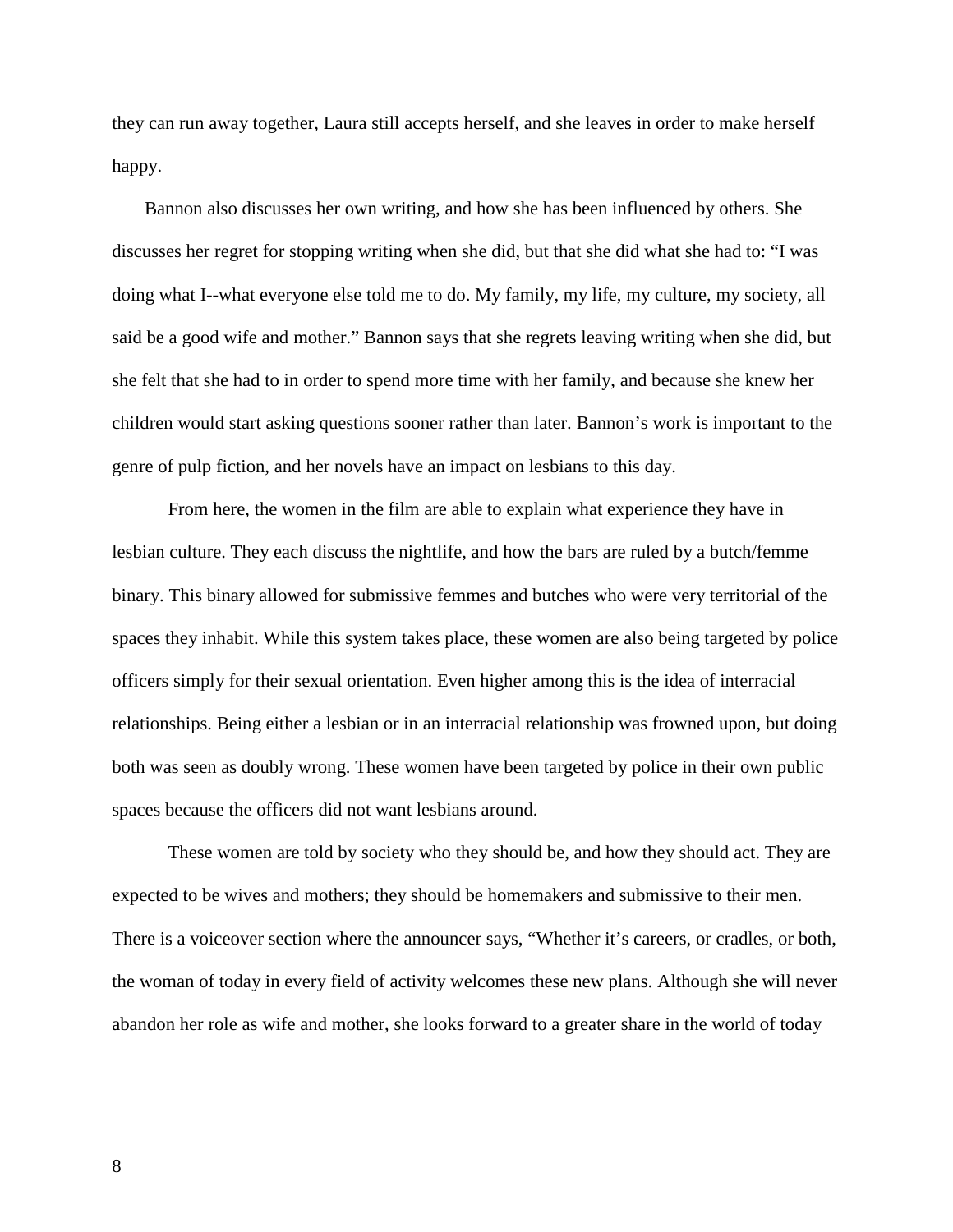and tomorrow." When some women would live together, they would live a "heterosexual lifestyle" so that they could still live a normal life.

Some of these women have experiences with family members and with men that affect how they see the world. A woman named Nairobi is interviewed, and during her interview she talks about an intersection with her mother, "I would cry, and I would say, 'But mother I love her.' [she said] 'No! You don't love a woman, you love a man.' And I said, 'Sorry I love a woman.' And that's it." She had the courage to come out in the 50/60s as a black lesbian woman. Ruth Christine is also interviewed in the film, and she discusses her trust of women versus her distrust of men, "I trust all women. If there were only women in this world I would never lock my doors, but I lock my doors to keep the men out, not to keep the women out. I lock my doors to keep the women in." This film includes interviews of various women, and each of them provides a different insight into what lesbian lives were actually like.

Along with the article and the film, the best place to seek evidence to support the claim that the negative perspective on marriage comes as a by-product of the time period is the novel itself. *Odd Girl Out* delivers this idea through the way Laura talks, acts, and thinks. The characterizations of Laura and Beth present two diverging characters, and their differences enable Laura to further her mindset. However, this line of argument can truly only be evidenced by passages within the actual novel, along with the use of feminist/queer theorists. The theorists utilized here will be Radicalesbians, Teresa De Lauretis, and Catharine Stimpson. These scholars, along with Bannon's novel will create a full picture to draw evidence from.

In *Odd Girl Out*, Laura goes through her college life pining for Beth. She goes through a transformation from the beginning to the end of the book; from a girl who is afraid of even thinking about the fact that she might be a lesbian, to a woman who accepts who she is. But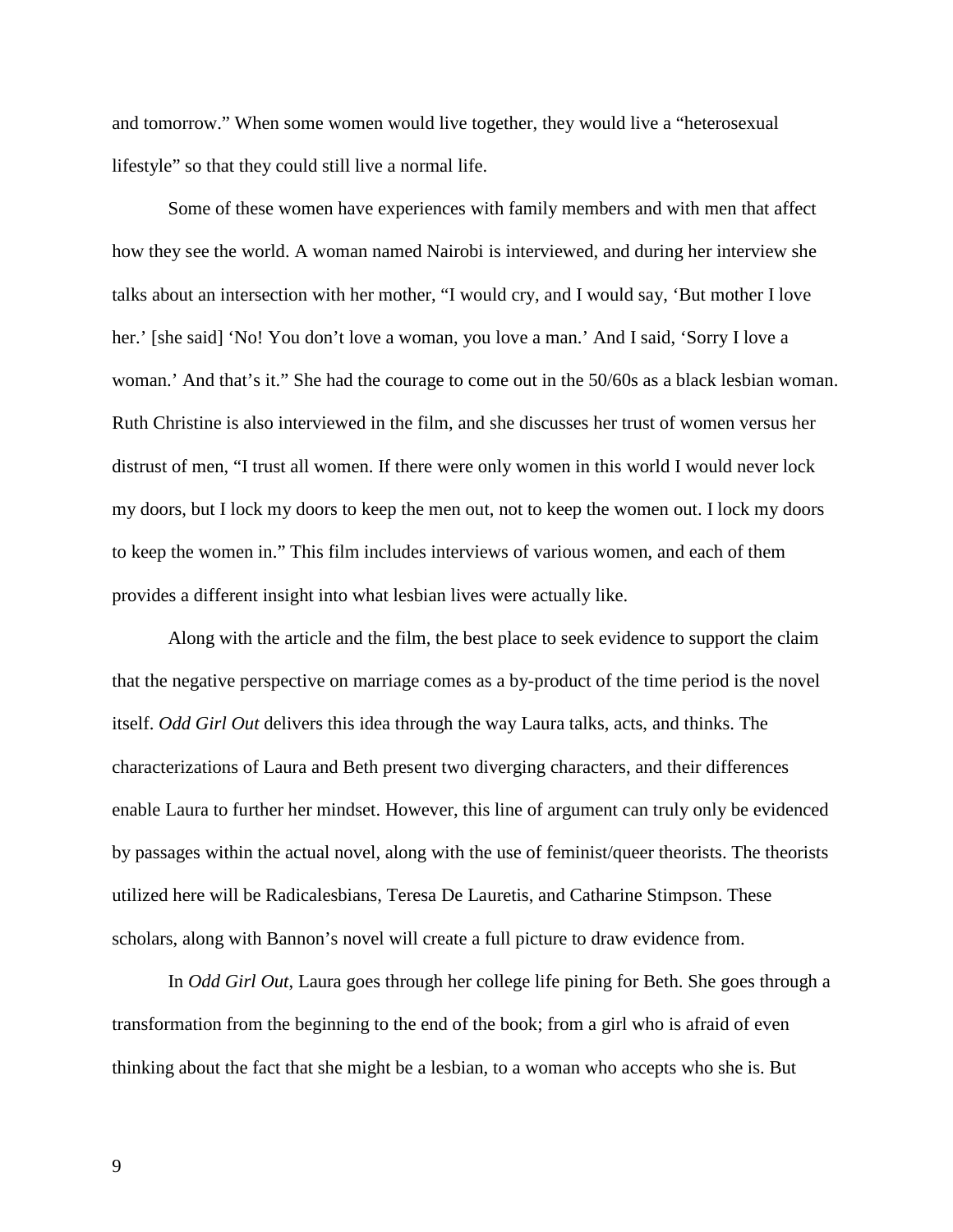above acceptance, she acts upon her feelings, and she decides to value her own happiness over any societal norms or expectations such as marriage . Laura's transformation marks a switch from her feeling like she is somehow "wrong in this world" to feeling like she can escape her reality and go where she can live her life and love the women that she wants to love. Laura's ideas are not explicitly stated within the pages of *Odd Girl Out*, but through close reading of the text they are shown. Laura does not care about marriage; the thought is not even on her radar. She is focused on her life and happiness, and she only cares about having a relationship with someone who loves and supports her. In this respect, it is shown that Laura therefore may be against getting married since the institution is not something that fits in line with her ideals.

Laura's first idea of how to deal with the fact that she is a homosexual whose life will be very different than the way she imagined it is through repression. At the beginning of the story she starts to get feelings for Beth, but instead of facing those feelings and their implications, she decides to throw herself into the dating scene with men. None of these dates amounts to anything, and Laura is left wondering why she is always left unsatisfied by her dates with men. At this point, she is still convinced that she will fall for a man and lead the life she has always thought that she would. At the outset of her narrative, Laura is the type of character who knows what she wants, but she is too afraid and polite to make anything happen. She is kind to both Jim and Charlie, but she becomes very uncomfortable. Jim tries to make sexual advances throughout the course of their date, but Laura can only think about how uncomfortable she is and how she would rather be on a date with Beth instead. All of this, however, is not enough for Laura to come to terms with her feelings and how they affect her own vision for her future.

Laura's inability to acknowledge her homosexuality and convince herself that she will still be with a man is a way that she tries to place herself within the confines of society's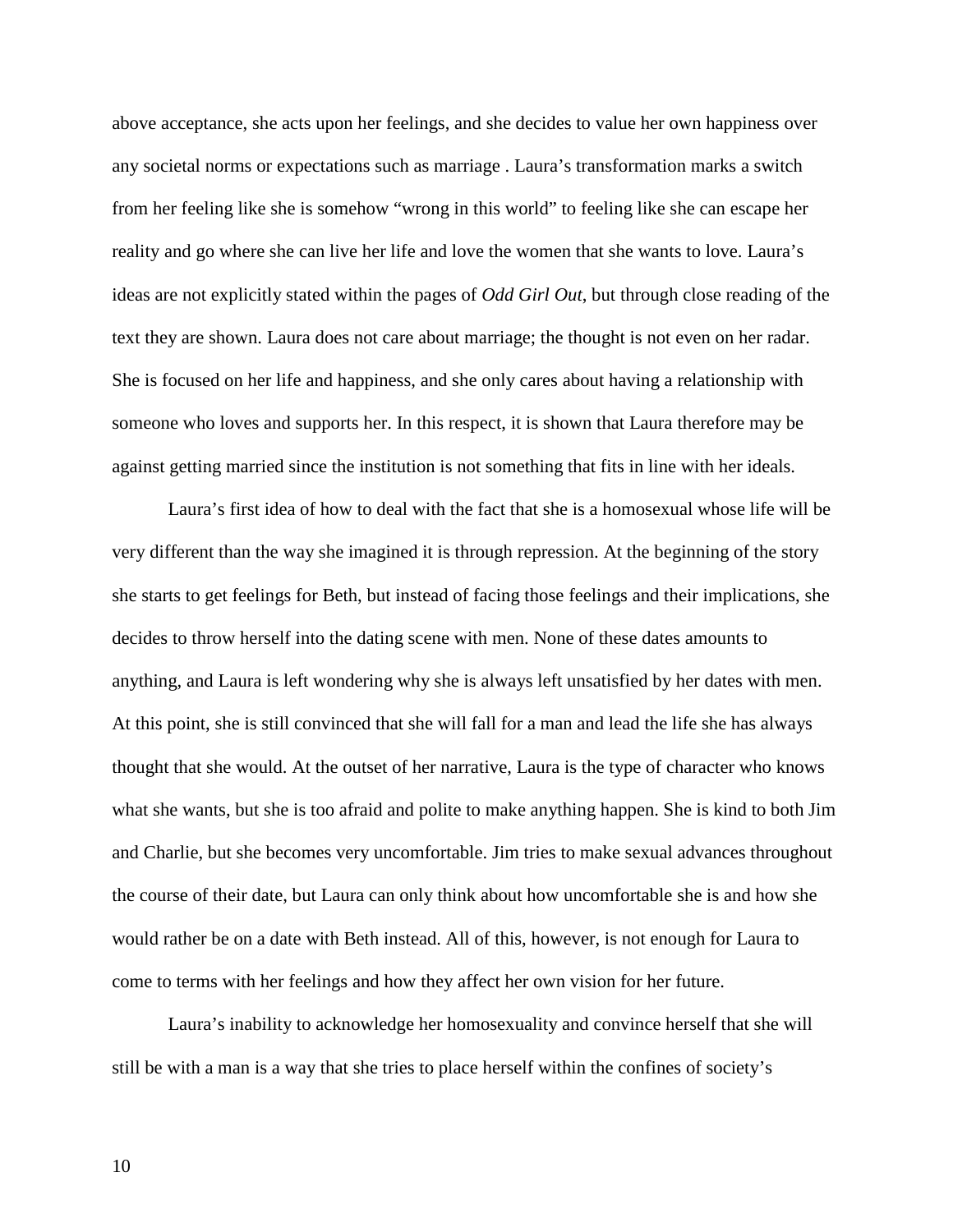expectations of her to become a wife and mother. Bannon explains Laura's feelings by saying, "She knew that there were some men who loved men and some women who loved women, and she thought it was a shame that they couldn't be like other people. She thought she would simply feel sorry for them and avoid them. That would be easy, for the men were great sissies and the women wore pants. Her own high school crushes had been on girls, but they were all short and uncertain and secret feelings and she would have been profoundly shocked to hear them called homosexual" (Bannon 24). These words are used as a way to try to show the she does not have a problem with lesbians, but that she is simply not one. Laura uses this excuse to promote her heterosexuality along with her eagerness for a relationship with a man. Even though she can see through her own motives, she is not at a place where she can accept her new path in life, and she devises a façade of a narrative as a placeholder at the beginning of *Odd Girl* Out. In the midst of her parents' divorce and the calamity it causes for her, she asserts a sense of her own heterosexuality in order to promote her own sense of normality and her conformity to the idea of marriage and motherhood in the future.

Along with this sense of forced or fabricated heterosexuality, Laura's situation relates to that of the Radicalesbians. In their manifesto "The Woman-Identified Woman" they write, "Sex roles dehumanize women by defining us as a supportive/serving caste *in relation to* the master caste of men, and emotionally cripple men by demanding that they be alienated from their own bodies and emotions in order to perform their economic/political/military functions effectively. Homosexuality is a by-product of a particular way of setting up roles (or approved patterns of behavior) on the basis of sex; as such it is an inauthentic (not consonant with (reality)) category" (172-173). This selection from the Radicalesbians relates to *Odd Girl Out* because of its sense of gender roles. At this point in her narrative, Laura sees herself as the typical woman. She is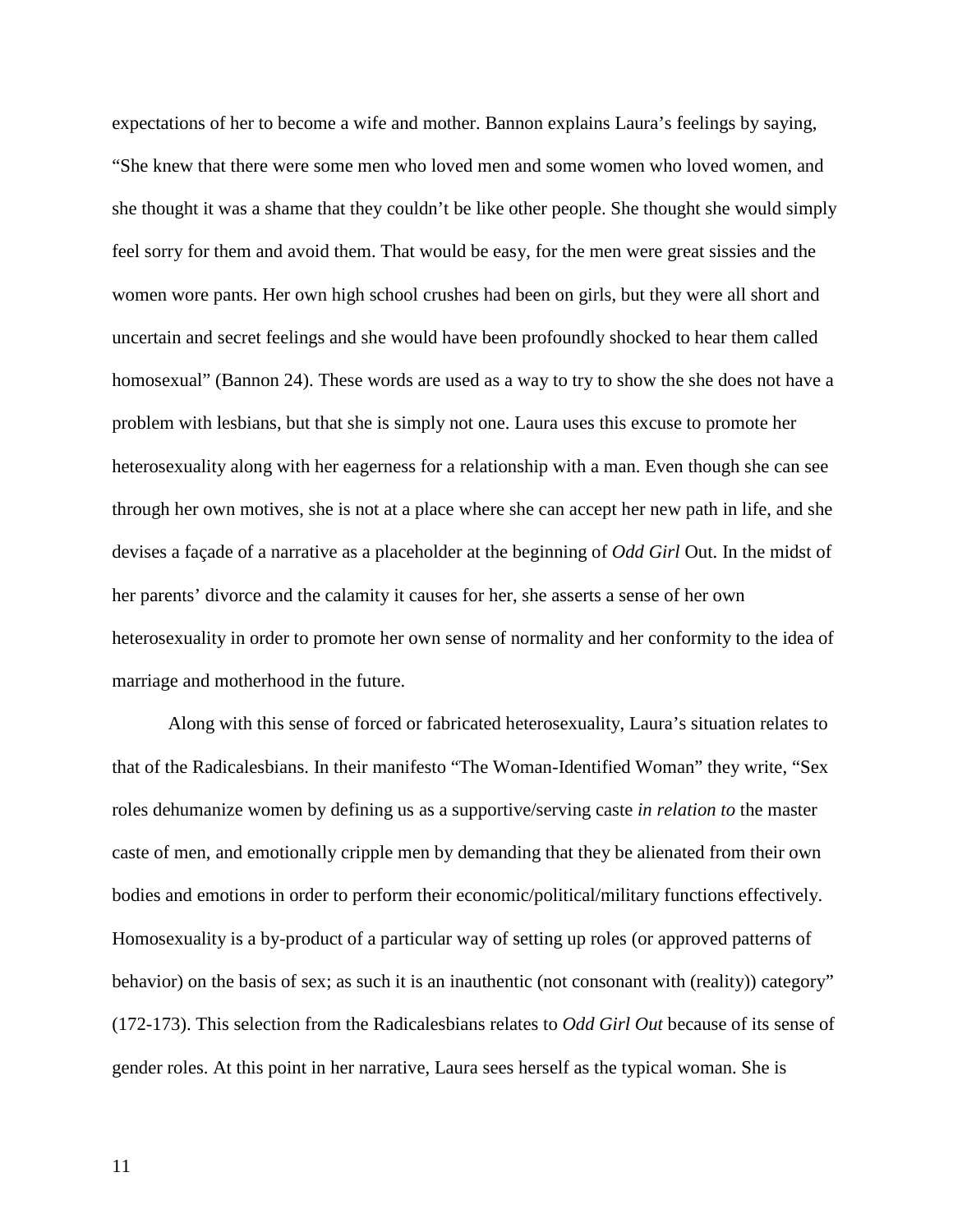attending college, making friends, and presenting herself as any woman should. After she gets an education, she will be able to settle down with a man that she loves, and she will have a family to create future generations of men and women who will continue to follow along the path of heterosexuality and reproduction. These gender and sex roles are stated to be damaging to both men and women, for they cause these feelings like repression and shame among people like Laura. She is unable to accept that she loves women; unable to accept that marriage is not something that will inherently be in her path along with children and a life of normalcy. This repression of feelings bleeds into Laura's ideas about what makes a "homosexual," and how this is something vastly different from how Laura presents herself as a person.

These feelings of repression change vastly from the beginning to the end of the novel. By the end of *Odd Girl Out* Laura accepts her feelings. Not only does she accept her feelings towards Beth, but she also understands that she loves women and that she will for the rest of her life. Laura's transformation leads her to understand that even though she may not have always wanted to be, she is a lesbian and her life will forever be different. Her values have shifted greatly as well, and Laura gains importance from her interactions and relationships with women rather than from grooming herself to be the heterosexual woman that society expects her to be. She no longer feels the need to bury her feelings because she has grown to accept rather than repress her feelings.

Laura is described as an ordinary girl whose appearance would not make her stick out from her peers. She is a polite girl who would do anything that she could to blend into a crowd. All of this is something that Laura takes into consideration when she is contemplating whether she could truly be a homosexual or not. She arrives at the decision that she is simply too different from her vision of what a lesbian "should" look like. All of this feeds into Laura's stereotyping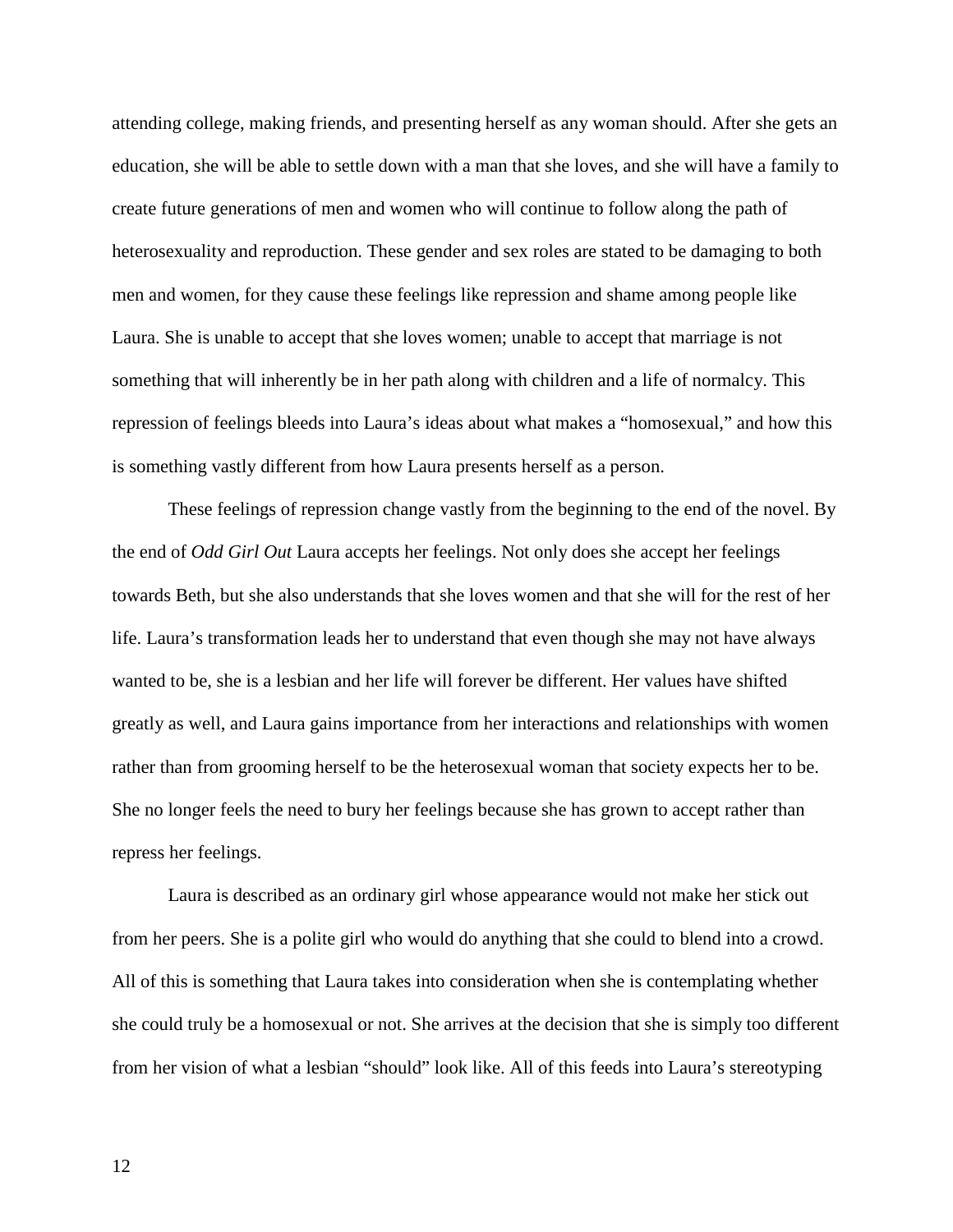of what a lesbian is, and it shows how desperately she wishes she could just be heterosexual and be in a relationship with a man. All of this stereotyping is part of Laura's early characterization as a woman who is still trying to convince herself and others that she is a "normal" girl who will continue on just like everyone else.

Laura's idea of what a lesbian is is what one specific type of lesbian might look like, rather than an average woman like herself. Bannon gives readers the ability to understand Laura's view on lesbians when she says

She thought that homosexual women were great strong creatures in slacks with brush cuts and deep voices; unhappy things, standouts in a crowd. She looked back at herself, hugging her bosom as if to comfort herself, and she thought, 'I don't want to be a boy. I don't want to be like them. I'm a *girl*. I *am* a girl. That's what I want to be. But if I'm a girl why do I love a girl? What's wrong with me? There must be something wrong with me' (Bannon 64)

She uses her own views on homosexual women in order to paint a picture of the differences between her and "them." This distancing between the two groups points to how uncomfortable Laura still is with the idea that she could be one of "them" instead of what she is expected to be.

An important piece of queer theory brings up a similar argument about stereotyping lesbians. In regards to Djuna Barnes's *Neighborhood*, Teresa de Lauretis discusses in her article "Sexual Indifference and Lesbian Representation" that

in this light, [Carolyn] Allen suggests, may we read Barnes's personal denial of lesbianism and her aloofness from female admirers as a refusal to accept and to live by the homophobic categories promoted by sexology: man and woman, with their respective deviant forms, the effeminate man and the mannish woman--a refusal that in terms of my

13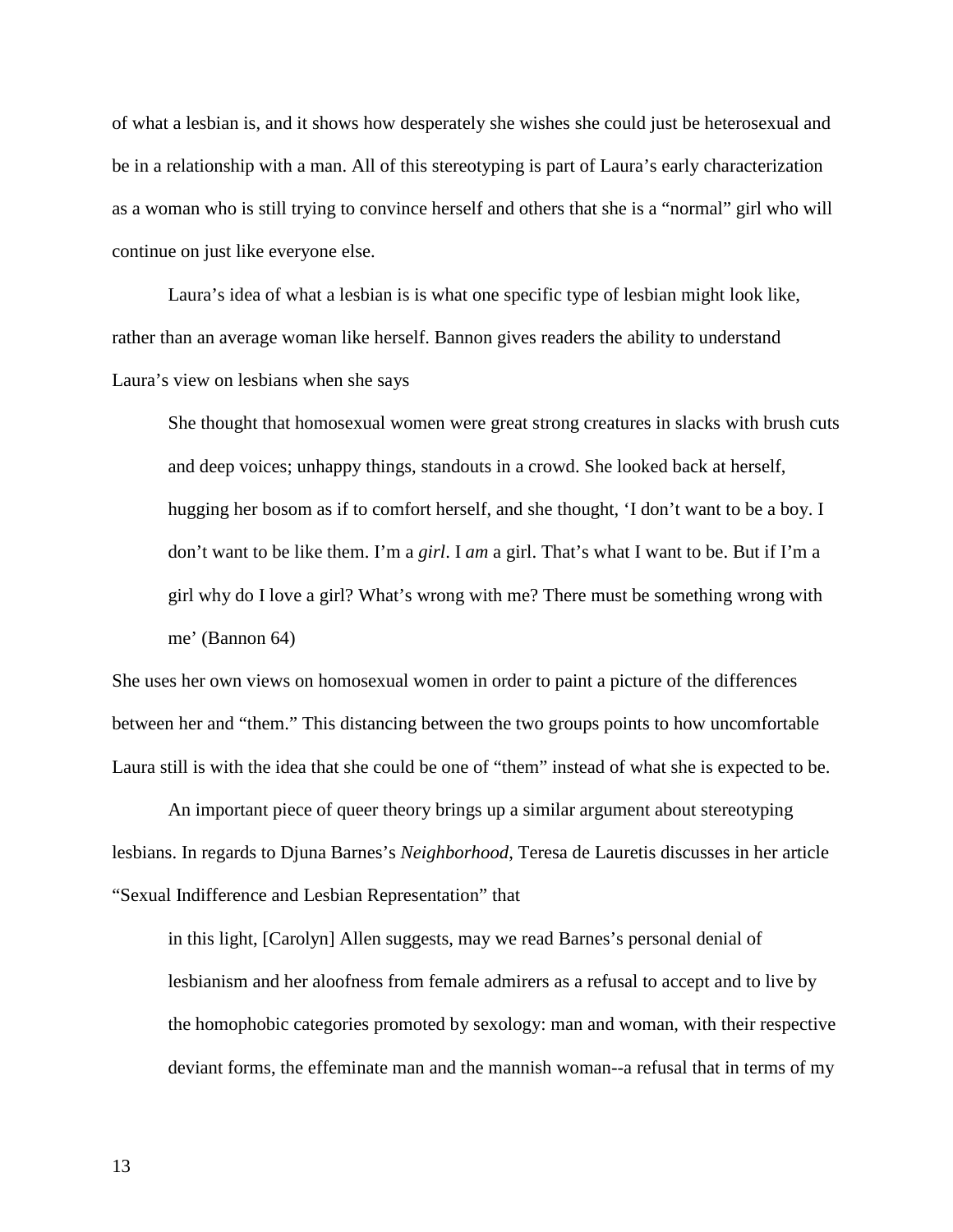argument could be seen as a rejection of the hommo-sexual categories of gender, a refusal of sexual (in)difference. (de Lauretis 22)

What de Lauretis is claiming, is that it is possible to denounce the norms of what it looks like to be a homosexual. It does not always have to involve a flamboyant man and a masculine woman in order for the person to be a "real homosexual."

These stereotypes and the rejection of them point back to Laura. At the early sections of the book, she holds herself very closely to the stereotypes of what a straight woman should look like. She is to be feminine, polite, and submissive, and to understand that men are essentially the opposite. She holds herself to the fact that she needs to subscribe to these ideals in order to be the woman she thinks she has to be. However, by the the end of the novel, while her style has not changed her demeanor has. Laura has changed into someone who is unashamed to behave how she deems to be appropriate, and she refuses to let what society expects her to look and act like to control her life. She pushes through these stereotypes to accept her homosexuality and the differences between how she is supposed to carry on her life as opposed to how she will live.

*Odd Girl Out*, along with many other lesbian novels, responds to the idea that homosexuality is some sort of transitional period. Being a lesbian is seen as something that is acceptable until a certain age. Being attracted to a member of the same sex is just a part of growing up, but should be put away eventually along with other childish things in favor of maturity and responsibility. This idea is thrust upon Laura from all directions. At this point in the novel, Laura has started to accept herself and her sexuality. However, as soon as this happens she is being told that it is time to get over the feelings and move on to what she is supposed to be, that it is time for her to stop fooling around with women because she is getting old enough to find a man worthy of starting a family with. This notion is one that hits Laura hard because she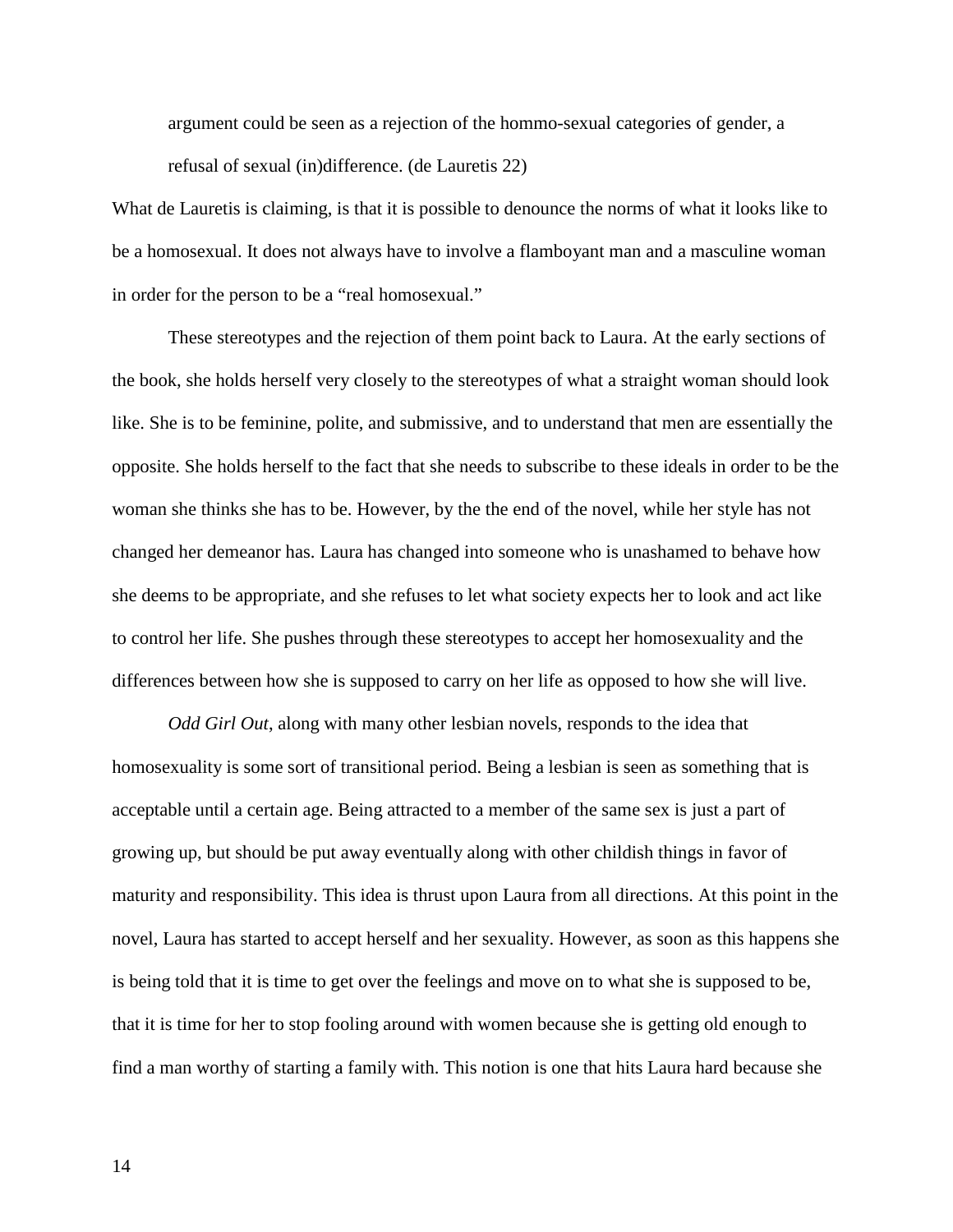has finally decided that she can be okay with being a lesbian, and now she has to decide whether she should return to her previous thinking that she needs to conform to expectations or if she should decide to follow her feelings and reject a heterosexual future.

Later in the novel when Beth decides that she would rather pursue a relationship with Charlie than Laura, she takes out her feelings on Laura rather than confronting her own. She ends up shouting at Laura saying that, "You can't love a girl all your life, Laura. You can't be in love with a girl all your life. Sooner or later you have to grow up" (Bannon 125-126). This statement hits Laura especially hard because she and Beth have been both romantically and sexually involved, and yet she still thinks of their love as something that will eventually be outgrown. Laura feels that their love is real, and she uses it as her own kind of stepping stone. Not as one that will lead to the inevitability of a nuclear family in the future, but as one that will allow her to gain a better understanding of herself and her expectations. Her relationship with Beth has made her a more assertive individual who cares about her own wants and interests rather than the ones she is told to have. The notion that she will leave these feelings behind creates a knowledge that Beth is not as serious about this relationship as she is.

Although Laura hears this idea directly, the thought of her having to grow up is one that is also discussed behind Laura's back as well. Beth and Emily have a conversation after Emily discovers the relationship:

Emily: "But Laura isn't playing. She is in love. I heard her say so."

Beth: "Oh, she thinks she is. She's just so young, she doesn't know. These things never last."

Emily: "How do you know?"

15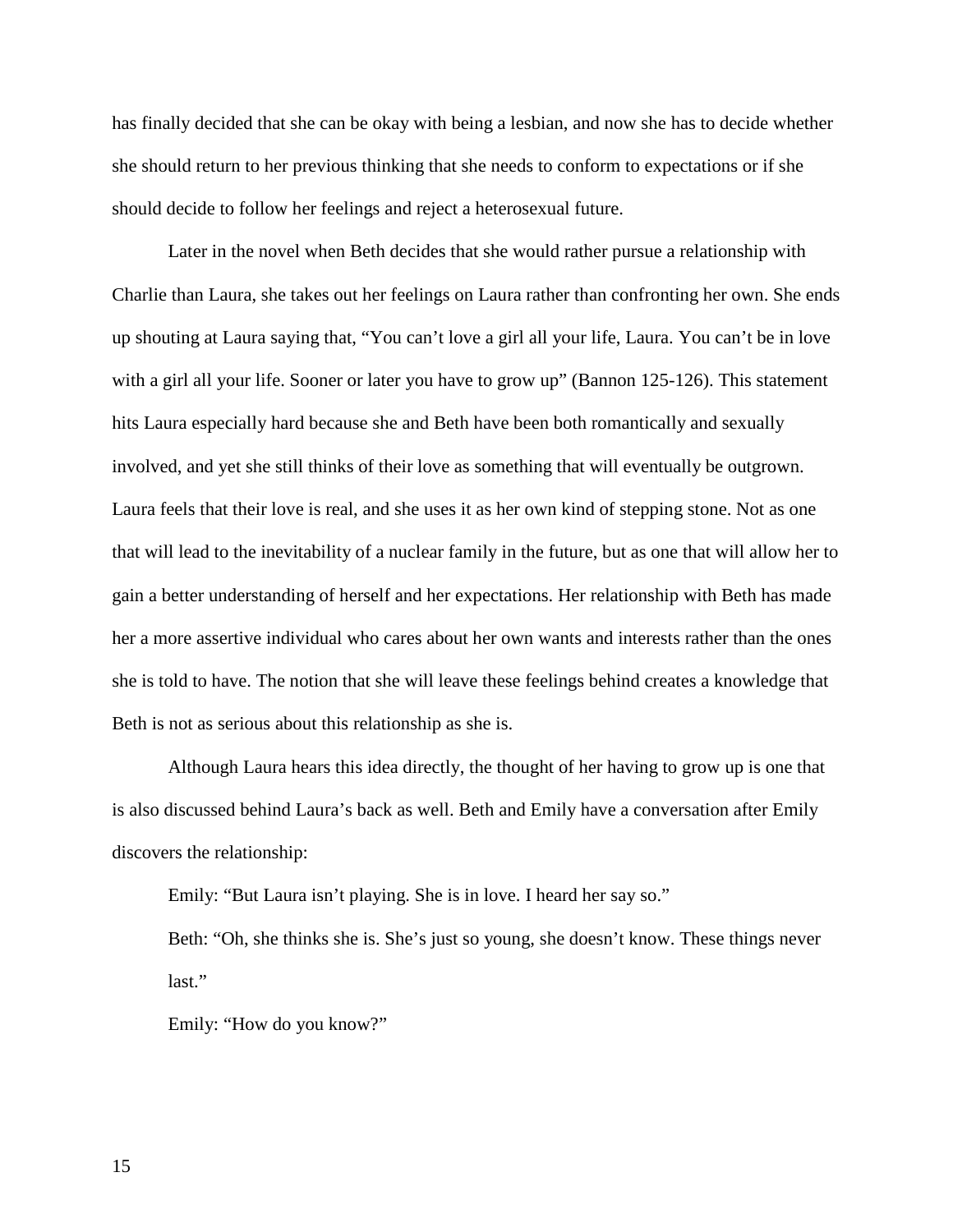Beth: "Oh, Em, when you go to a girl's boarding school, you just know. It happens all the time. You grow out of it. It doesn't last. It's just part of growing up." (140)

This assumption points to the idea once again that Laura is essentially a child who does not know what she is doing. That she will grow up someday and see how silly her feelings were. This idea is a damaging one, and Laura rejects it. She realizes that she is not immature because she loves women. She may be immature in some aspects of her personality, but this aspect is not one of them. Laura is responsible for her own life, and she decides that her feelings are valid ones.

This also points to a piece of queer literary criticism that delves into lesbian writers and characters. Catharine Stimpson proposed the idea that, "It has been a deviant voice that has both submitted to deviancy and yearned to nullify that judgment" in her article"Zero Degree Deviancy: The Novel in English" (Stimpson 379). What she is saying with this claim is that while lesbians are able to enjoy certain situations because of the fact that they are a marginalized group, they try to fight against the idea that they are a deviant population. This follows along the lines with Beth's idea that her relationship with Laura is alright because she will grow out of it, unlike a real lesbian. But on the other side, is Laura trying to fight back against that idea because it is dehumanizing to actual homosexual women to have their identity used as a fashion statement by experimenting women? Laura's rejection of the idea of growing out of homosexuality fades into Laura's complete acceptance of her life and how she will never be what she is "supposed" to be.

In the latter section of *Odd Girl Out* Laura is able to come into complete acceptance of her homosexuality to the point where she and Beth decide to run away someplace where they can be together without the imposing judgment of society. Laura understands that her life will not be an easy one where she can just pick an eligible bachelor to create the perfect little family with.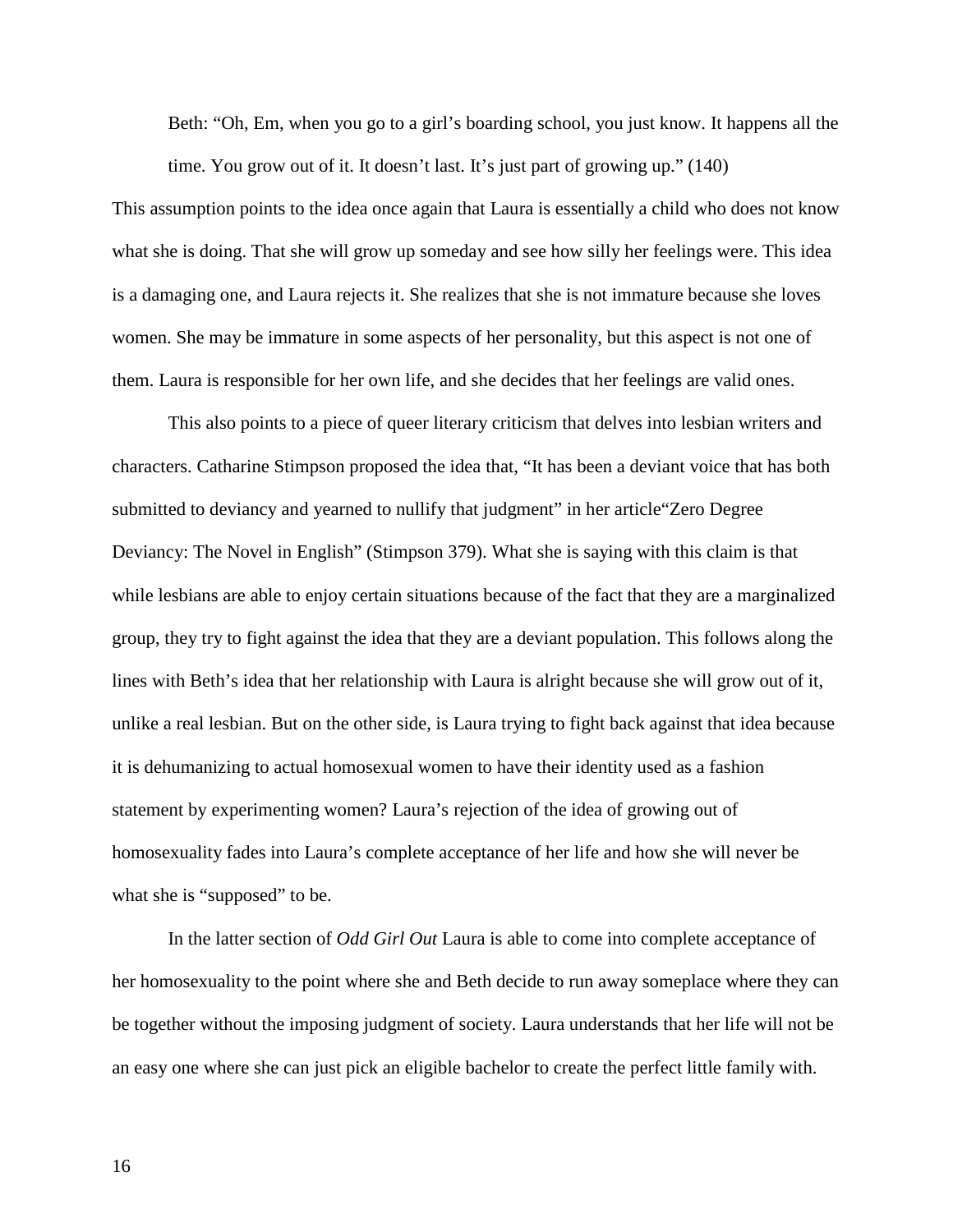She now knows that she is a lesbian who will live a life judged and ostracized. She accepts that she will not have everything that she expected to, and she cares only about living as her true self instead of worrying about those expectations. Laura's character makes a large transformation from the beginning to the end of the novel in regards to how she feels about herself and the expectations that she now rejects.

Laura enters the last few pages of the novel as a completely different person. She is sure of herself and her wants, and she refuses to let Beth change her mind. When the two meet at the train station where they are supposed to run away together, Beth decides that she is going to stay. At this point Laura realizes fully that her life will never be "normal" like Beth's will. Laura tells her, "Beth, I love you. I'm not like other people—like most people. I can never love more or better than I love you—only more wisely maybe, some day, if I'm lucky. It can never be any other way for me. What I mean is—there can never be a man for me Beth. I'll never love a man like I love you" (189). Laura is a smart character who takes a while, but she comes through the narrative with a clear view of who she is and how she will steer her life. She understands who she is, and does not resent Beth because she is not the same. Laura understands that they are two different people, and she will not be held back into a life she does not want to live by Beth just because she loves her.

Laura is about to board the train that she was supposed to go on with Beth, and she explains she is okay leaving without her. Laura takes responsibility for her actions throughout the novel, and she decides to live the life that will make her happy regardless of whether Beth will join her or not. When she is finally leaving the two have this exchange:

Beth: "You're running away."

17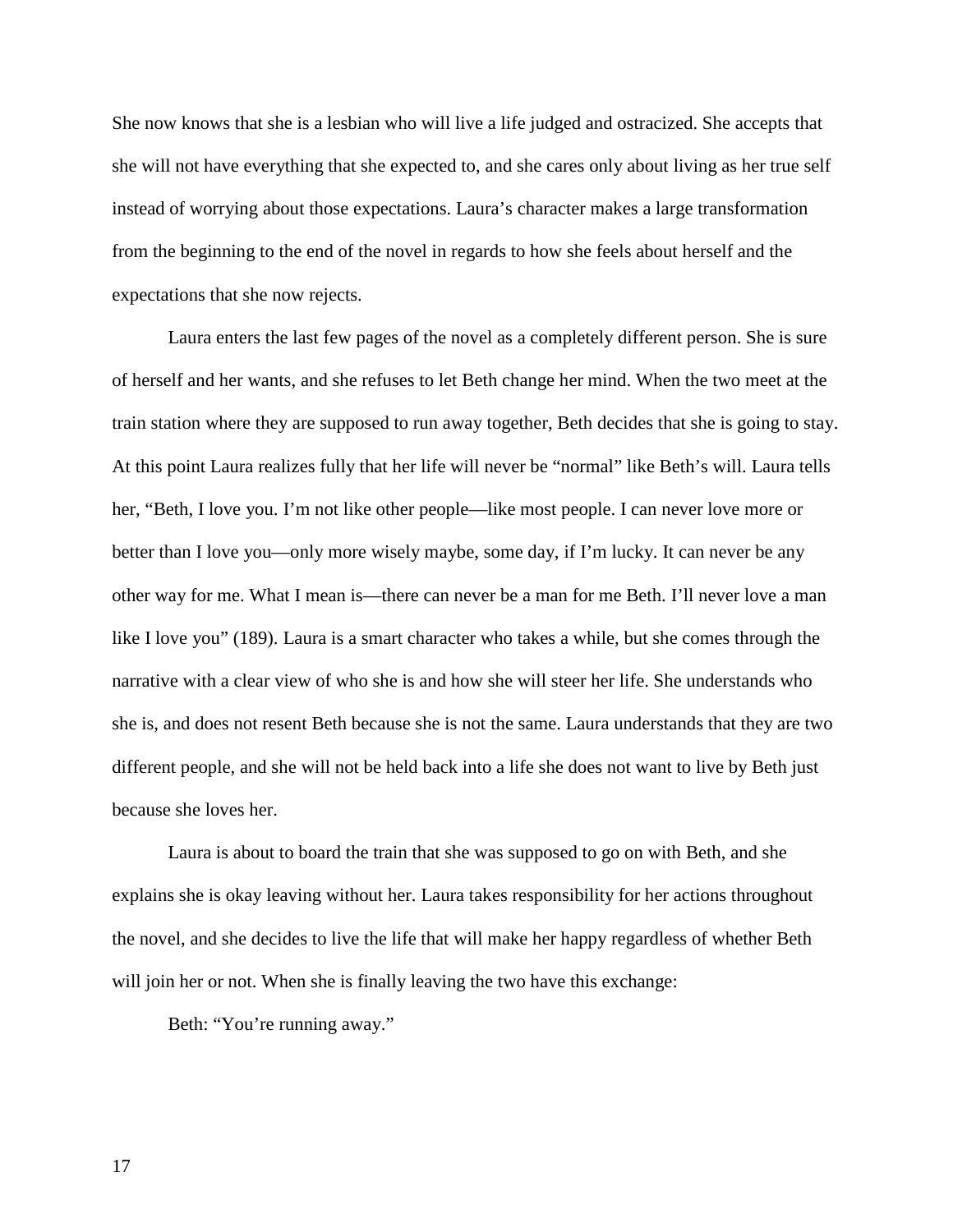Laura: "No, I'm facing it. I know what I am, and I can be honest with myself now. I'll live my life as honestly as I can, without ruining it. I can't do that here and I can't do it with you. That's over now." (190-191)

Laura understands that her place is no longer at school with Beth. All that she can do there is become a person who she is not meant to be. Instead, she decides to board the train alone to journey to somewhere that she can live her life truly. She is not thinking about what she should do anymore; she now only thinks about what will make her life the happiest. This shows just how much Laura has grown from the timid girl at the beginning of the novel.

Laura leaves Beth with words that show how much she has grown and changed throughout this small part of her narrative. She says, "Beth, you're meant for a man. Like Charlie. I'm not. I'm not afraid to go, I'm not sorry. It hurts, and I love you—" (192). After this Beth tells Laura that she loves her, they share a parting kiss, and Laura rides away while Beth remains in Champlain. The Laura that is seen at the end of the novel is shown to be very strong and mature as opposed to the polite and shy girl on page one. Laura's story is one that shows a transformation from a girl trying to be what she is expected to be, to a woman who is able to reject the judgments and ideas placed upon her in favor of her own.

*Odd Girl Out* is unique from the other books selected within this thesis. Marriage is not something that is explicitly discussed except for by Emily when she thinks that she is pregnant. Laura never says out loud that she either wants or does not want to get married. However, the idea of marriage is interwoven throughout every page. Laura thinks about marriage and a family whenever she doubts that her feelings are true. She thinks about marriage whenever she is told to go on a date with a man instead of just sitting in her room. For a novel that does not discuss marriage within the pages, it presents its ideas about the institution very clearly.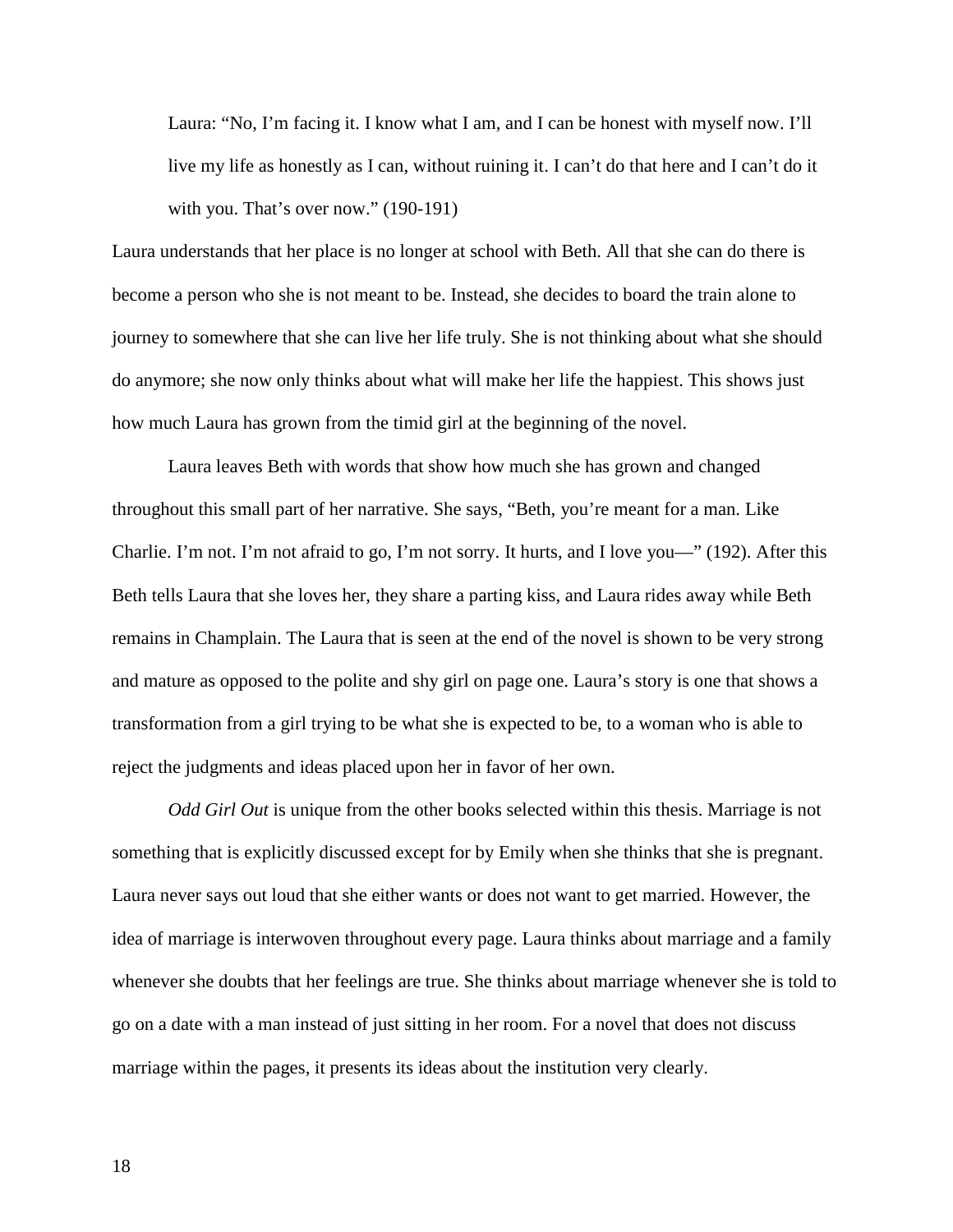# **Rubyfruit Jungle**

*Rubyfruit* Jungle is a novel written by Rita Mae Brown, and it focuses on the character of Molly Bolt. This novel is about Molly growing up being told that her life will be valued based upon marriage and children, in that order. Molly disregards this sentiment every step of the way. She has her first homosexual experience in sixth grade, and she never feels ashamed or turns back as time goes on. Molly continues to love women, and goes to college to pursue a career in filmmaking. She escapes to the city to live her life, and she consistently refuses to follow norms. This story is narrated by Molly, which allows for deeper insight into her thoughts and feelings. Molly's life is influenced by her adoptive mother who only wants her to be "normal," having sexual experiences with women, going to college, and reflecting back on her young life and challenges that she faces. This contemporary setting begins in rural Pennsylvania, and then follows Molly as she moves to Florida and then works to put herself through college in New York City. The novel ends with Molly graduating from NYU with honors, having trouble finding a job within the film industry based solely on the fact that she is a woman, and continuing to promise to try to reach her dreams no matter what adversity she faces.

Molly deliberately states several times throughout the novel that she never wants to get married, and that the sex of the person doesn't matter. She is an independent, irreverent girl who lives life how she wants to. She is also expected to "grow out" of her feelings as Leota (like Laura in *Odd Girl Out*) does, but she never makes any attempt to hide how she feels. She is a lesbian, and she knows it. She disdains marriage and the shackles that it would place her in. Molly has a conflicting concept of marriage throughout and after she grows out of childhood. *Rubyfruit Jungle* handles the subject very bluntly. Molly states several times that she has no interest in marriage, which is quite difference from the subtleties that are seen from Laura.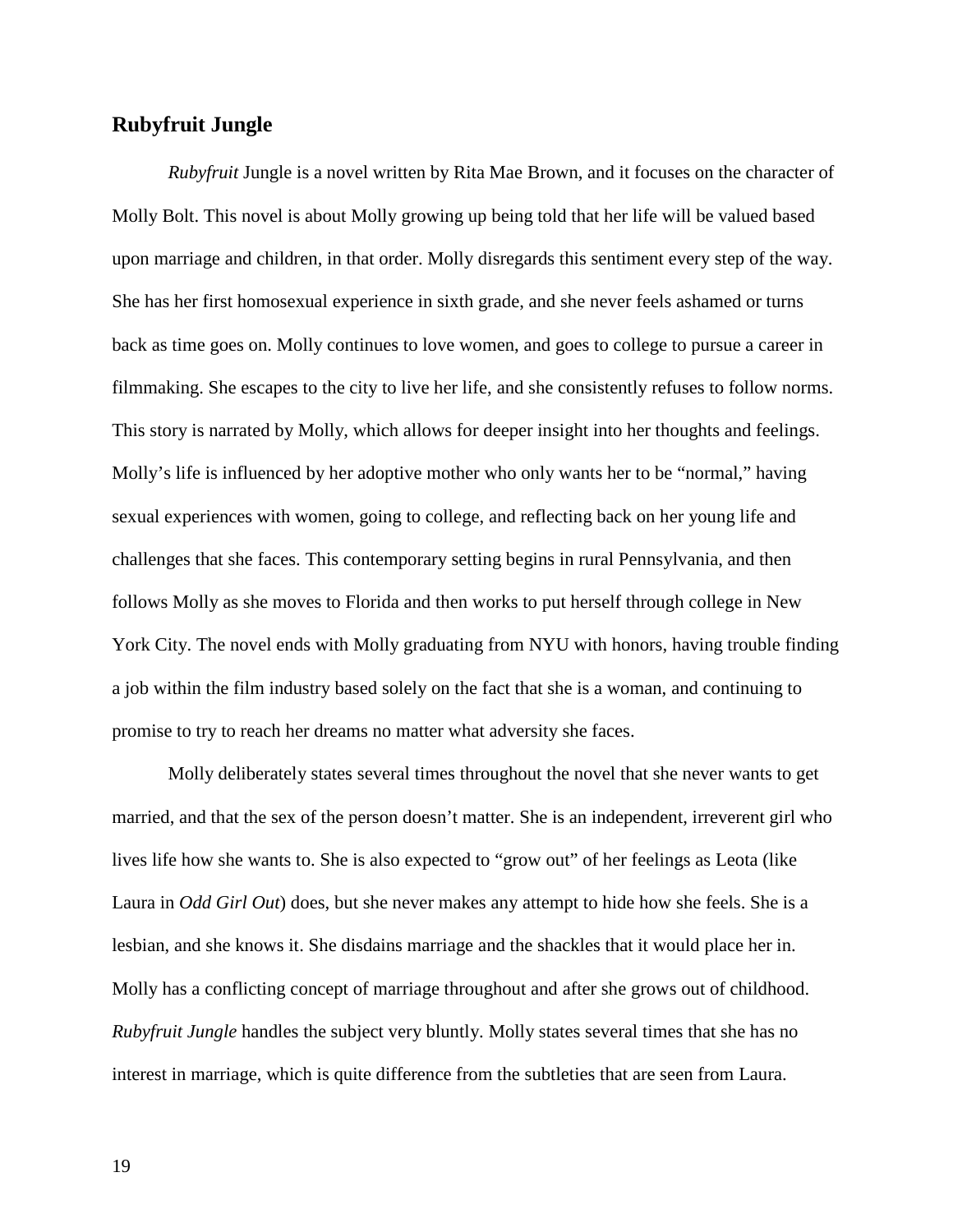However, there is a difference between Molly and Laura. While Laura did not have a concept of same-sex marriage existing, Molly acknowledges that this idea could exist, but she rejects it altogether. This rejection places Molly within her timeline as well. She is growing up at a time when being able to marry a woman is not quite as preposterous as it was before, but now she would rather be her own independent woman than be held back by trying to gain a permanent kind of love.

This novel does not have a vast amount of scholarly articles written on it. However, there are some works of scholarship that do not pertain to the scope of this thesis. The article "Dr. Molly Feelgood; or, How I Can't Learn to Stop Worrying and Love *Rubyfruit Jungle"* written by W. C. Harris discusses the role of identity as it pertains to Molly's life. Harris makes the claim that Molly rejects all labels, including that of being a lesbian. This claim is made because Molly has heterosexual relationships throughout the novel, and refers to herself as a lesbian a handful of times. This, however, begs the question that if a heterosexual relationship is unsatisfactory does that make her a heterosexual? This article deals mostly with her characterization, and does not address marriage. The other piece of scholarship is the article "Reading Queer Counternarratives in the High-School Literature Classroom: Possibilities and Challenges" written by Kirsten Helmer. This article focuses on a high school English classroom that is teaching queer novels, including *Rubyfruit Jungle*. It makes the claim that classrooms are positively affected by queer novels because they allow for open discussion, and allow for the heteronormative novels usually taught to be placed in the background for a while. However, this does not directly relate to the concept of marriage within the novel either.

The relevant piece of critical scholarship about *Rubyfruit Jungle* is an article written by James Mandrell in 1987 titled "Questions of Genre and Gender: Contemporary America,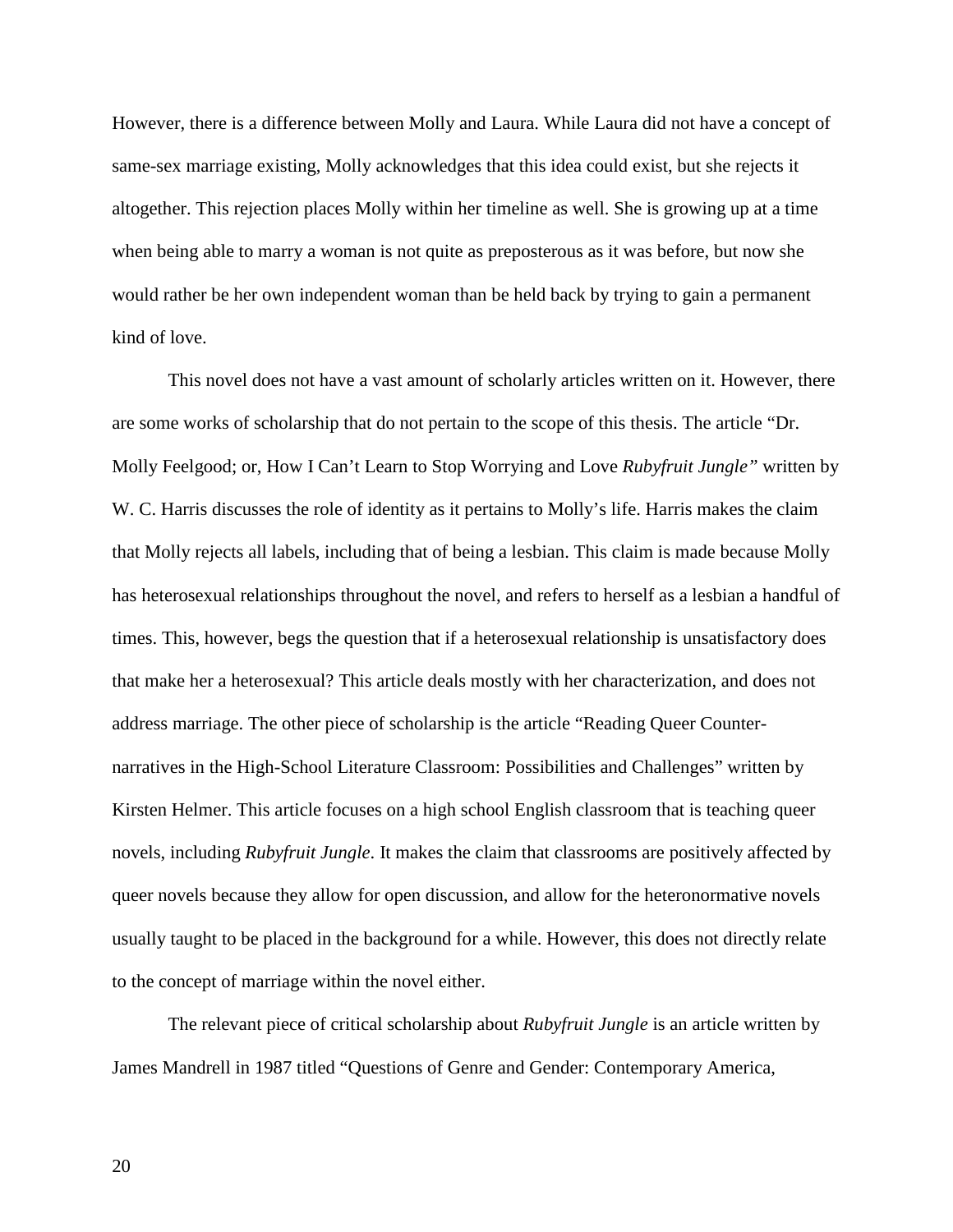Versions of the Feminine Picaresque." This article discusses the form of the novel, as well as the statements made within it. Mandrell writes about how Molly disregards the ideals set up for her, which push her into an even more marginalized place than the one that she inhabited before. He writes, "it is hard to conceive of anyone more marginal, more removed from access to power and authority, than a Southern lesbian from a poor, working-class family. With neither money nor the potential for upward mobility that would be offered by a husband, Molly Bolt is essentially condemned to her marginality" (Mandrell 152). This characterization shows the independence and drive that Molly possesses throughout the novel, but Mandrell wonders whether these are enough. Later he adds, "by offering this 'good and true account,' Molly/Brown changes nothing, shows no possibility for change, but, rather, *acquiesces* to and *confirms* the marginality experienced by those who are not straight, white middle-class males" (Mandrell 163). This marginality is partially caused by her background and her sexuality; however, it is also caused by her refusal to get married to a man who can give her more power. Mandrell focuses heavily on this, and it adds a layer of thinking onto the idea of what it truly means to get married for Molly.

Throughout her life, Molly is expected to conform to the ideas of society in order to become a successful woman. However, she rejects these norms every step of the way, from childhood onto and throughout her adulthood. Molly's adoptive mother Carrie is one of the first people to put heteronormative expectations on her. She would try to teach Molly how to do housework or simple activities that would be necessary once she becomes a housewife. Molly has no interest in these activities, and she would rather play down by the river with her cousin Leroy. One instance has Carrie talking to her husband Carl, saying, "She don't want to learn none of the things she has to know to get a husband. Smart as she is, a woman can't get on in this world without a husband" (Brown 39). Carrie is very critical of Molly throughout the novel,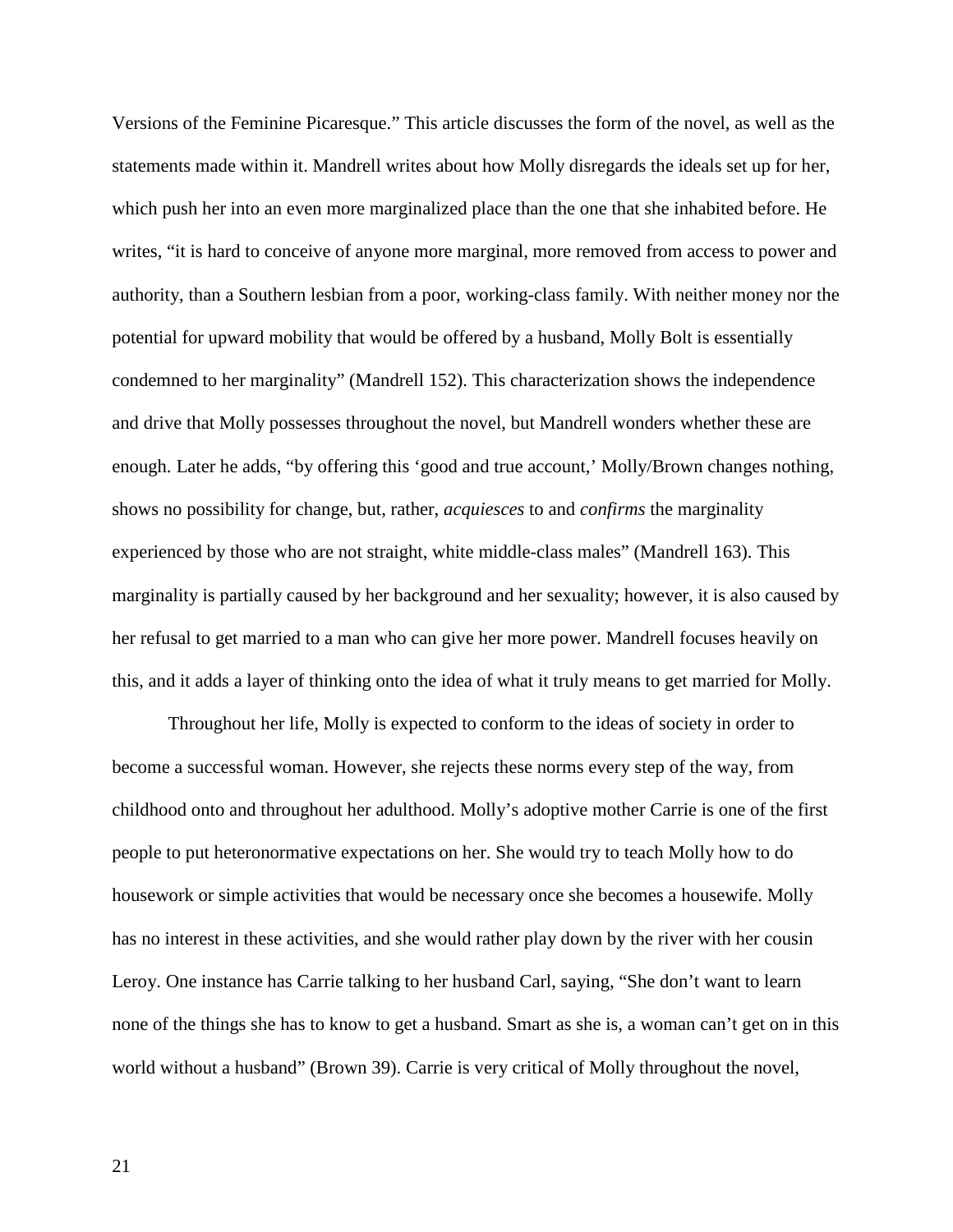especially on the grounds of how different she is from other girls. Molly has no interest in learning housework or manners that will draw a man later down the road. She has high goals for herself, as does Carl who insists that Molly will go to college. Her two parents place different expectations of Molly; Carl expects her to go to college and become an independent woman, while Carrie expects Molly to stop being rebellious and lead a life that conforms to the expectations of those around her. Throughout her life she will grow to meet the expectations Carl had laid out, but she will continue to disregard the ideas that Carrie presents to her.

Molly continues into high school, still defying the expectations of others. She has a relationship with Carolyn, who refuses to believe that their love makes them gay. Carolyn wants to have the perks of a lesbian relationship without giving up her heterosexual privileges and ideals for her "normal" life. After the two begin having sex Carolyn asks Molly not to tell anyone. Molly says she does not want to lie, but that she doubts anyone will ask anyway. Carolyn then says:

"I hate to lie too, but people will say we're lesbians."

"Aren't we?"

"No, we just love each other. Lesbians look like men and are ugly." (Brown 103-4) Carolyn's statement brings in the stereotyping of lesbians that is prevalent throughout *Odd Girl Out.* As if somehow because Carolyn doesn't look like a man she can't be a lesbian. This notion is one that Molly rejects because why would she lie about this. Her sexuality is something that she is never ashamed of throughout the entire novel. The difference between the reactions of Molly and Carolyn show where each of them are in terms of their sexuality. While Molly has come to terms with her attraction to women, Carolyn still acts as if it does not mean anything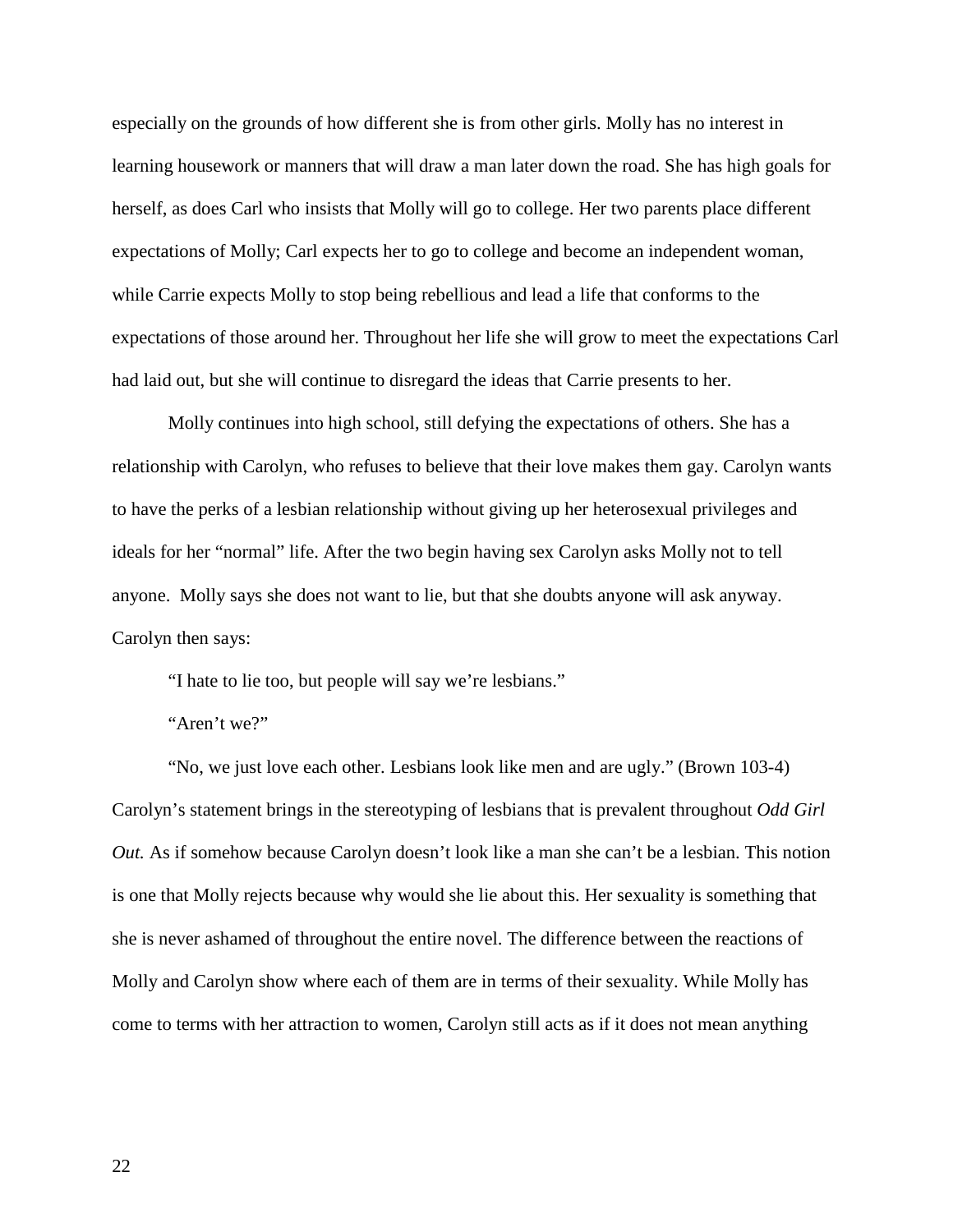unless she looks the part. This stereotyping is a harmful idea that carries through the novel and through gay culture itself as well.

Along with the evidence found within the text itself, ideas about the expectations that come along with a lesbian sexuality can be found in critical theory as well. Catharine Stimpson, in her article "Zero Degree Deviancy: The Lesbian Novel in English," discusses expectations placed upon women (including lesbian women) in the world. She writes of a growing sense of independence among women in terms of jobs and ideas on marriage. She writes:

Among the causes of the reappearance of a submerged consciousness and its narrative of enabling escape have been the women's movement, more flexible attitudes towards marriage (so often contrasted favorably to the putative anarchy of homosexual relations), the "modernization of sex," which encourages a rational, tolerant approach to the complexities of eros, and the growing entrance of more women into the public labor force, which gives a financial autonomy inseparable from genuine sexual independence. (Stimpson 374)

Stimpson's statement adds onto the ideals that Molly faces, and that any woman would also face. Molly is expected to learn what she needs to do in order to entice a man to marry her; however, she would rather do anything else.

Molly's childhood thoughts on marriage are explicitly stated from quite early in the novel. Molly would spend time contemplating the idea of marriage, which allowed her to think about why she thinks a person would want to get married. Molly is seen having a conversation with Leroy where he asks her "Why do people get married anyway?" Her response to this is, "So's they can fuck" (Brown 37). This conversation shows Molly's nature of thinking that marriage is a waste of time. She sees that during this time period, getting married serves a

23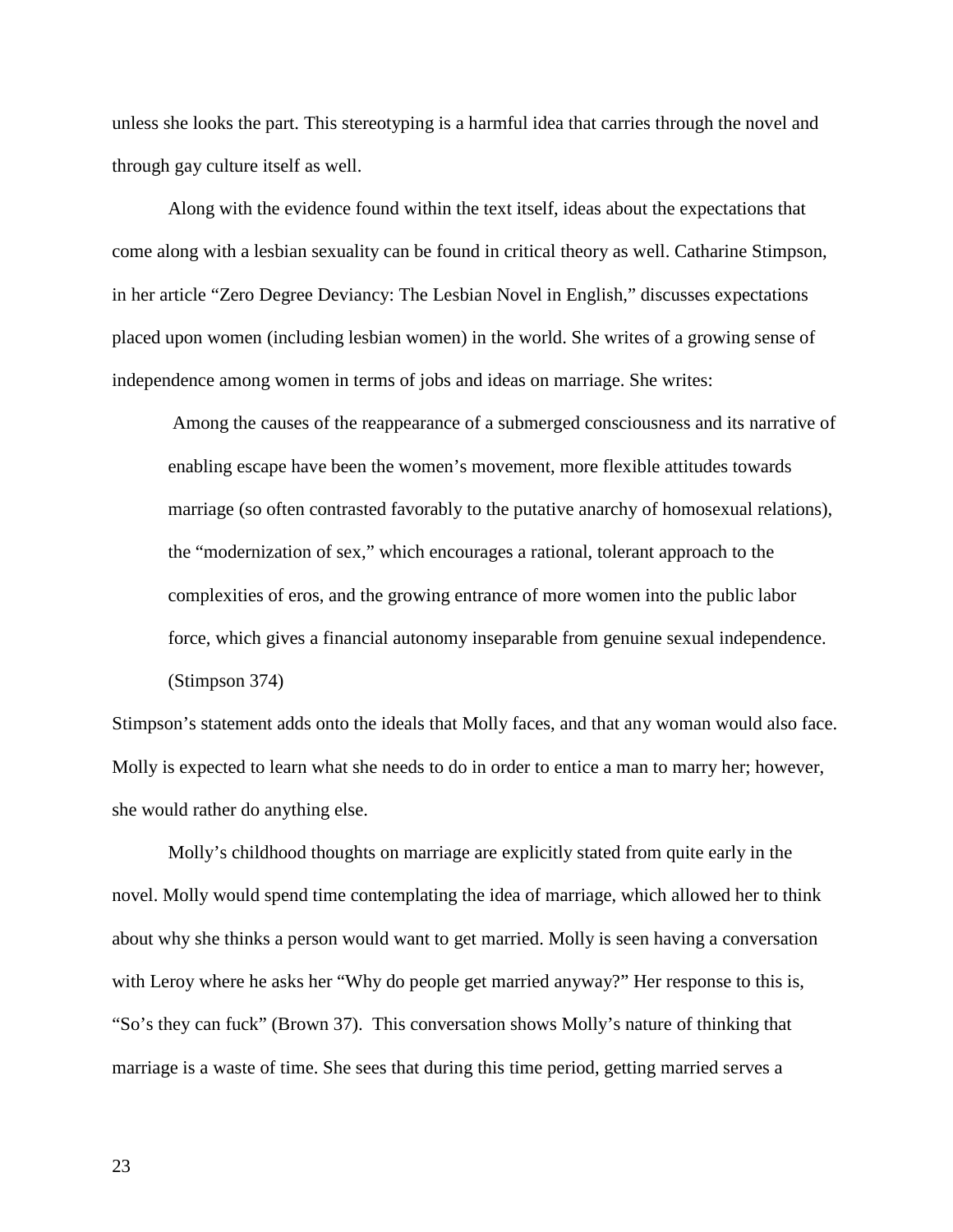purpose of having sex and then having babies. She asserts that the only reason she can find for marriage is for sex, which she does not believe are mutually exclusive activities. Perhaps this is because she is living proof (as a bastard) that both sex and procreation can happen without marriage. This statement from Molly highlights her disregard for marriage from an early point within the novel. Above all, it creates a trend of thinking that will follow Molly throughout the novel, until her adult life, and into the foreseeable future of the character that exists after the end of the novel.

Molly is a character who not only rejects marriage as a point of procreation, but also rejects marriage to a man, and the idea of marriage in general. From childhood, Molly would spend much time with her cousin Leroy, which would later turn sexual. However, in a conversation that Molly has with Leroy she says, "Leroy, we don't need to get married. We're together all the time. It's silly to get married. Besides, I'm never gettin' married" (Brown 36). This statement from Molly shows that even from such a young age, she has no intentions of getting married. She thinks that the notion is laughable, although she *is* talking to her cousin who proposes marriage. This familial proposition ends up blurring the lines between romance and incest because while Molly is technically adopted, she has been raised as Leroy's cousin from infancy. This taboo relationship places Molly further into the periphery of societal expectations. The act of rejecting Leroy's proposal, along with her rejecting the ideals of society for her to get married at any point in her life, creates a path towards her adult ideas as well.

Along with her relationship with Leroy, Molly enters into a relationship with Leota Bisland when she is in sixth grade. She ends up having her first sexual experiences with Leota, and she starts to feel positively about some of the societal expectations, even if her relationship itself goes against those expectations. At this point, Molly comes up with an idea: "I began to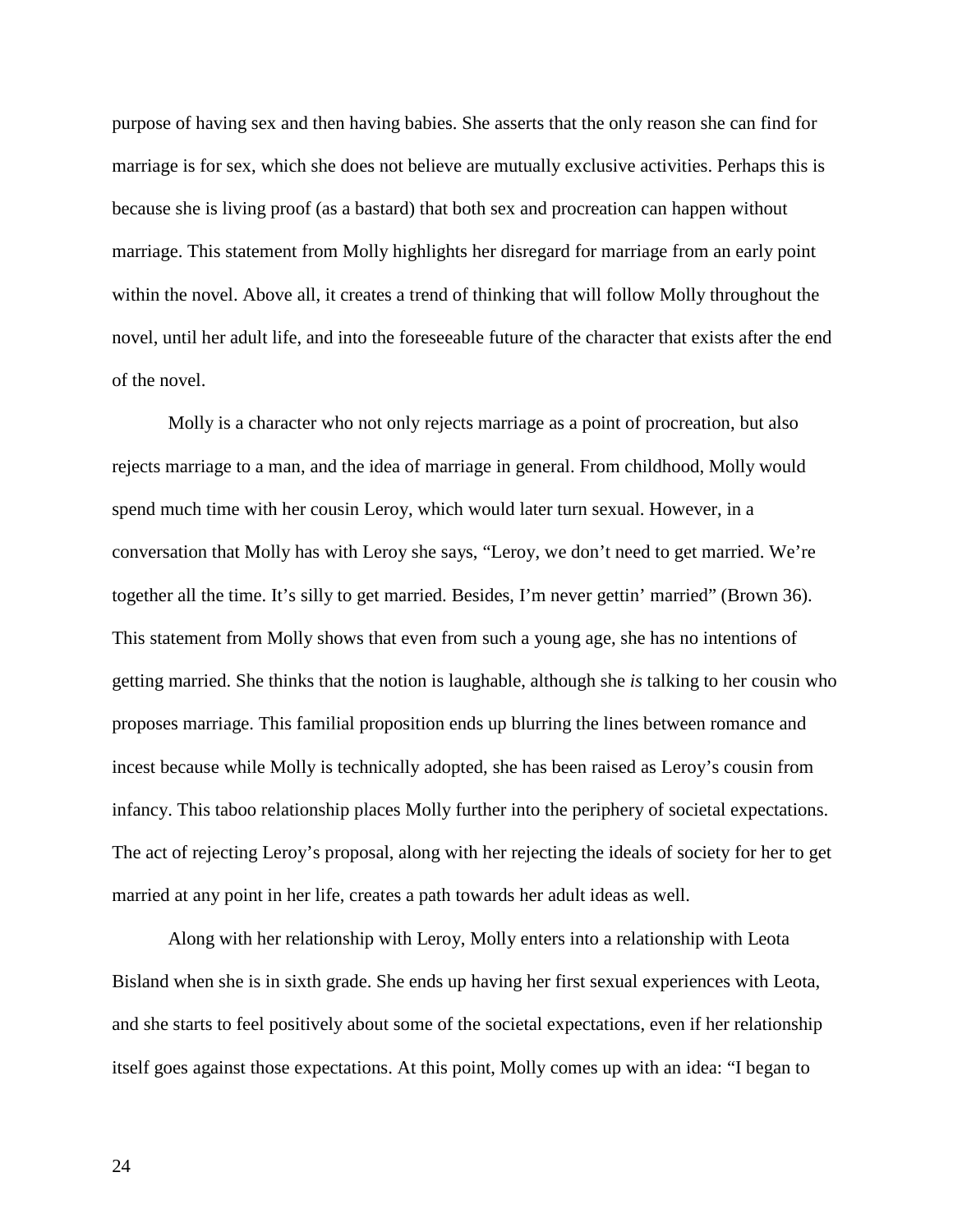wonder if girls could marry girls, because I was sure I wanted to marry Leota and look in her green eyes forever" (Brown 44). Molly's thoughts display her desire to be with Leota, and it's the first real mention of getting married that seems to please Molly. This moment marks Molly's toying with the idea of marriage, only if Leota will do the housework, of course. This first positive idea about getting married adds another layer to Molly's person ideals and thoughts about the institution of marriage.

All of these childhood thoughts from Molly lay the groundwork for the rest of the novel. Readers are given a picture of a girl who rejects the expectations of society at every turn. Molly's feelings as a child lay the groundwork for her adolescent and adult life decisions. All of these decisions add up to create the character of Molly who becomes a woman who decides to take her choices into her own hands, and she lives her life the way the that she wants to where she wants to live it. These connecting pieces are essential for understanding both Molly and her views throughout her life.

A notion that is carried on throughout both *Odd Girl Out* and *Rubyfruit Jungle* is the idea that a person can "grow out" of their homosexuality. This idea compares being a homosexual to being a child, and this thought is something that Molly has to deal with in her life. This comes to her from people like Carrie, Leota, Carolyn, and various other people that move in and out of her life. From all of these people comes an idea that only children think that homosexual relationships can exist, and that adults realize that living a heterosexual life is the only way to live a fulfilling life. Molly argues that this is not true, and lives her life happily how she wants to in defiance of all of the expectations placed on her.

25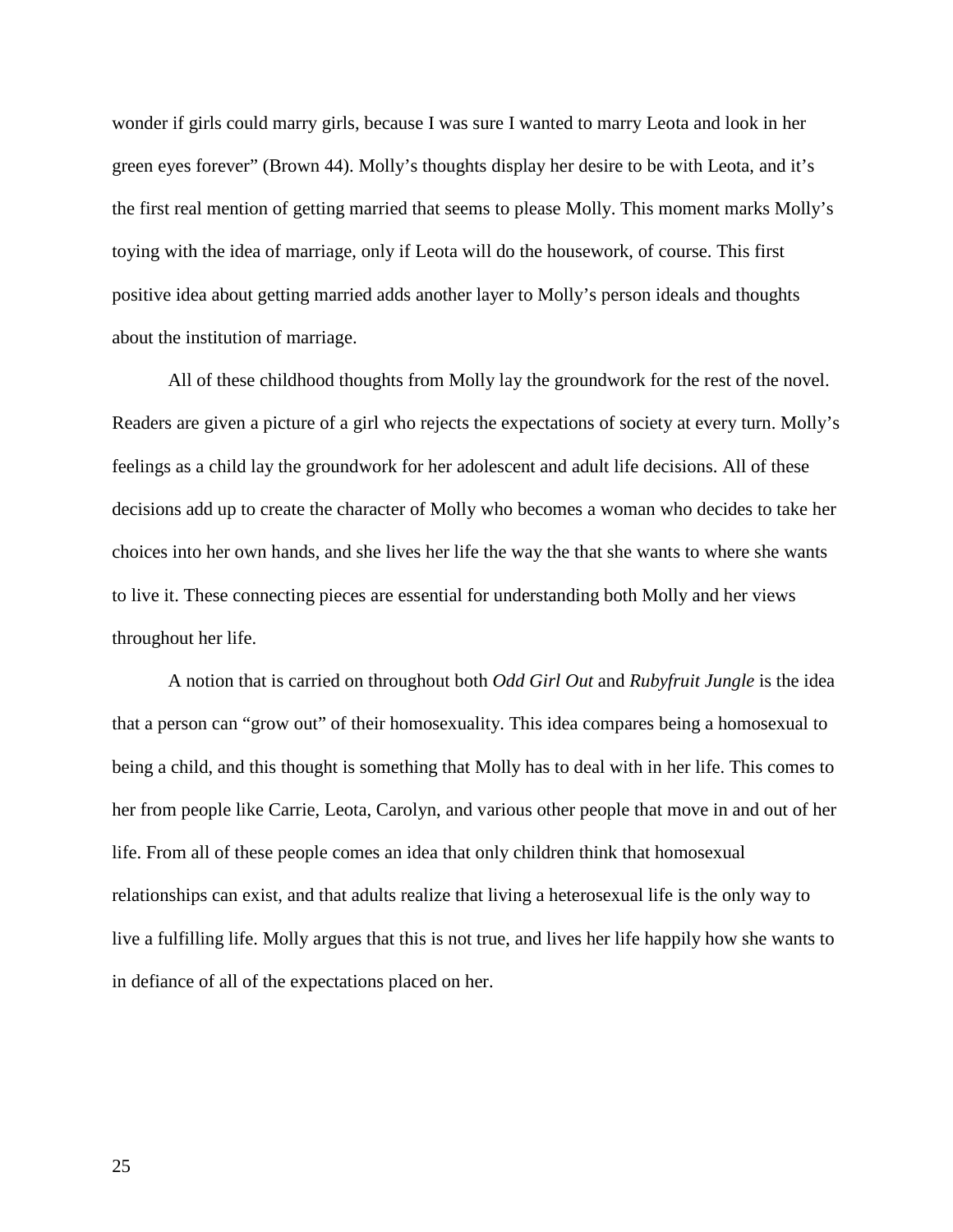During this period of her life where she is expected to grow up, she also has to deal with these attacks from within her relationship as well. Molly and Leota have a noteworthy conversation:

"Why don't you marry me? I'm not handsome, but I'm pretty."

"Girls can't get married."

"Says who?"

"It's a rule."

"It's a dumb rule." (Brown 49)

This conversation shows that Molly doesn't care what society or her family expects, and that she is going to do what she wants no matter what. If she wants to marry Leota, she will. If she wants to stay single, she will, and nothing will stop her. Molly's will comes through in these statements as perseverant and confident. She decides that she will not just "grow up" into someone that society expects her to be, and that she will become her own person with her own life in whatever way she sees fit.

Leota is the first person that Molly ever has sex with, and she becomes an important part of the narrative of Molly Bolt. After her sixth grade year, Molly's family moves away, and she does not see Leota again for quite some time. When Molly is able to reconnect with her, Leota has now grown into the kind of woman that Molly resents. She has gone from her "childish" self, and she lives a heterosexual life. Leota is now an adult woman who is married to a man, and she has children. She has shunned her old ways as if they were nothing but normal childhood games, and then goes on to tell Molly that she should embrace this life and marry a man too. To this Molly responds,

"Leota, I will never marry."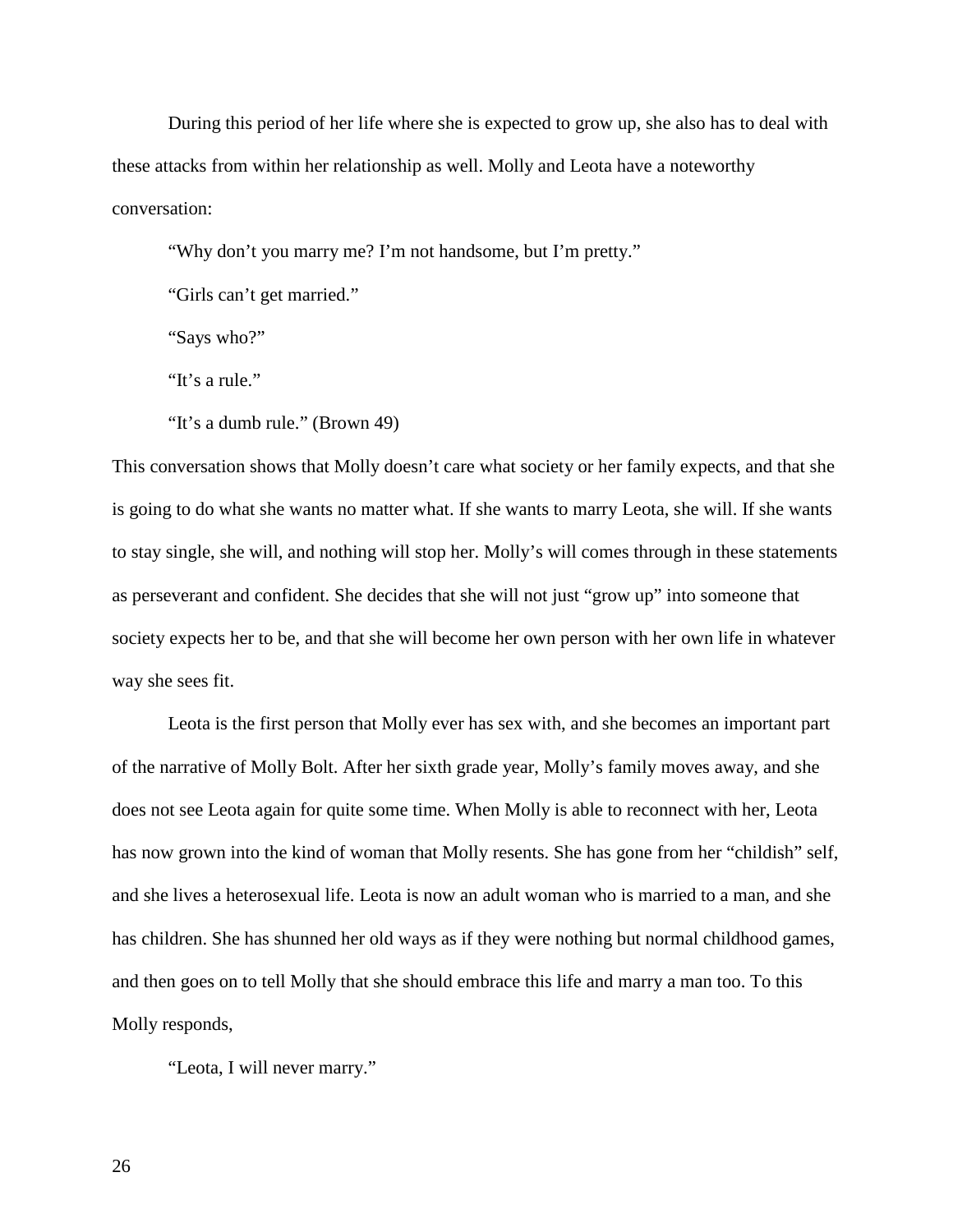"You're crazy. A woman's got to marry. What's going to happen to you when you're fifty? You got to grow old with somebody. You're going to be sorry."

"I'm going to be arrested for throwing an orgy at ninety-nine and I'm not growing old with anybody. What a gruesome thought." (Brown 219)

This conversation reinforces the idea that Leota "grew out" of her homosexuality. She has fallen into the societal norms of the need to marry and to procreate in order to have a fulfilled life in the eyes of everyone else. Molly goes against this, because she does not believe that others can be in charge of what makes her life a successful one. She even goes as far as calling a "normal," heterosexual life a gruesome one. The amount of distaste Molly has for the idea of marriage is viewable from afar.

However, she does not only view the thought of being with a man forever to be the gruesome part. She deliberately states that she will not be growing old with "anybody." If she wanted to dig into Leota for her marriage in particular, she could have said that she would not grow old with any man. But her use of "anybody" shows her feelings towards any kind of longterm commitment, whether it is with a woman or a man. This conversation adds even more layers into the argument for Molly's thoughts on marriage. From her thoughts presented directly within the text, Molly has shown that she places no value in marriage or getting married. She feels that marriage is used as a tool for people to feel better about themselves for having sex and, along with it, children. She knows that being legally bound to a person for the rest of your life is not the only way to live a life that is meaningful to the person living it. She decides to become living proof that she can live a happy and fulfilled life that does not exist solely to function within the role of what she is expected to do by society along with her peers. Molly is a dynamic character who thoroughly thinks for herself.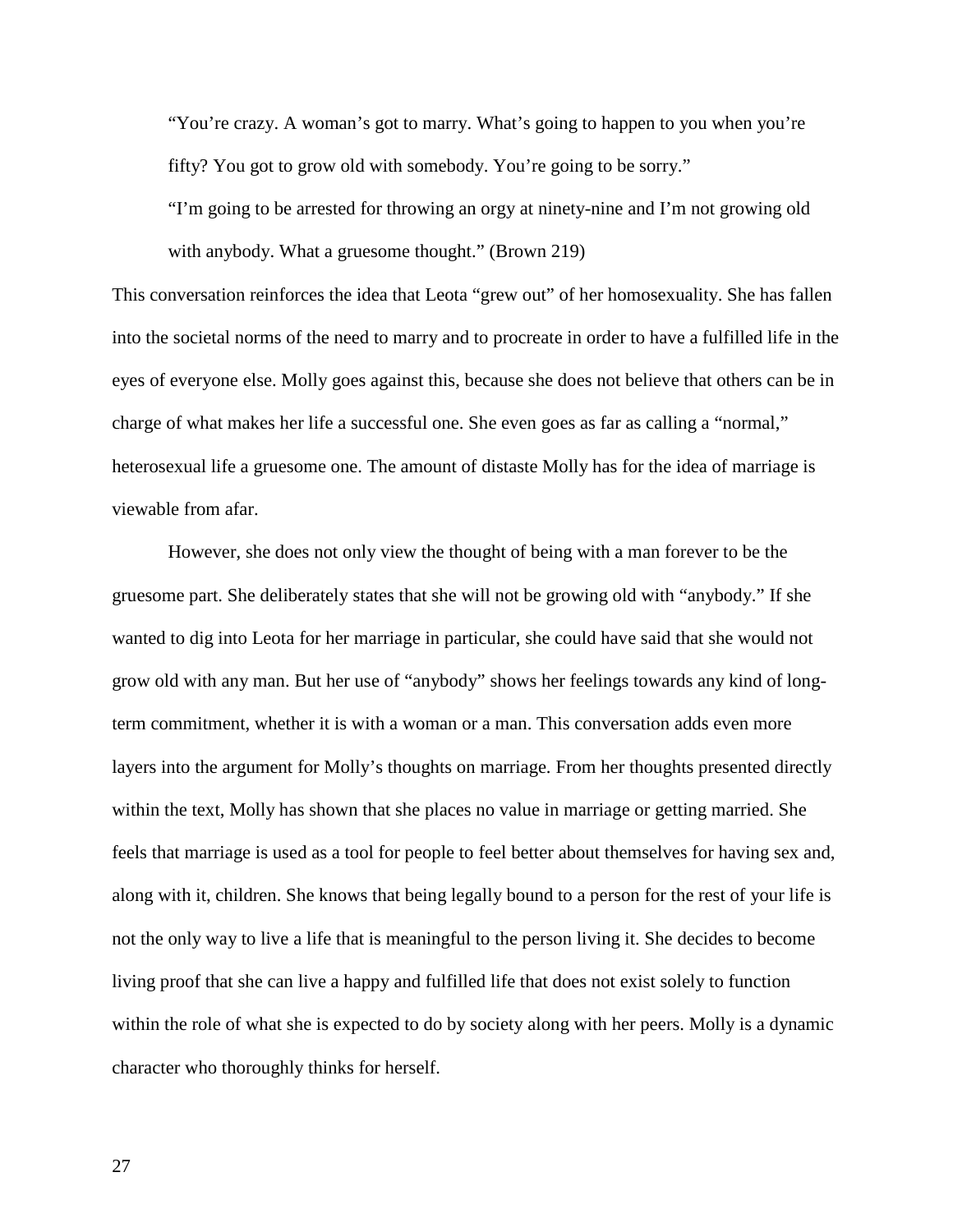This thinking is extended not only by a close reading of *Rubyfruit Jungle*, but it can also be seen within one of the critical texts as well. Bonnie Zimmerman, in her study *The Safe Sea of Women: Lesbian Fiction 1969-1989*, discusses Brown's novel in a small portion of her writing. She writes, "Molly decides early in her life that she does not want to be like other women, trapped by the female destiny of marriage and motherhood, nor does she want to grow old or die like her cousin Leroy's mother" (Zimmerman 47). This statement from Zimmerman adds further evidence to the argument of Molly's feelings on marriage. She writes that Molly does not want to be "trapped," and usage of words that conjure up ideas of incarceration or being forcibly held against her will are common within Brown's writing. This idea can be continued into Molly's thoughts on marriage that are carried into adulthood.

As Molly enters into adulthood and the world, she starts to notice even more how unbalanced the world is towards the people who live in it. She sees how people perceive her based on the facts that she is a woman, that she is lower class, and that she is a lesbian. These statements come from the men in her film classes at New York University demeaning and underestimating her because she is a woman in a "masculine" field of work. They come from the film executives who refuse to hire her for anything other than low-level reception jobs. They come from women like Mighty Mo who try to tell Molly what kind of lesbian she has to be simply because that makes it easy for others to judge her off of whether she is a "butch" or a "femme." All of these simple judgments form Molly to have an outlook where she sees the injustices that she is given as a poor, gay woman. Collectively, this leads Molly into a space where she ends up rejecting marriage and the expectations that society presents her with to the point where she is resentful of them all. Above all, her adult thoughts given to readers in the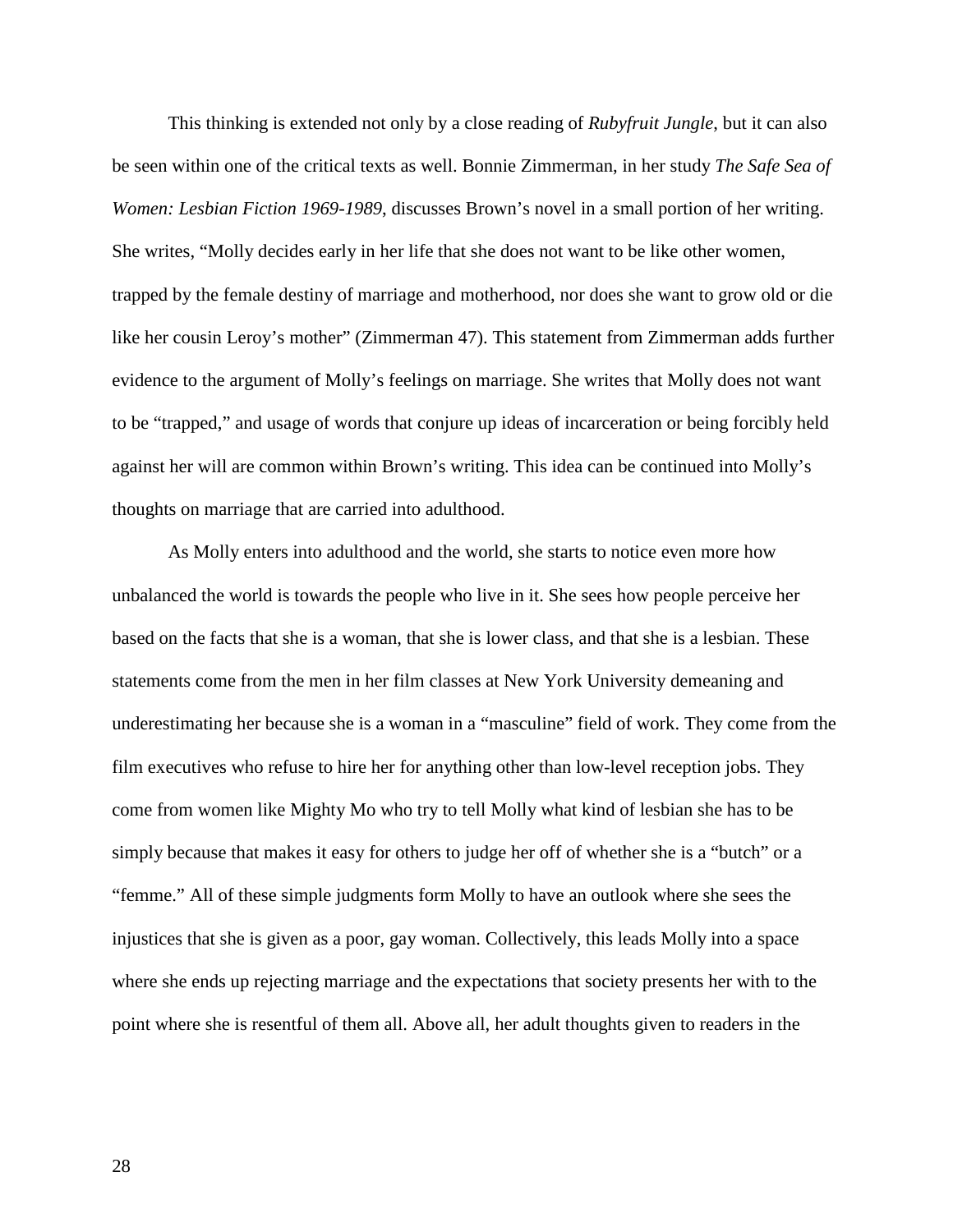novel allow for a prediction of the late life of Molly Bolt. She is such a powerful figure, that it is hard to imagine a scenario in which Molly is forced into a life that she does not intend to live.

As Molly grows older, she has relationships with both men and women. Her relationships with men are boring and short-lived while her relationships with women are wild and full of passion before they eventually fizzle out. Molly reaches the point where she says, "I didn't even want a husband or any man for that matter. I wanted to go my own way. That's all I think I ever wanted, to go my own way and maybe find some love here and there. Love, but not the now and forever kind with chains around your vagina and a short circuit in your brain. I'd rather be alone" (Brown 88). This statement from Molly shows that she views marriage as something that will stop her from living life freely. Molly wants to be able to love who she wants when she wants, and she doesn't want to be controlled by outside forces. She would rather live her life alone than be forced to be with one person for the rest of her life. The idea of being chained or forced to be with another person seems like torture to her, and seeing other people be within that force repels her even more.

In the above quote, she mentions that she does not want a husband, or even any man in her romantic life. This is farther off from the Molly who would sleep with men and go on dates with them because she could. This signifies a change of her tolerance of men romantically, to wanting to remove these men from her life. Molly states that she wants love, but not the type of love that society expects her to have. Instead of a Love where she will be submissive and raise children, she wants a love that is casual and fun. The "now and forever" kind of love does not appeal to Molly; she wants to live her own life. She wants this even above any love at all. Molly values her freedom and independence more than any love she could have, and she wants to retain that feeling. She has goals in her life, and she will not let anyone get in the way of them. These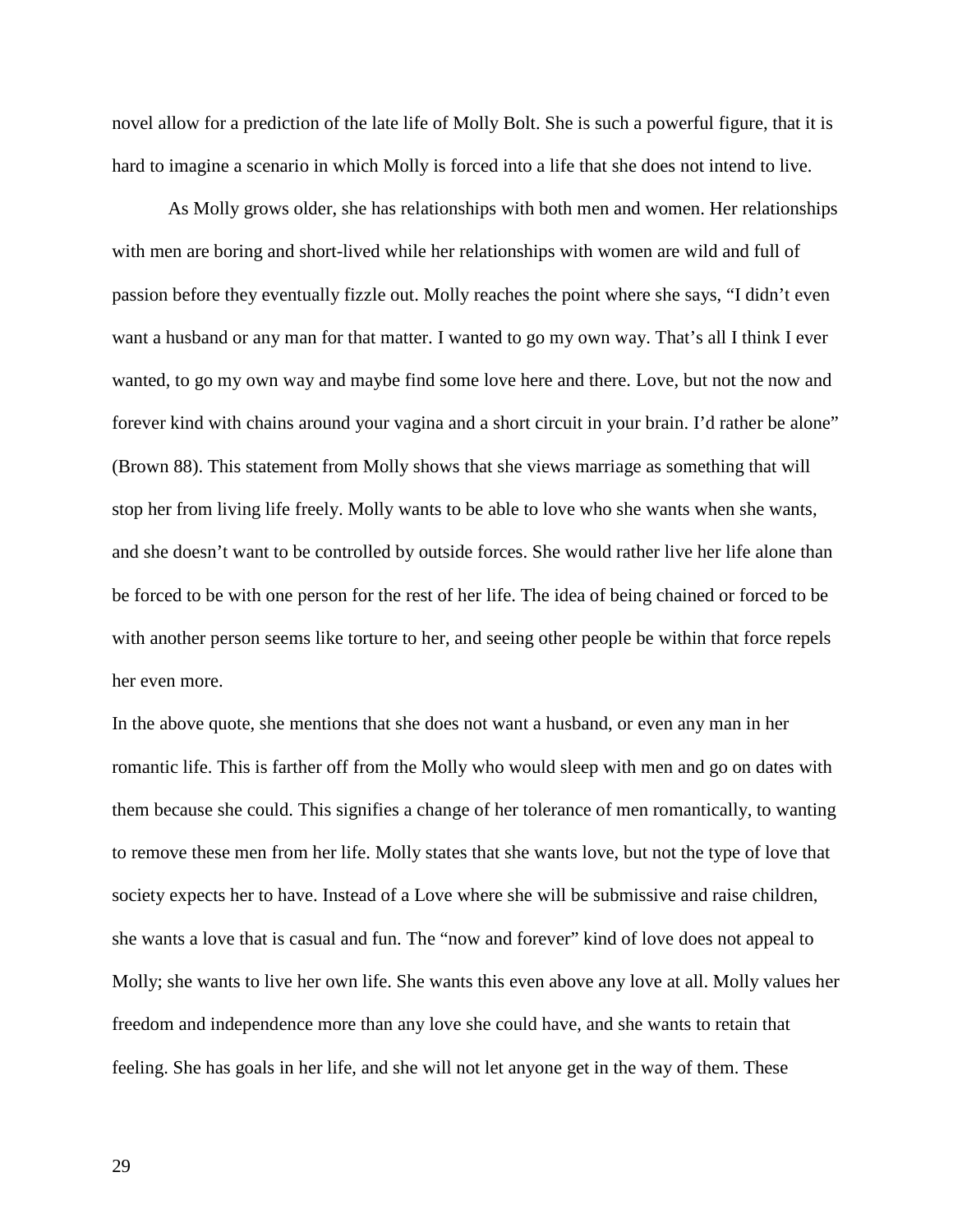statements create a larger lens to see Molly's actions through. Although she does not say that she would not want to marry a woman, aside from childhood she may not retain thoughts that marrying a woman would be an option in her life. Furthermore, she rejects marriage itself, and she shows how she would much rather live how she wants with any kind of lover that she wants to have.

Towards the end of the novel, Molly returns to her hometown and goes to see Leota for the first time since sixth grade. When the two reconnect, Molly expects to see a woman who resembles her first love, beautiful and vibrant. Instead, what she gets is a tired woman who looks far too old for her age. Leota tells Molly that she is married now, and her children can be seen in her house. Molly is horrified at the change that has happened to Leota, and how she is forcing herself to be a person that is wanted rather than the person that she is. Leota claims to be happy, that her life is just something that was always meant to happen this way. Molly does not buy into Leota's way of thinking that a heterosexual life is unavoidable, and she talks of their childhood love. Leota mentions that it was just childish, and that it is not like they would have stayed in love anyway because that is not how a normal life turns out. Molly rejects this statement from her as well.

At this point, Molly tells Leota that she still loves women. Leota tries to tell her that she needs to get married in order to have a fulfilled life, to which Molly replies, "Let's stop this shit. I love women. I'll never marry a man and I'll never marry a woman either. That's not my way. I'm a devil-may-care lesbian" (Brown 220) At this point, Molly officially removes any shadow of a doubt that she will remain single. She doesn't care who it is; she refuses to be tied down to any person. She knows that marriage is not something that she foresees in her life, and she doesn't shy away from showing it. She refers to herself as a lesbian in front of Leota, which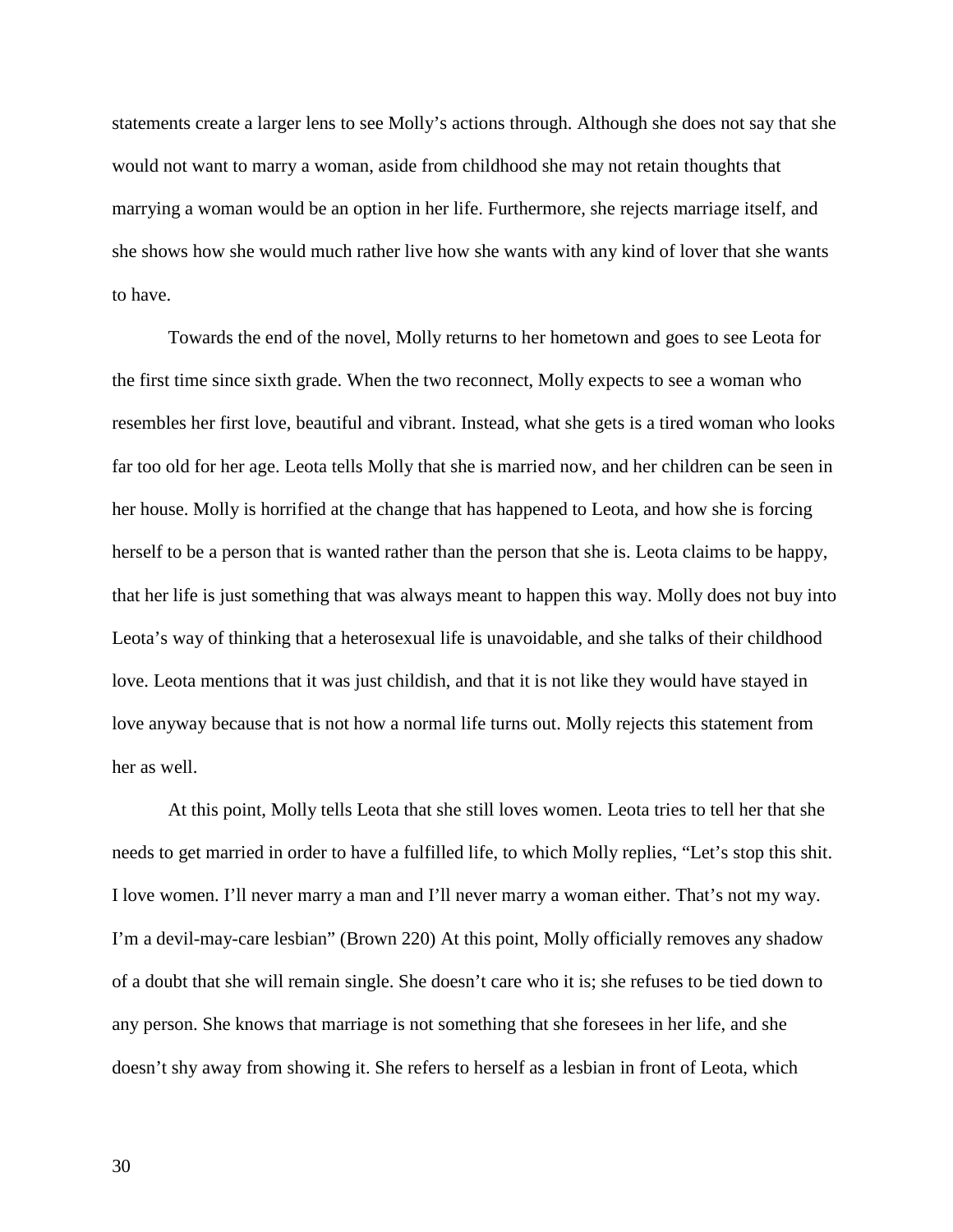presents itself as a way to dig back to their former relationship that Leota has written off long ago. Molly decides that she does not want to marry anyone, man or woman. She will continue to love women, but having a legally bound relationship is not something she is even slightly interested in.

She says that is is not "her way" to be married to anyone. From her actions within the novel, this proves to be correct. Molly's independent nature leads her to a life of whirlwind romances rather than one steady love who will change her world. She does not need the grand gestures and grand romance that comes with a long-term relationship. She wants to have a connection with someone that is meaningful and worthwhile. Molly's approach to love and romance is far off from the kind that society and people like Carrie would expect from her, but that means nothing to her. Her life and how she loves are completely up to her, and she makes sure that everyone around her knows that.

Along with a close reading of Brown's work, critical scholarship can also be used to understand Molly's adult thoughts. This scholarship shows that women in the world may feel the same way that Molly does about marriage and the state of the world as a whole. Molly notices all of the things around her, and she wears all of her hardships like a badge of honor in order to keep trudging through until she gets the life that she truly desires. However, along the way some of her setbacks come from the people that should be wanting to help her because they understand, women. Many women want to shy away from lesbians as if they can somehow "catch it" or simply because they feel it is wrong. These women view lesbians as the "wrong" way to be a woman, and that somehow lesbians bring attention away from the needs of all women. This is primarily what the Radicalesbians are referring to, but their statement also allows for the ideas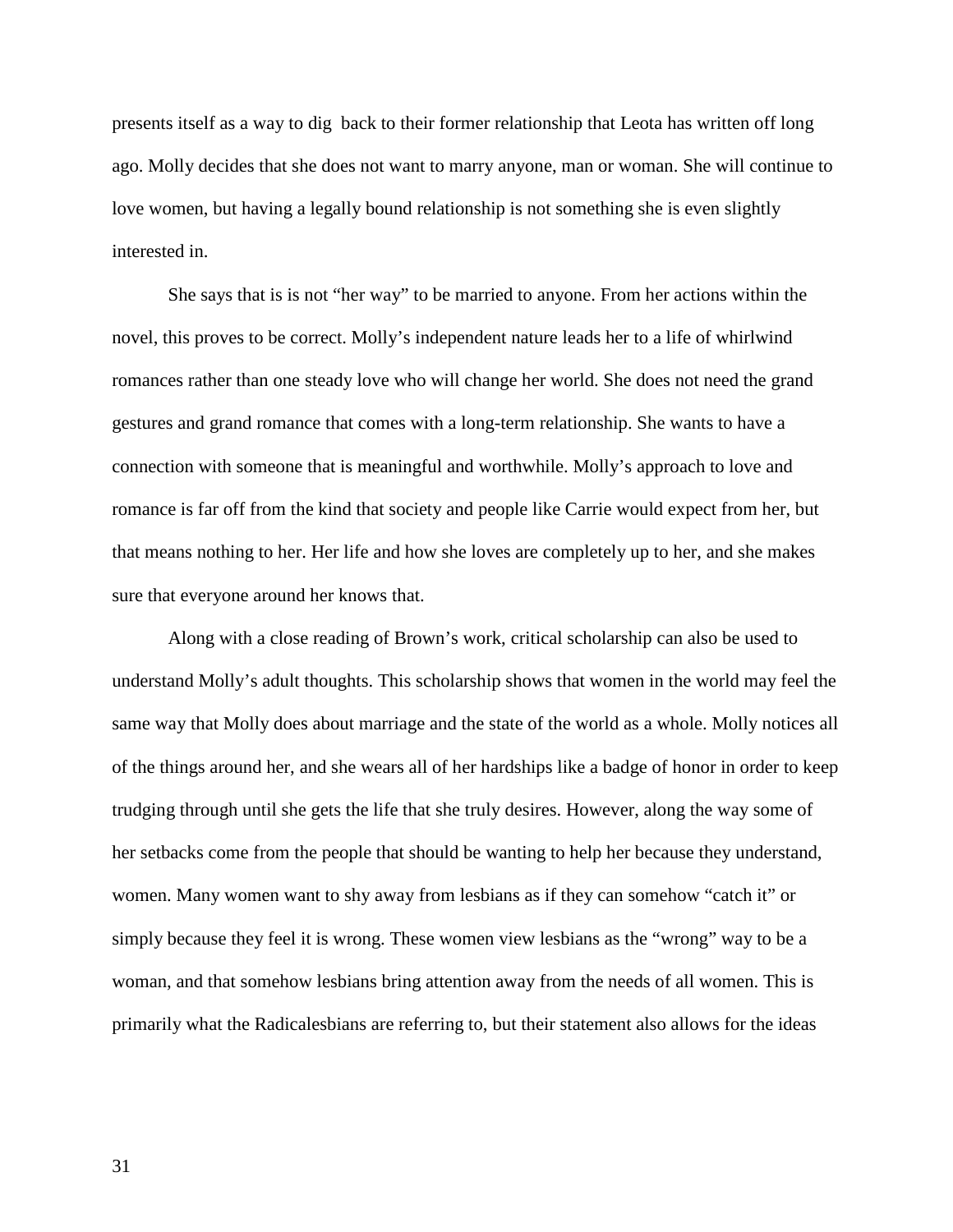that Molly presents as well. It is important to note that Rita Mae Brown is a member of the Radicalesbians, and that she should be taken into account as a part author of this manifesto. They write:

Affixing the label lesbian not only to a woman who aspires to be a person, but also to any situation of real love, real solidarity, real primacy among women is a primary from of divisiveness among women: it is the condition which keeps women within the confines of the feminine role, and it is the debunking/scare term that keeps women from forming any primary attachments, groups, or associations among ourselves." (Radicalesbians 174)

This passage from "The Woman-Identified Woman" displays some of the same notions that Molly notices within *Rubyfruit Jungle.* The Radicalesbians claim that labels such as that of "lesbian" are used as a tactic to hold women down. The work is used as a way to keep women in the roles they are traditionally told to be in, because if they stray from the norm they will be ostracized as a lesbian. The fact that this word is used to hold women within their designated place creates a disconnect between heterosexual women and the lesbians they so desperately want to be distanced from, and it suggests, that Molly's feelings hold a valid place in this world.

The close reading along with the scholarship creates a wealth of evidence for Molly's disdain for marriage. From childhood, everyone around her tries to force her to become the woman that she is supposed to be. All of these forces lead Molly to decide to live her life however she wants to, even if that life is not one that garners respect from others. This life turns out to be one of personal struggle along with triumphs and Molly going farther than people thought she would. She graduated from NYU, and is a strong woman who does not need to depend on others to get what she wants. Through the analysis of the text, Molly is shown to be a woman who appreciates her own freedom more than conforming to the ideals of others.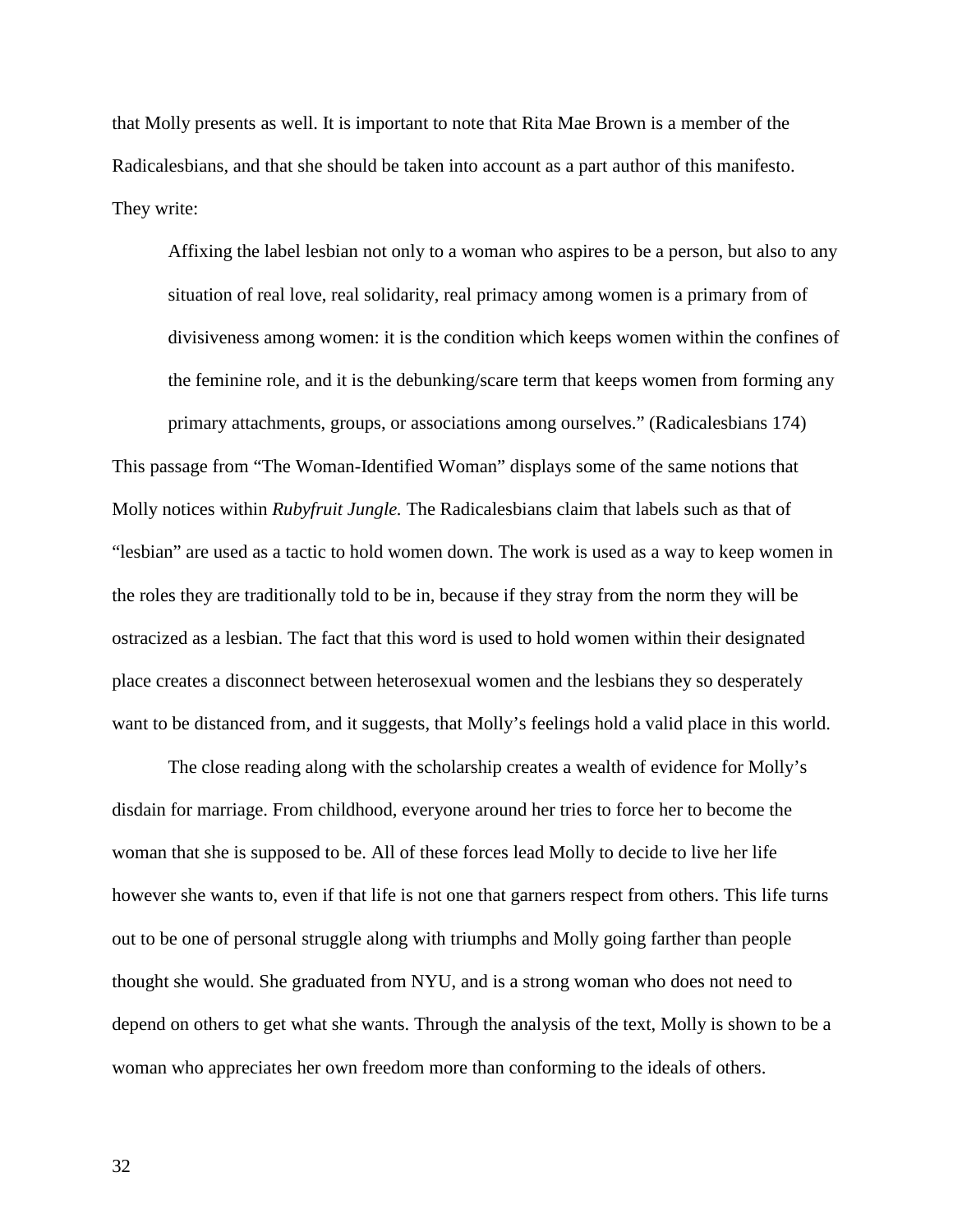## **Oranges Are Not the Only Fruit**

*Oranges Are Not the Only Fruit* written by Jeanette Winterson is a semi-autobiographical novel about Jeanette growing up in a very religious household where she is expected to marry a man, only have sex if necessary for reproduction, and raise children within the church. Jeanette comes into her homosexual feelings at an early age, but she is forced to hide and repent in order to be kept at home with her family instead of being seen as "sick." She eventually becomes unashamed of her feelings, and ends up leaving the church and everything she has ever known just to be able to live her life how she wants to. Jeanette is the narrator of this novel, and her inner monologue allows for readers to understand how Jeanette feels at different stages in her life. Along with this, there is also a fantasy component within the chapters. These fantasy sections relate to the narrative that Jeanette is telling, and this lets the narrative that Jeanette is telling continue to flow.

Jeanette is told as a child that she will never get married. She sees all of the women in her community unhappy in their marriages, becomes disinterested in the idea, and does not want to marry just to appease her community. She is forced to choose between the church and her feelings. At first, she chooses the church, and she lives unhappily, trying to repress her own feelings. Eventually, she leaves the church and everyone in her life because she refuses to hide her feelings anymore. Jeanette ends up seeing her former lover Melanie getting married to a man, and acting like she has grown out of her homosexual feelings. Jeanette resents Melanie for this, and this acts as another form of negativity added to the idea of marriage on Jeanette's mind. Jeanette transforms as an individual throughout the novel, and all of the negativity around her leads to the disdain for marriage since it only ends with unhappiness for the rest of your life. Jeanette does not view marriage in the same way Molly does. She sees same-sex marriage as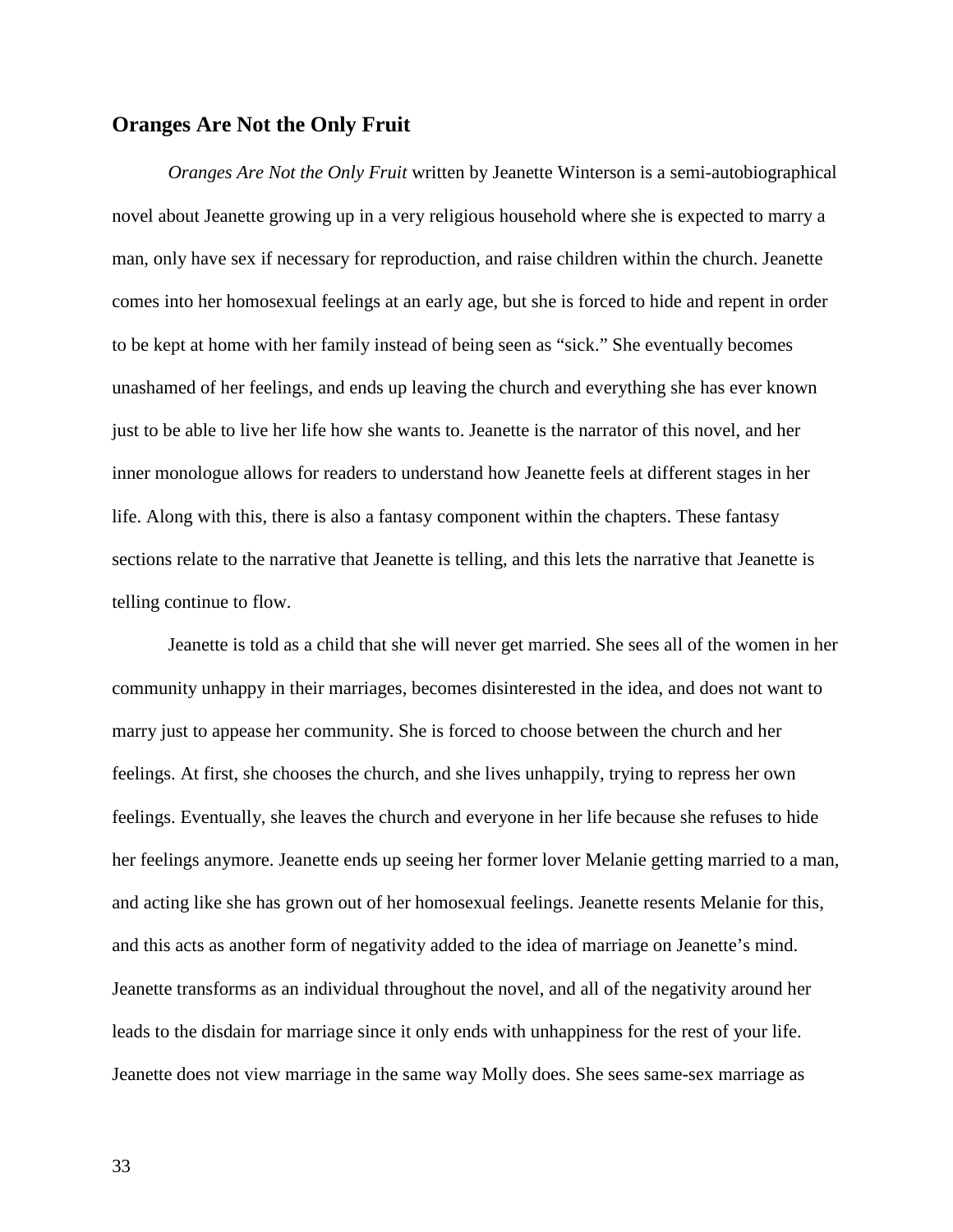something that is not attainable. While she understands that marrying a woman could happen, her negative associations with marriage outweigh any desire she would have to marry anyone. She sees marriage as a path to unhappiness no matter who it is with.

There is not a particularly large amount of critical scholarship on this novel which pertains to the subject of this thesis, however, there are two articles which incorporate different elements. The first article is written by Lies Xhonneux and titled "The Classic Coming Out Novel: Unacknowledged was Challenges to the Heterosexual Mainstream." This article discusses how coming out novels are often criticized for their rigid nature because they often end up failing to critique the system of internalized homophobia and forced heterosexuality that is seen as what should be a large focus of the genre. Xhonneux fights back against these claims through analysis of three different coming out novels. For her article she chooses *Oranges Are Not the Only Fruit*, *Zami: A new Spelling of My Name*, and *A Boy's Own Story*. Each of these novels is studied for its own merit, but Xhonneux's claims about Winterson's novel are the relevant ones to state at the moment.

Her analysis of *Oranges Are Not the Only Fruit* begins by setting this novel apart from its peers by discussing its non-linear structure. This is shown through several narratives that Jeanette tells, where she begins one story, a key word calls her to tell another story, and then she returns to finish the original story she was trying to tell. This jumpy nature shakes off the rigidity of traditional coming out novels. Xhonneux presents evidence for this claim with several instances like "when Jeanette is thinking about marriage and wonders why she cannot 'fall in love like everybody else,' she adds almost casually that 'some years later, quite by mistake, I did' (75). The narrative thereby moves effortlessly to the story of Jeanette meeting her first lover Melanie"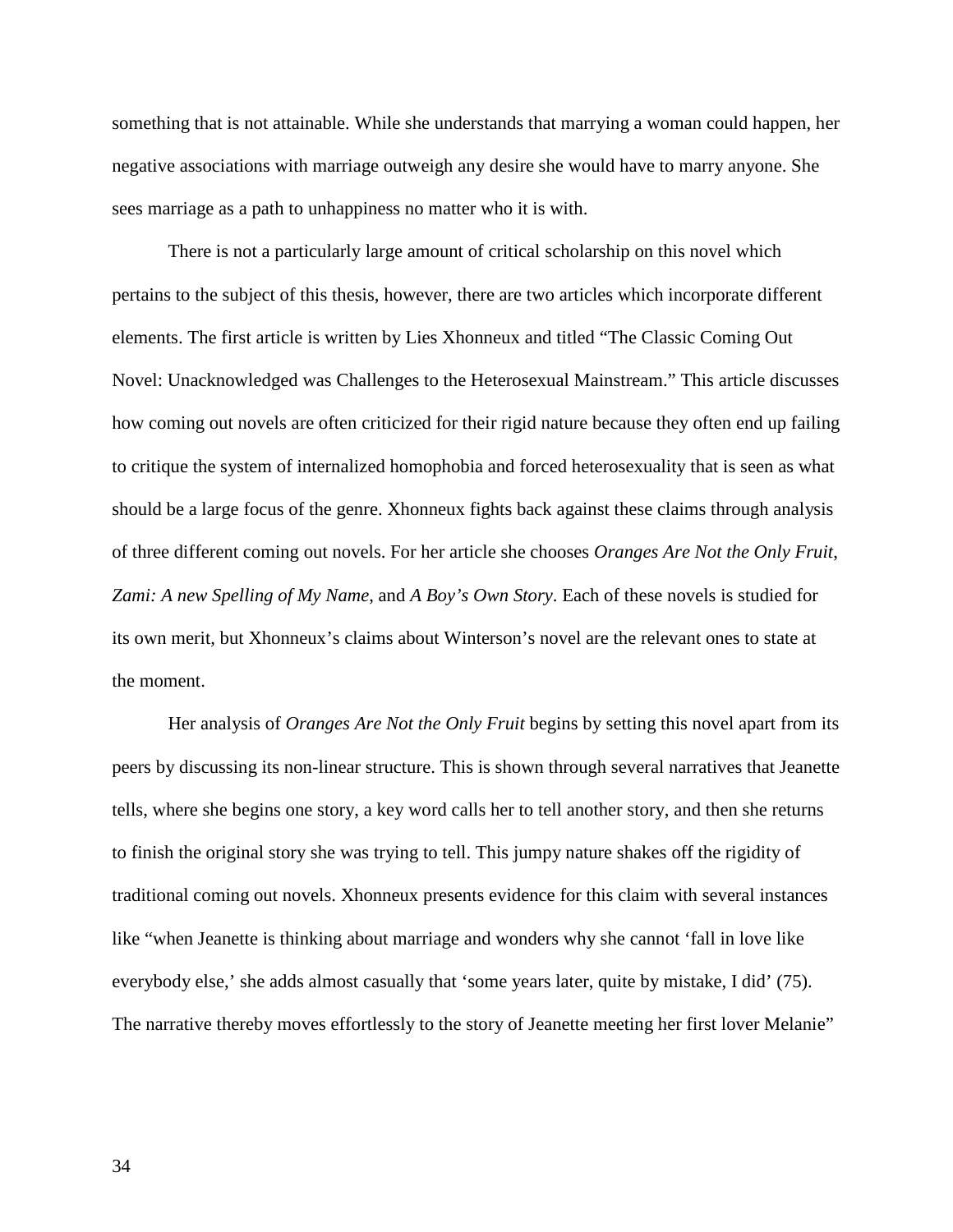(103-104). This non-linear design allows more mobility for Jeanette as a character to move as a real person would within the world, and she takes advantage of that movement m the novel.

Xhonneux makes another major point involving *Oranges Are Not the Only Fruit* when she discusses the main viewpoint of traditional coming out novels. She makes the claim that the genre is often criticized because the main characters cannot seem to get past their identity. The main aspect of their personalities revolves around the fact that they are LGBT individuals, and not much happens from there. Then the characters end up coming across as one-dimensional and only talking about themselves in terms of the identity that they claim. This claim is reversed when Xhonneux discusses both *Oranges Are Not the Only Fruit* and *Zami*. She writes, "As we move from *A Boy's Own Story* to *Oranges Are Not the Only Fruit* and *Zami,* we notice that lesbianism is clearly not the protagonists' sole encompassing viewpoint, but rather a *constituent* of their identities. This constituent therefore becomes a possible site for protest and change, instead of something these narratives are merely working to establish and fix" (108-109). Xhonneux uses her arguments to make a claim that Winterson uses her writing to create a different type of coming out novel, one that shows a realistic lifestyle rather than a literarily manufactured one.

The other relevant piece of critical scholarship on *Oranges Are Not the Only Fruit* is "Models for Female Loyalty: The Biblical Ruth in Jeanette Winterson's *Oranges Are Not the Only Fruit*" written by Laura Bollinger. This article deals heavily with the relation between Ruth, the biblical book, and how the story of Ruth plays into Winterson's narrative. Each of the chapters of the novel are titled by a biblical book, ranging from Genesis to Ruth. Bollinger discusses how the main story within the book of Ruth is the bond that Ruth forms with her mother-in-law Naomi. Ruth is so devoted that she says, "Wither thou goest, I will go; and where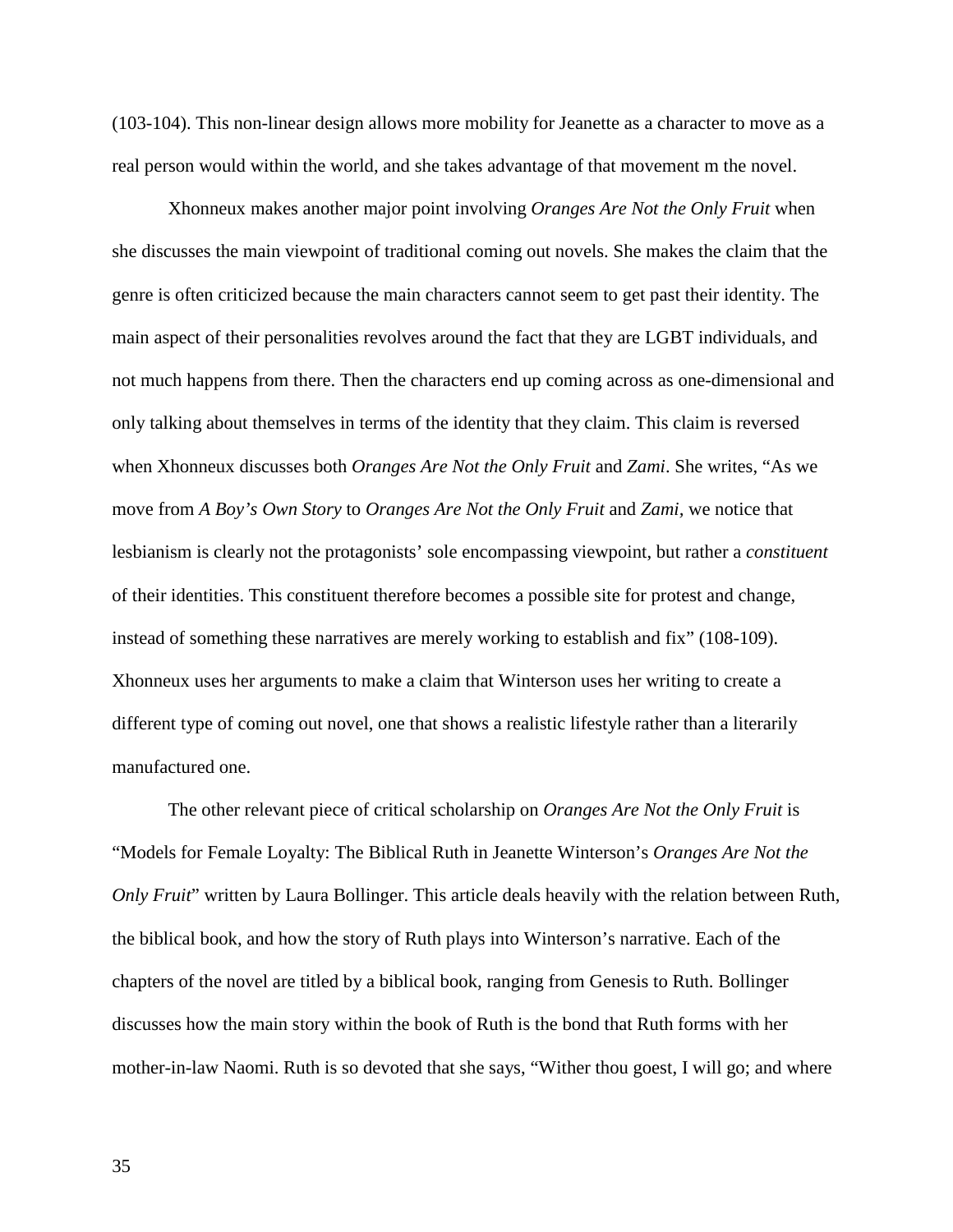thou lodgest, I will lodge: thy people shall be my people, and thy God my God: Where thou diest, will I die, and there will I be buried: The *Lord* do so to me, and more also, if aught but death part thee and me" (Ruth 1:16-17). This passage contains the ultimate lines of devotion to Naomi, and provides insight into how this book functions within *Oranges Are Not the Only Fruit*.

Bollinger uses the aforementioned passage to create a link between Jeanette and her mother. Bollinger uses the ideas of psychologists like Sigmund Freud and Carol Gillian to assert the claim that mothers and daughters have a longer lasting relationship, and that the daughter wants to stay at home as long as she can in order to retain the close relationship. She backs this up by writing, "The central relationship in the text is between Jeanette and her mother, whose commitment to evangelism leaves her uninvolved with Jeanette's development and intolerant of her daughter's sexuality. Despite their differences, however, Jeanette does not reject her mother, but continues the relationship even after her mother has forced her to leave their home" (Bollinger 364). This statement points to Jeanette wanting to preserve the relationship between herself and her mother as a way to allow herself to continue to grow as a person, rather than ending up feeling like she is lacking because of the relationship she has lost.

Bollinger then points out a major difference between the biblical Ruth and its effect on the narrative. She writes, "Although the Ruth story offers a powerful model of female bonding, it still visualizes (heterosexual) marriage and motherhood as a requisite for female fulfillment" (Bollinger 372). This is in stark contrast of how Jeanette operates in the novel, and she does not live unfulfilled because she does not have a man. In fact, she is much happier that way because then she does not have to live a life filled with unhappiness because the men in her community never seem to be able to give the women the "fulfilled" life they they claim to.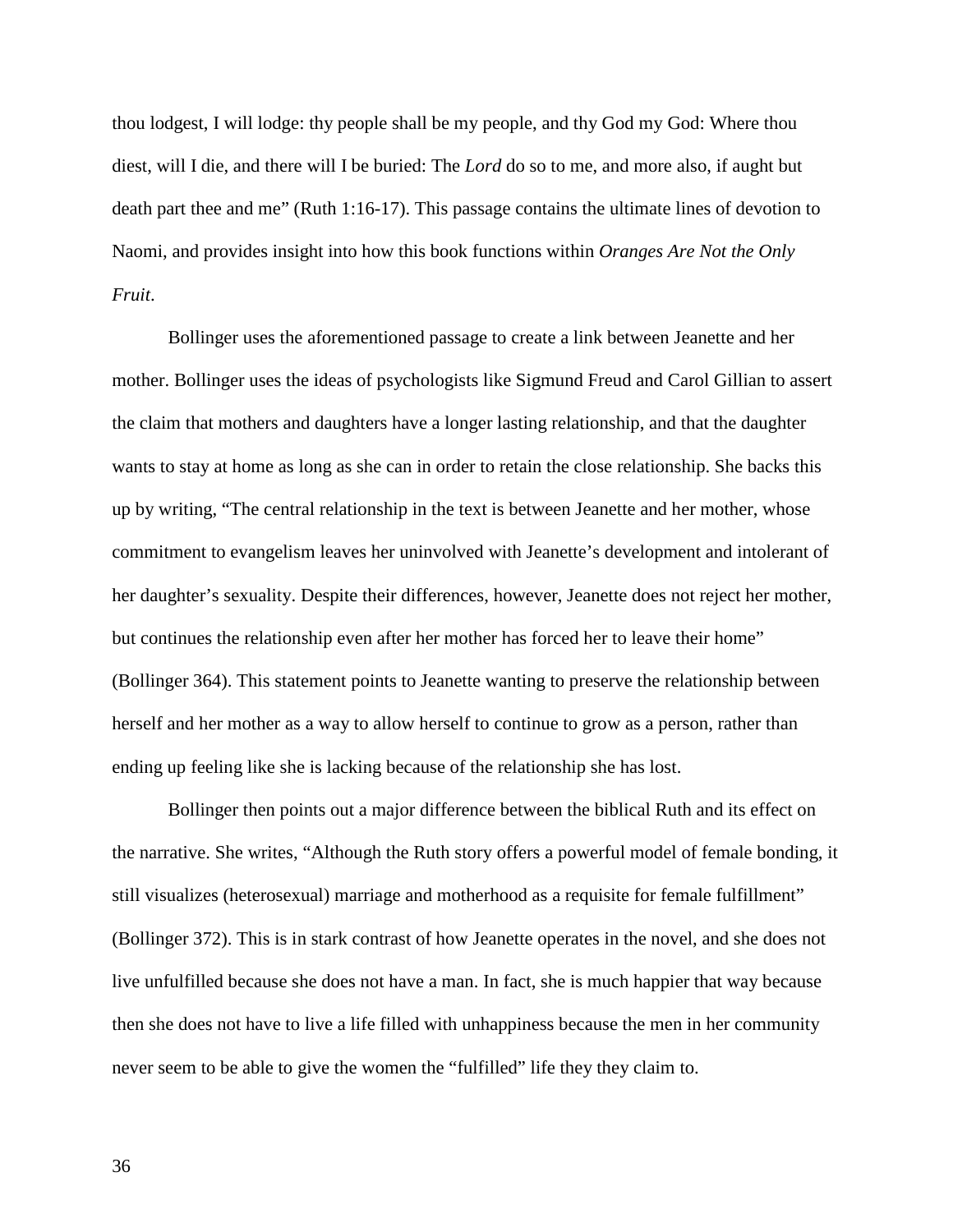Besides this counterpart, Bollinger asserts that the relationship between Jeanette and her mother heavily correlates to the relationship between Ruth and Naomi. These relationships add layers onto Winterson's narrative, and they show how varied and complex the story of Jeanette truly is. It paves the way to show how the relationships within *Oranges Are Not the Only Fruit* are more important than they may seem at first glance. Bollinger's article presents Jeanette and her mother as a more interconnected pair than a first glance might suggest. Her claim adds an intrinsic layer onto the relationships within the novel, as well as themes within the entirety of the novel itself.

"Once, when I was collecting the black peas, about to go home, the old woman got hold of my hand. I thought she was going to bite me. She looked at my palm and laughed a bit. 'You'll never marry,' she said, 'not you, and you'll never be still.' She didn't take any money for the peas, and she told me to run home fast. I ran and ran, trying to understand what she meant. I hadn't thought about getting married anyway" (Winterson 7).

This quote is from Jeanette's childhood, where she is told just by her looks that she won't be getting married. It gives a sense of foreshadowing to the rest of the book since she will get in relationships with various women. She even says that she hasn't given thought to getting married, even though in her evangelical household getting married and having children are presented as the most important things in life. This lack of thought could be because Jeanette never envisioned a married life for herself after seeing all of the women around her, or it is very likely that she has not thought about marriage since she is still a child who is far off from getting married.

This lack of thought does seem strange, however, because as Jeanette grows it is practically all her mother wants. Her mother wants her to become as influential as she is within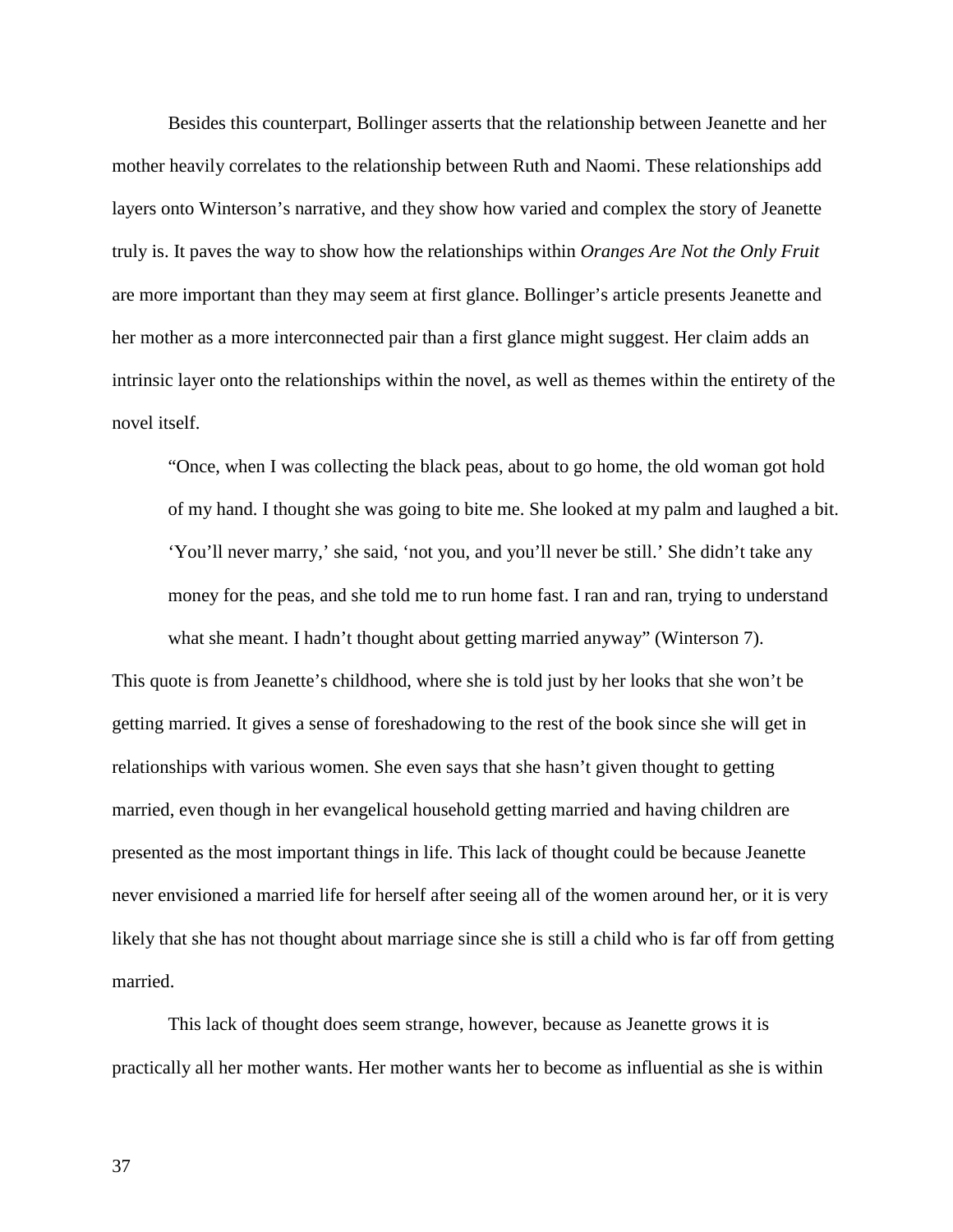their church, to get married to a man who will be in their community, and above all to stay chaste. All of these combine into a childhood of having expectations thrust upon her before she could even understand what they would mean. These expectations along with the gypsy telling her that she will never marry creates a disconnect between the life she is expected to live and the life that she will inherently live. This disconnect shows how the life her mother wants her to live and the life that the gypsy predicts for her are mutually exclusive. These two lives cannot intersect, and one person will have to give in: Jeanette or her mother. It creates an interesting scenario that Jeanette continues to have to pull herself through just to achieve the life that will make her the happiest.

Jeanette continues to go through her daily life, and she starts to think about the men in her community. She finds them repulsive, and she begins to feel bad for their wives. She does not understand why women would want to spend the rest of their lives with ugly and horrible men simply because they are supposed to. Jeanette then has her first moment of rejection for marriage. She thinks, "Then I remembered the gypsy. 'You'll never marry.' That might not be such a bad thing after all" (Winterson 13). This inner monologue shows Jeanette's beginning thoughts of resistance to marriage, even as a child. She begins to think fondly on the fact that she may not get married someday. This thinking alludes to her even more defined later thoughts where she does not want to get married because of her experience with women that are married around her.

Along with the close reading of passages that analyze the first real exposure that Jeanette has to thinking of her own marriage, there is a piece of writing that makes an additional claim. This claim discusses how lesbians are treated early in their lives, and how these women must

38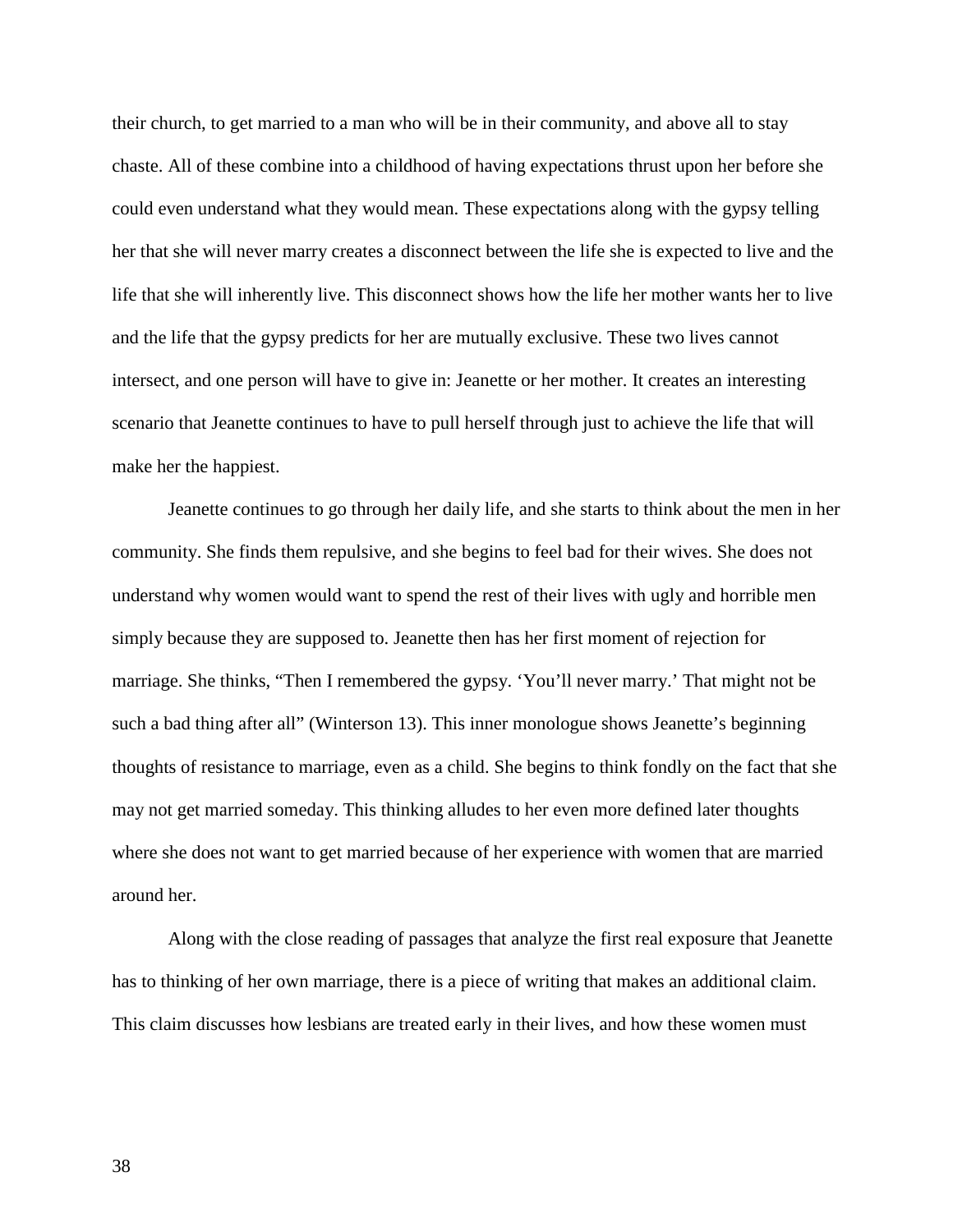learn how to adapt themselves to stay safe and unobserved in a society that wants to keep them within its rigid confines. These lesbians feel the weight of society far earlier than their peers:

The turmoil she experiences tends tends to induce guilt proportional to the degree to which she feels she is not meeting societal expectations, and/or eventually drives her to question and analyze what the rest of her society, more or less accepts. She is forced to evolve her own life pattern, often living much of her life alone, learning usually much earlier than her "straight" (heterosexual) sisters about the essential aloneness of life." (Radicalesbians 172)

This quote from the Radicalesbians explains the difficulties faced by lesbians very early in life. These women have to learn to adapt and hide because they are aware that their actions and feelings are not accepted by those around them. The statement from "The Woman-Identified Woman" manifesto points to hardships that Jeanette would go through, especially within her evangelical community. Jeanette will have to learn to hide her relationships, but this will eventually be found out anyway. Then Jeanette' hardships will really begin to take hold of her.

Within *Oranges Are Not the Only Fruit* there are recurring fantasy stories that are intercut with the narrative that Jeanette is telling. These fantasy stories takes place in a distant world with a prince trying to find his perfect wife, or a woman who gets tricked into being stuck with a wizard. These fantasy scenarios always relate back to Jeanette, and they give further insight into what she is really thinking about. This insight allows a more in-depth analysis of how Jeanette functions as a woman and a member of her community. She becomes more dynamic when she is not restrained by the expectations and guidelines that the world sets out for her. In a world without outside expectations, Jeanette can become the person that she truly wants and is meant to be.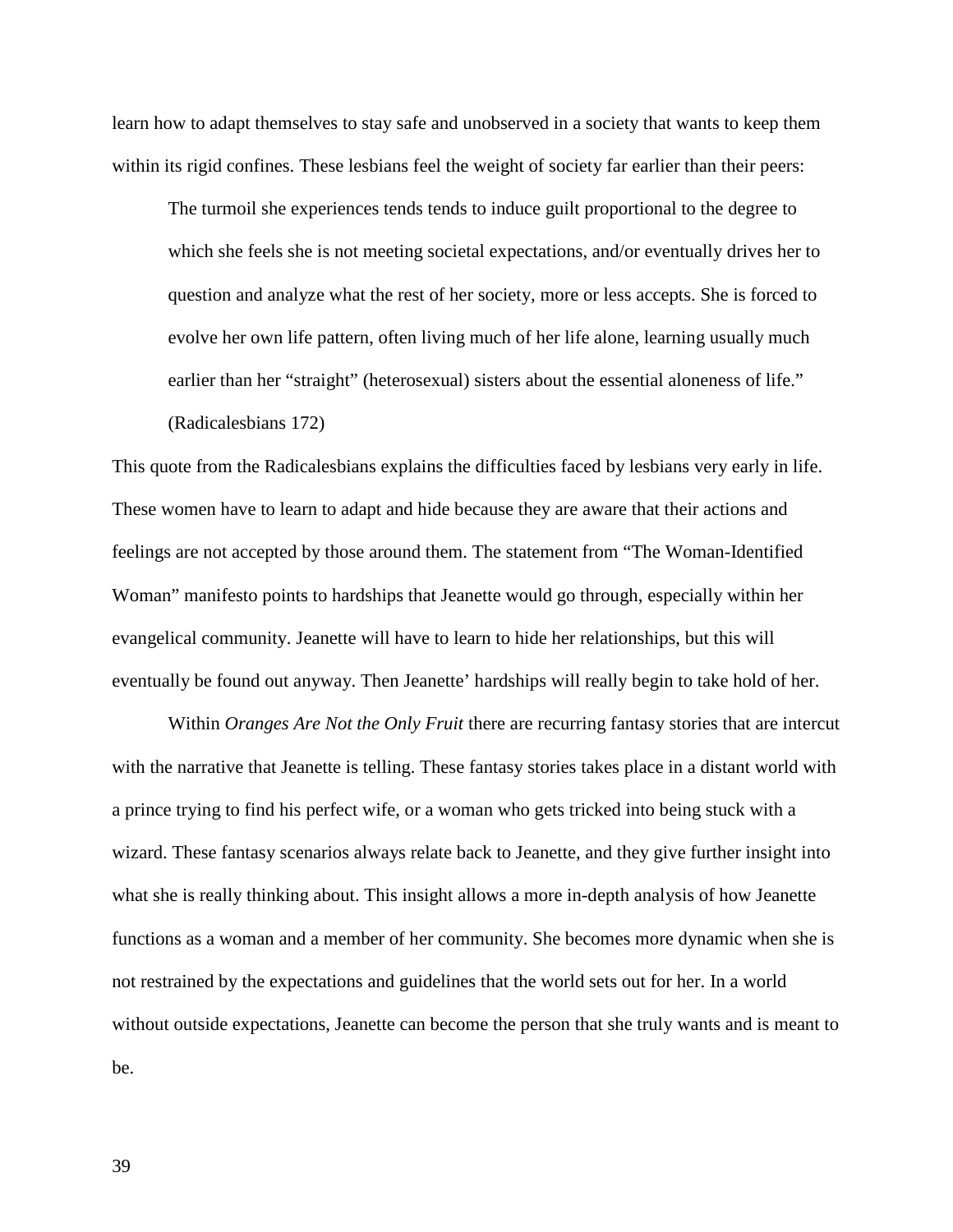The prince of the kingdom is lonely without having a wife. He longs for companionship, and wonders how he will be able to carry on without anyone by his side. He states, "'If only I could find a wife,' he sighed. 'How can I run this whole kingdom without a wife?'" (Winterson 61). This scenario presents a fantasy version of Jeanette's life. It is presenting a narrative where the ruler cannot function in life without a significant other. It is apparent that this notion is that of society and the church, rather than what Jeanette actually wants to happen. Jeanette is not desperate for a man to come into her life and make her whole. But the people around her are waiting for Jeanette to realize that her life will go nowhere without someone to take care of her. She will have no use in life if she does not get married and have children.

This fantasy world that has the values of the real world shows Jeanette having trouble escaping from these norms even when she is imagining. These values are so ingrained in her that she unintentionally puts then within her fantasy as well. There is a lack of separation between what Jeanette wants her life to be, and what everyone in her life wants it to be. This disconnect places Jeanette in a position where she is going to have to choose between her family and her church or living her life truly and loving women.

Ultimately Jeanette choose both at different times. She will try to hide, but as she grows older and gets more power within the church, she is expected to hide more. When she cannot do this they take away whatever power she has left. This makes Jeanette finally realize that she can never be herself within the church. She leaves the church, and she sets off on her own to attempt to create a life that she wants by the end of the novel.

Jeanette's fantasy world also creates a space where she can voice her true feelings without being afraid of the real world consequences. She can say that she loves girls or that she does not want to get married, and her mother cannot reject her any more than she already has.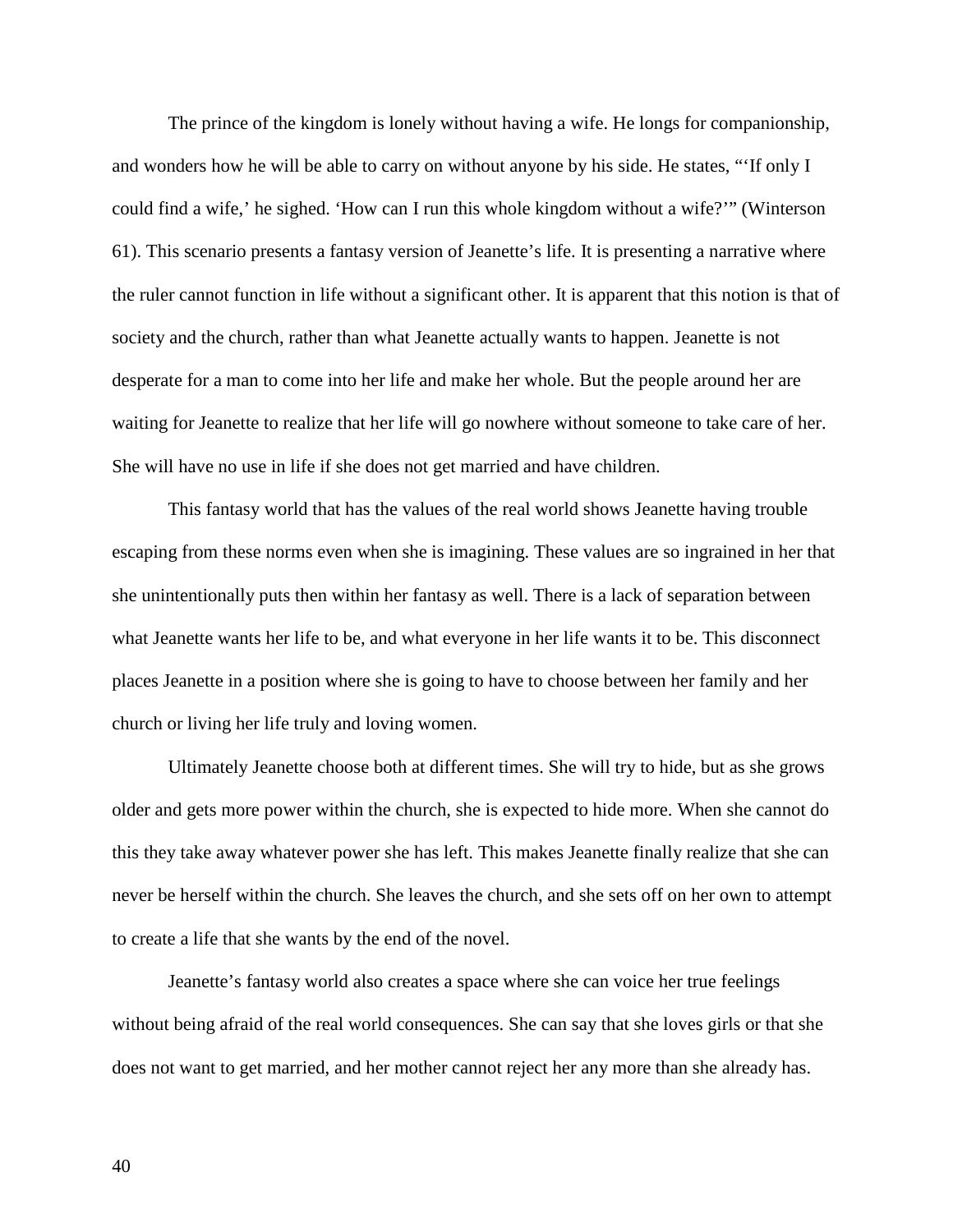This fantasy world is something that Jeanette sinks into at various times within the chapters and the stories that she is telling. Her fantasy narratives usually coincide with how she is feeling before they start, and sometimes she cannot even escape from her reality inside of these fantasies. The prince within the story has been looking for his perfect bride, and his advisor has been helping, searching near and far to find the perfect woman for him. They think they have found her in this moment, but she says,

"We've got to get moving, I'm taking you to the prince."

"What for?" Asked the woman, ladling out her own soup.

"He might want to marry you."

"I'm not getting married," she said.

The advisor turned to her in horror, "Why not?"

"It's not something I'm very interested in." (Winterson 63-64)

This passage delves farther into the fantasy world. Give the statements she makes within the story, this woman presents herself as a representation of Jeanette in this section of the fantasy narrative. The prince believes that it is his right to marry whoever he wants, but never considers that a woman would not want to marry him, or anyone else for that matter. However, this woman has a choice and she refuses. Later, when she is killed by the prince, it appears that this passage represents Jeanette being farther separated from her church and all of the expectations that they place on her.

She cannot even escape persecution in her fantasy life. In Jeanette's life, she tells her mother about her relationship with Melanie because she feels that her mother will understand her anyway. Instead she is locked in her room and prayed for until she breaks and repents. Within her fantasy, she stands up for herself and says that she will not marry the prince because she does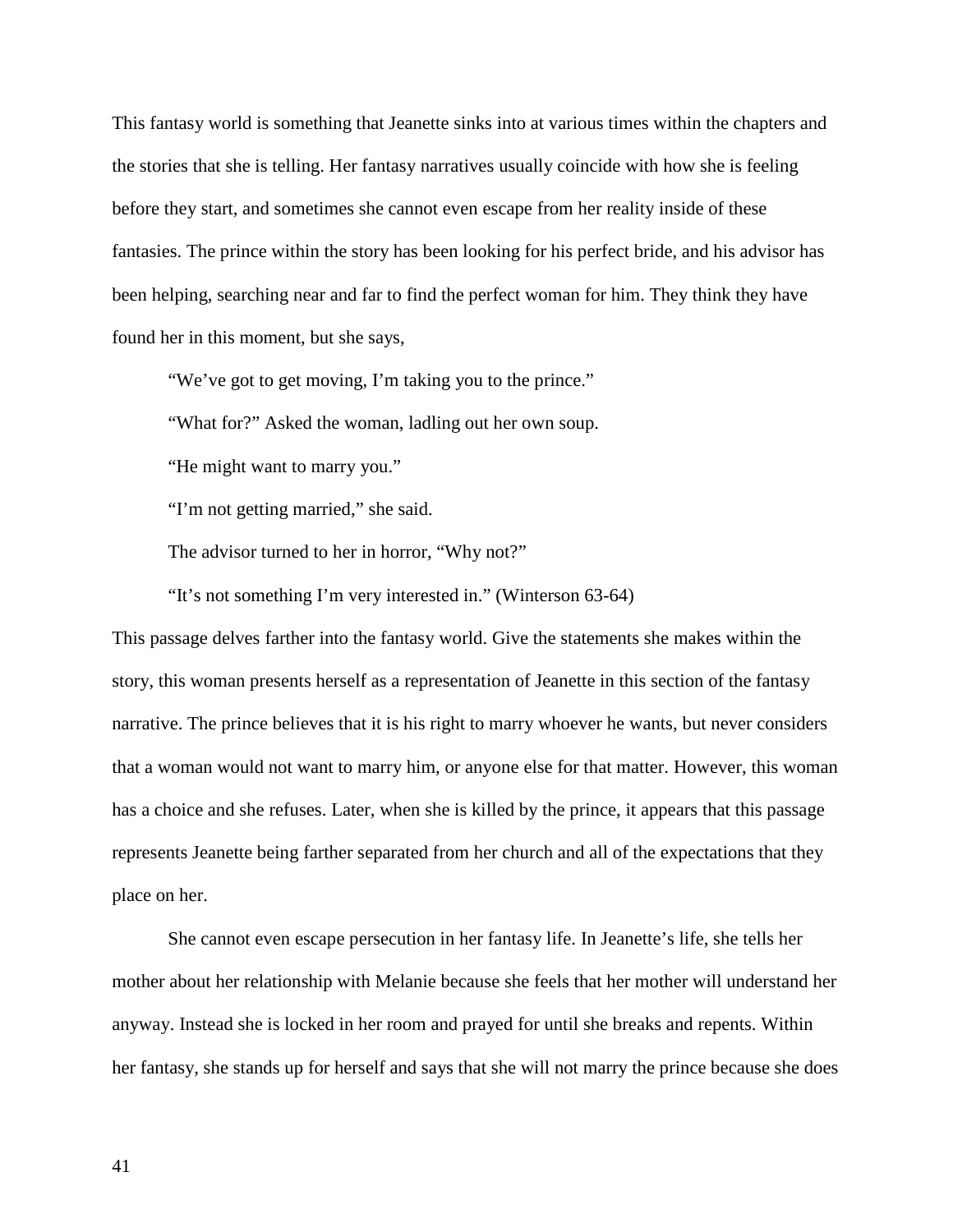not want to. That reasoning should be good enough because she does not owe the prince anything. However since she made a scene, the prince has her killed. This parallel shows how Jeanette lives her life bound by expectations, even in her fantasies.

As Jeanette grows older, she faces even more expectations from her religious community. In her church, she is expected to get married, have children, raise them in the church, and continue to evangelize. Instead, Jeanette only evangelizes, and in fact this is how she meets her lovers. When she meets Melanie, the two create their romance, and Jeanette decides to tell her mother. She wants her to understand and love her regardless. What her mother does is go to the head of their church, and have the two girls called up front. They are ridiculed as demons until they are supposed to repent. Melanie gives in easily, and is sent away to live somewhere where she will be free of temptation. Rather than just giving up Jeanette says,

"I love her."

"Then you do not love the Lord."

"Yes, I love both of them."

"You cannot."

"I do, I do, let me go." (Winterson 105)

Jeanette is put in a position where she has to choose between her feelings and everything else that she knows in her life. It shows the pressure that she is under to conform and get married. However, Jeanette does not think that these things are mutually exclusive, and this moment leads to her leaving the church. This situation creates an understanding for Jeanette that if she wants to live in her church, then she needs to give up on loving the people whom she wants to love. However, if she decides to live her life according to who she loves, then she will have to give up on her church and everyone she knows. The latter is what ends up happening, after a large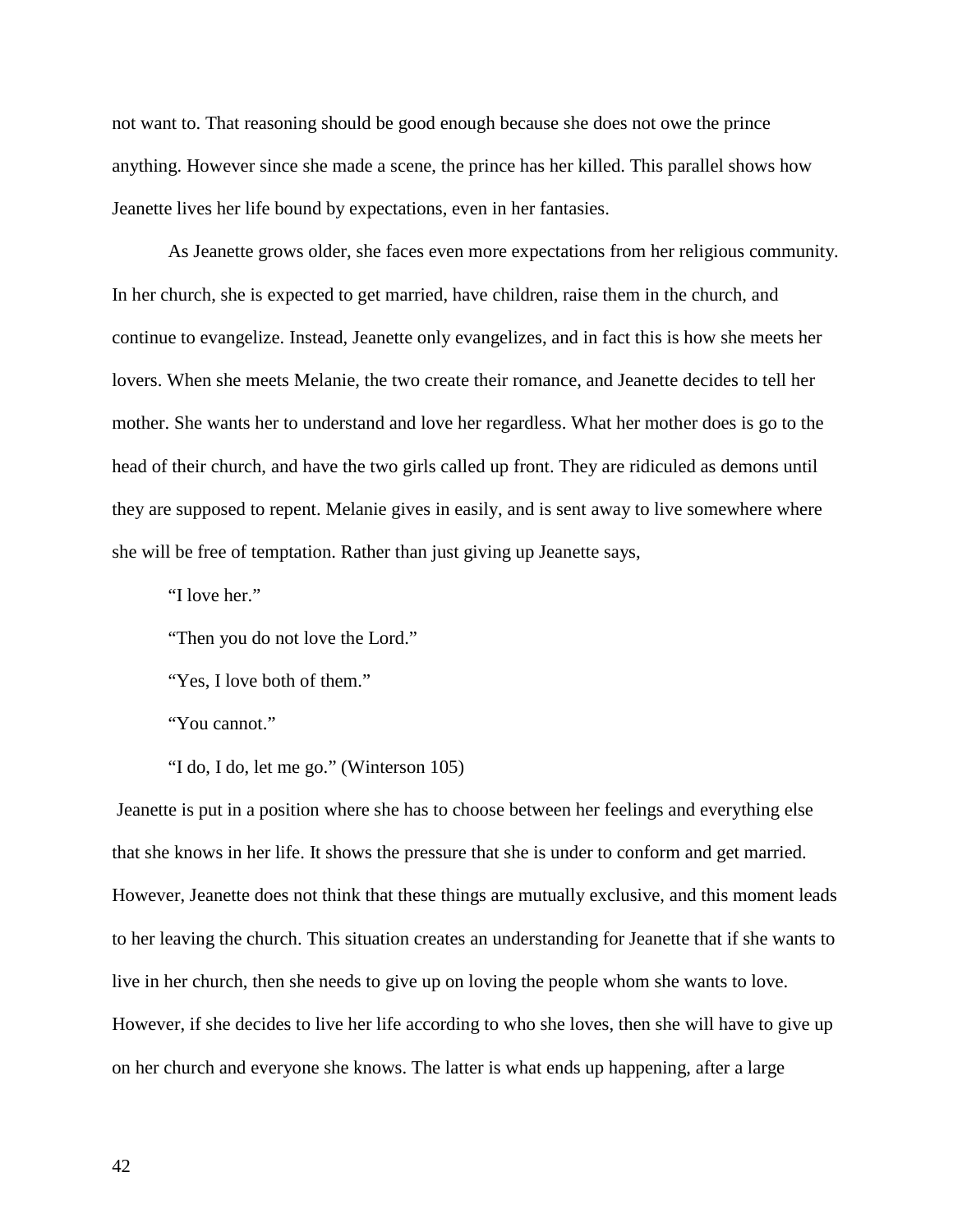amount of effort on Jeanette's part to remain within the church. She knows that she is not welcome so she does not force herself to stay.

By the end of the novel, Jeanette decides to leave her church and her family to pursue her own life. She walks around a beautiful city where she does not know anyone, and they do not know her. This opportunity creates an exciting experience for Jeanette, since she can live freely from these expectations—or so she thinks. Even in the city there is a person who approaches her and asks when the last time she saw her mother is. This draws Jeanette back into her former life where she says, "I came to this city to escape. If the demons lie within they travel with you" (Winterson 161). This passage shows how Jeanette may escape from her community and the expectations, but that does not mean that those expectations will not still haunt her and follow her through life. These expectations have been so far ingrained in her that she feels them even when she is in a different environment. Although she has rejected them, these expectations continue to weigh down upon her, and although she has left, she now has to grapple with that decision rather than hiding herself. Jeanette's existence is a complex and varied one that creates a lack of mobility for her. Even through all of this, she still manages to grow as a person, and return home to see her mother, where the ending is left quite ambiguous.

Along with Winterson's work itself, critical scholarship lends itself to understanding the role of religious and familial expectations within *Oranges Are Not the Only Fruit*. Stimpson's article discusses the importance of a family structure in a lesbian life. Other scholars have also touched upon the importance of a mother-daughter relationship within the lesbian's life, but she says, "The tension between the role of mother, which the lesbian may desire, and the traditional family structure, in which women are subordinate, is obviously far more characteristic of lesbian than gay-male writing. A man may have both paternity and power, but a woman must too often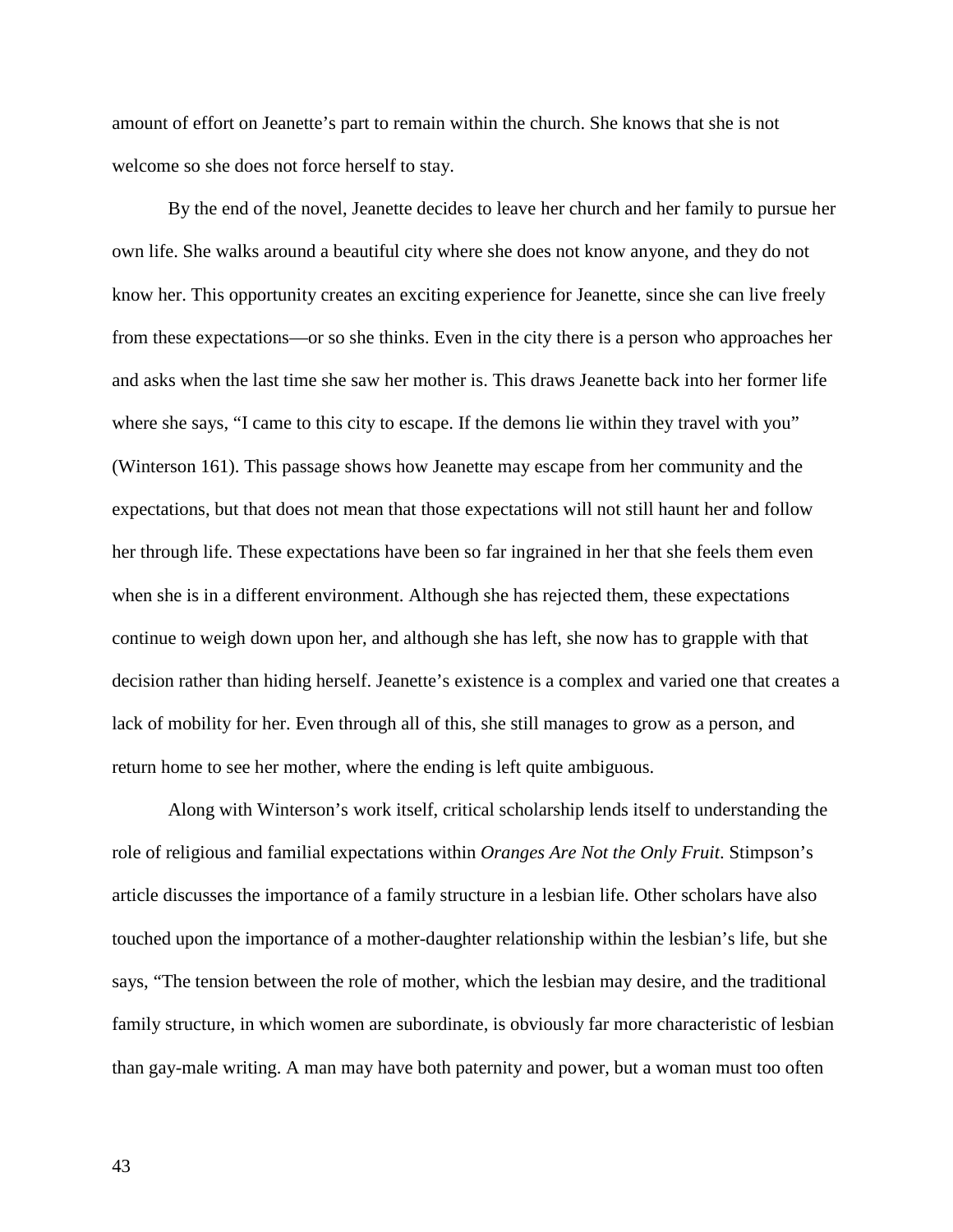choose between maternity and comparative powerlessness" (Stimpson 373). Here, she shows that Jeanette's choice between one way of life or a completely different one is not a unique experience. Lesbians are forced to make this choice, and they are shamed if they choose not to have a family since that is the "right" way to be a woman. Stimpson claims that this is a characteristic of lesbian writing because the men are often given that chance to "have it all" in their life. However, the women often have to choose, and this choice will follow them for the rest of their lives. This relationship that Jeanette has with her mother is similar to the one that is shared between Molly and Carrie. This relationship is one that consists of being rejected by a mother, and then as an adult the child tries to mend the relationship with a degree of success.

This is true for Jeanette. She is forced to choose between her church and her sexuality, and she ends up choosing herself. Seeing her be true to herself creates a feeling of a happy ending in and of itself, but it also begs the question of why a woman has to choose to leave something behind in order to become the person she desires to be. Above all, Jeanette ends up deciding not to get married not because she thinks that marriage is unimportant, but because of the exposure she has had from her community. Marriage is an important part of her church society, but all of the women Jeanette sees are unhappy within their marriages, including her mother. Jeanette's father lives with their family, but he is rarely around and holds almost no power within the household. Jeanette's mother often would ridicule him, and the other women in the community would continually talk about how useless their husbands are. Jeanette brings up a story where she says, "There was a woman in our street who told us all she had married a pig. I asked her why she did it, and she said 'You never know until it's too late,' Exactly" (Winterson 71). This statement presents the downside of marriage for Jeanette. She sees that practically all of the women in her community are unhappy in their marriages. The "exactly" at the end shows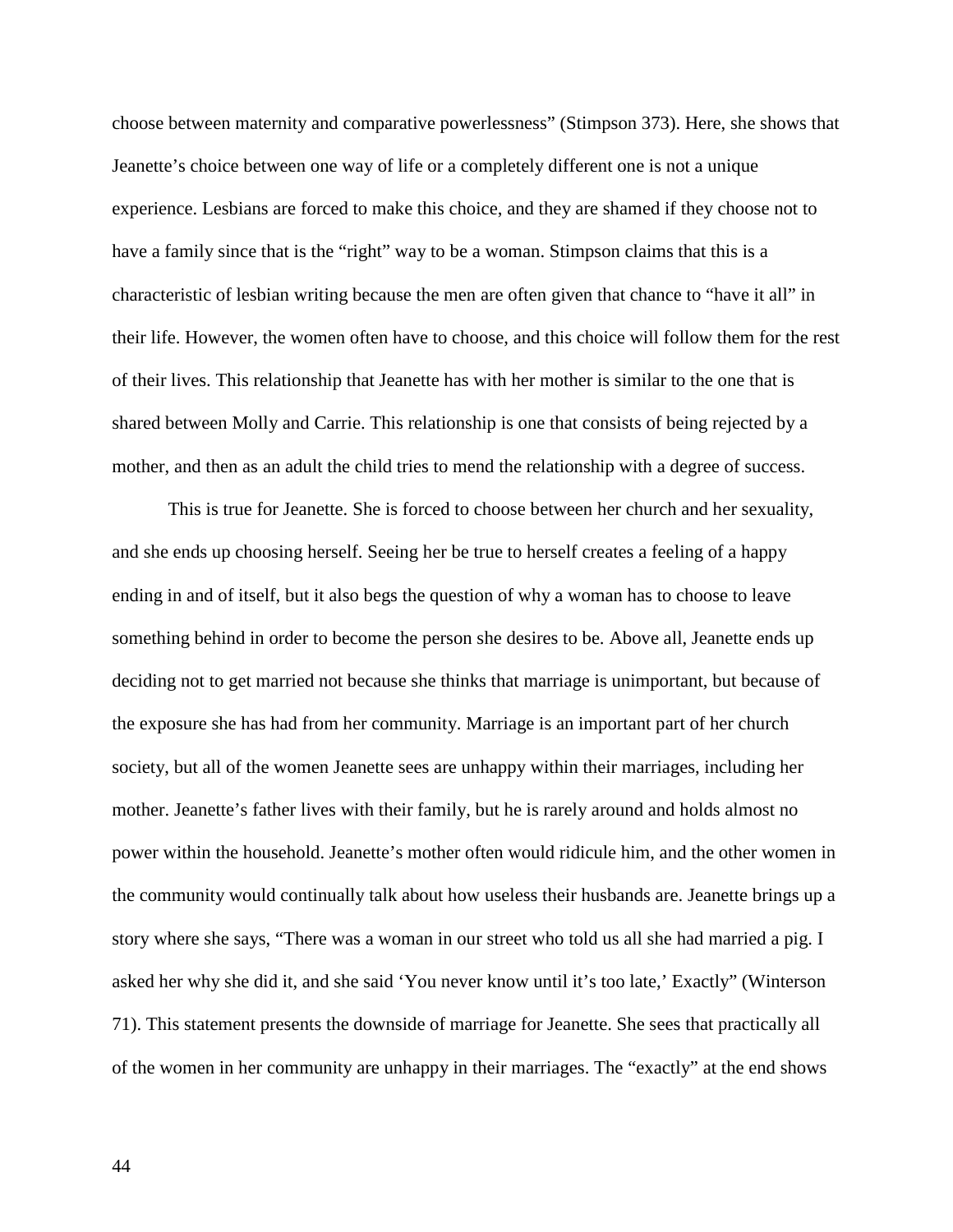that Jeanette is doubtful in marriage because she doesn't want to be trapped with someone who turns out to be completely different than the person she married.

It seems as if the women in her community have just accepted what they have gotten, and continue to live unhappy lives with their husbands because they see no other option. This life does not appeal to Jeanette. She does not want to live unhappily and live a married life simply because she is "supposed" to. This dilemma is part of the reason why she does not want to get married. When given the choice between being married or being happy, Jeanette chooses to be happy.

Jeanette continues to watch the women around her struggle living within the unhappy marriages they have. The majority of the women around Jeanette who talk about their marriages are constantly complaining about their situation. However, they would never do anything to distance themselves from their marriage because being married is seen as following the expectations. Something like separation or divorce would immediately ostracize a woman from the church community. Some women would talk about how their husbands are just alcoholics who offer nothing, but that there is nothing that they can do about it. Some women wish that they could change their situation, but they know that it will never happen. Jeanette has a conversation with her aunt where she started by telling Jeanette,

"There's time enough for you to get a boy."

"I don't think I want one."

"There's what we want," she said, putting down a jack, "and there's what we get, remember that." (Winterson 73-74 )

This conversation presents more of the expectations that fall on Jeanette from her community. As if it doesn't matter that she doesn't want to get married or be with a boy, that is what is expected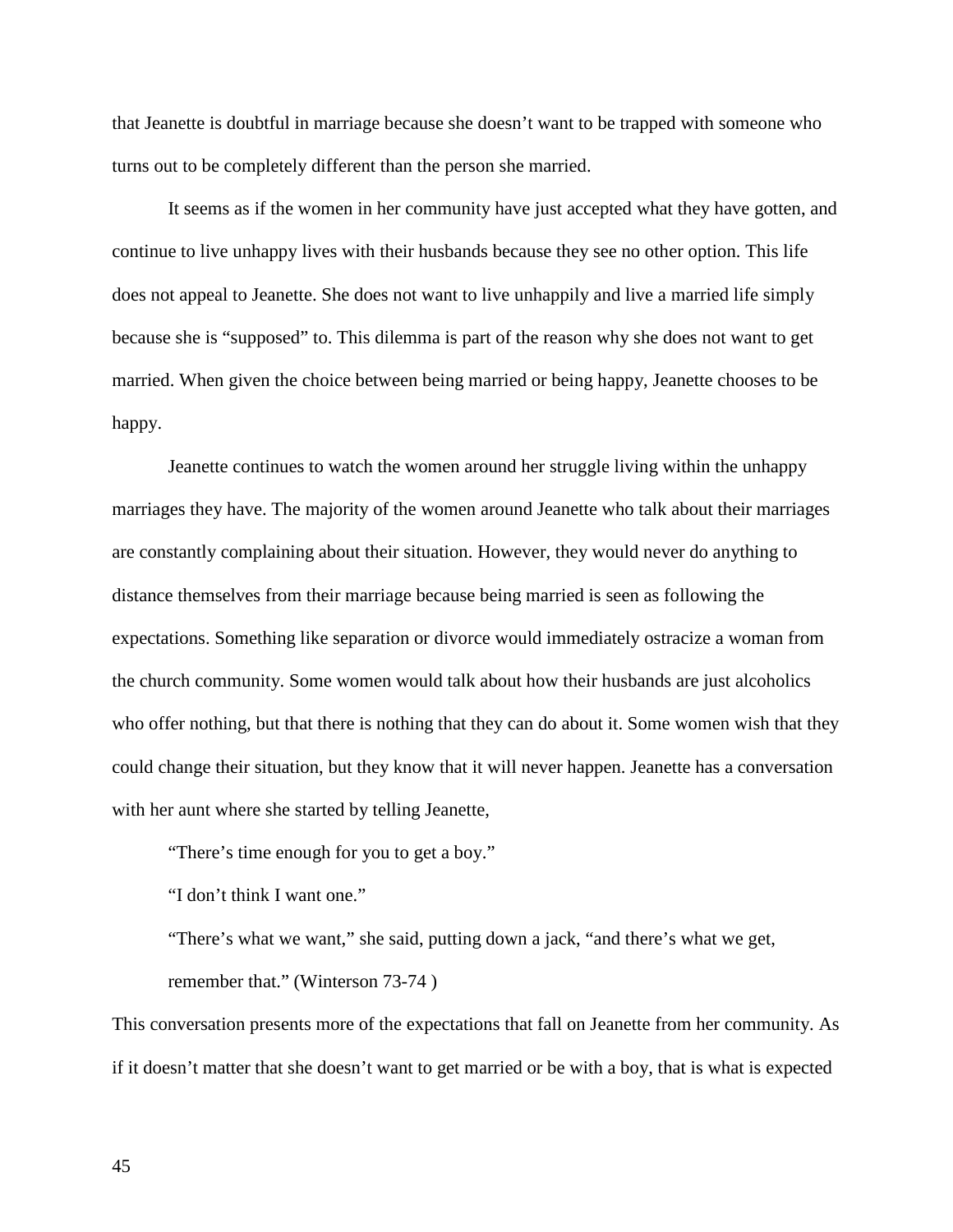so that's what will happen. Her aunt seems as if she went through a dilemma like Jeanette's where perhaps she did not want to get married, but she followed the rules placed before her instead. She lives unhappily with Jeanette's uncle, while the women continue to refer to men as beasts. All of this leaves Jeanette's wondering why anyone would get married since all it does is end up with unhappiness.

Towards the end of the novel, Melanie returns to the church community with a man that she says she is going to marry. Jeanette can see that Melanie is trying to show that she has "grown out" of her phase where she liked women, and that she is now prepared to live her adult life within marriage. Melanie is presented as a powerless figure, even though she is not yet married. Jeanette dislikes the idea of Melanie getting married, but she does not want the reader to be confused by her disapproval. She says, "So I didn't object to Melanie getting married, I objected to her getting married to *him*. And she was serene, serene to the point of being bovine" (Winterson 124). This statement places Melanie in the realm of a married woman. This portrayal sheds a light on how Jeanette could see herself becoming if she gives in to her community and just marries a man. She thinks that this decision is one that is a self-sacrifice not worth making, and that Melanie is now going to live a life that is a miserable lie. This situation makes marriage appeal even less to her, and Jeanette does not understand how someone like Melanie can just change her mind and decide to live this life. She chooses to live as she wants to, because even if she is alone she will at least be happy rather than living a lie.

Melanie functions within *Oranges Are Not the Only Fruit* like Leota does within *Rubyfruit Jungle*, and similarly to how Beth functions within *Odd Girl Out*. These three women reject their relationships with women, and they grow up to be the heterosexual women that they feel they are meant to be. Melanie and Leota both end up marrying men, thinking that the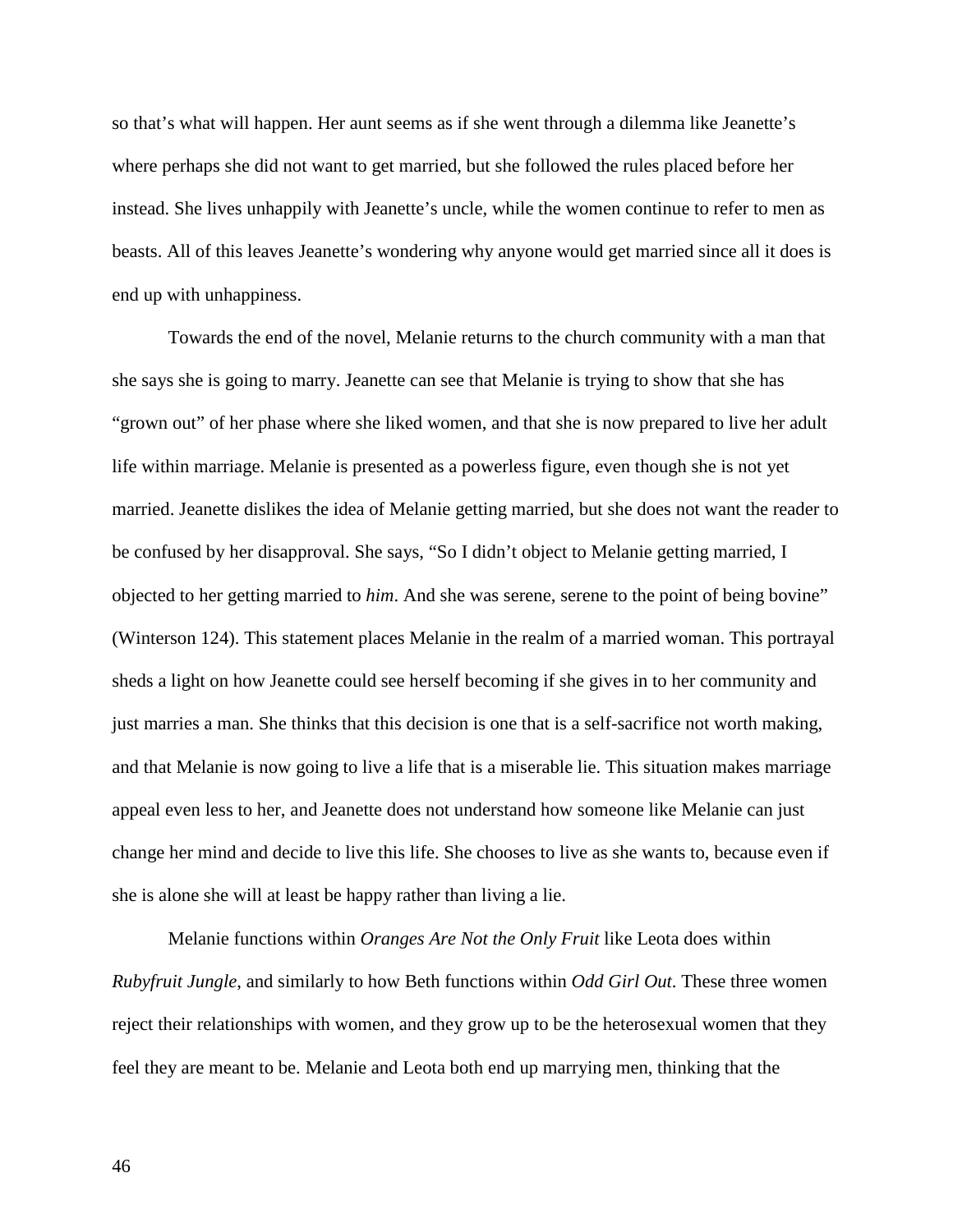protagonists are fooling themselves if they think that they can live a homosexual life forever. Similarly, Beth is convinced that Laura will grow out of her feelings, and she returns to her boyfriend instead of pursuing a life with Laura. All three of them choose to live a heterosexual life rather than embracing the feelings that they have.

Along with Winterson's novel, there is critical scholarship that adds onto Jeanette's disinterest in marriage. Zimmerman's monograph focuses on various topics, but she speaks on *Oranges Are Not the Only Fruit* as well. She discusses the characteristics of Jeanette's story, and this explanation adds depth into understanding Jeanette's struggle and/or reasoning. She writes, "Jeanette's coming out story, her understanding of difference, and her experience of maternal power—all themes characteristic of lesbian novels—are placed within the context created by her particular class and religious culture, not divorced from it" (Zimmerman 230). Zimmerman's statement shows that Jeanette's struggle is something that is shown widely in lesbian fiction. It shows a wide scope of what Jeanette deals with throughout the novel. All of these characteristics create a space for Jeanette to decide that she does not want to be married. She can choose to live her life freely from the unhappiness that a spouse would bring. Jeanette's choice shows how much power she truly wields within her own narrative.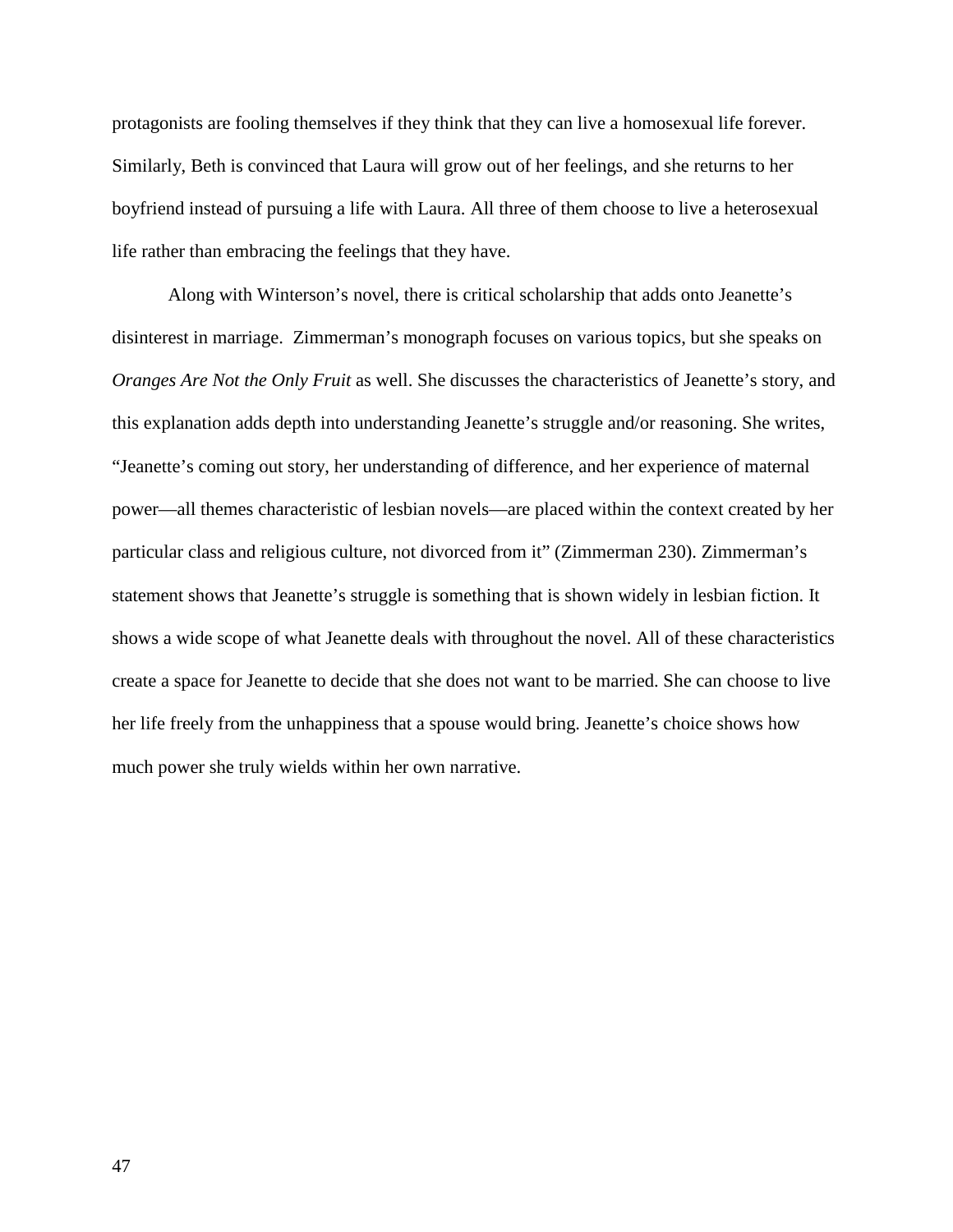#### Works Cited

Bannon, Ann. *Odd Girl Out*. N.p.: Gold Medal, 1957.

Bollinger, Laurel. "Models for Female Loyalty: The Biblical Ruth in Jeanette Winterson's *Oranges Are Not the Only Fruit*." *Tulsa Studies in Womens Literature*, vol. 13, no. 2, 1994, pp. 363–380. *JSTOR*, doi:10.2307/464115.

Brown, Rita Mae. *Rubyfruit Jungle*. N.p.: Daughters, 1973.

- De Lauretis, Teresa. "Sexual Indifference and Lesbian Representation." *Performing Feminisms: Feminist Critical Theory and Theater* Ed. Sue-Ellen Case, Baltimore: The Johns Hopkins University Press, 1990. Pp. 17-39.
- *Forbidden Love: The Unashamed Stories of Lesbian Lives*. Dir. Lynne Fernie and Aerlyn Weissman. Studio D, 1992.
- Harris, W. C. "Dr. Molly Feelgood; or, How I Can't Learn to Stop Worrying and Love Rubyfruit Jungle." *EAPSU Online: A Journal of Critical and Creative Work*, vol. 1, 2004, pp. 23- 41.
- Helmer, Kristen. "Readin Queer Counter-narratives in the High-School Literature Classroom: Possibilities and Challenges." *Discourse: Studies in the Cultural Politics of Education*, vol. 37, no. 6, 2016, pp. 902-916.
- Mandrell, James. "Questions of Genre and Gender: Contemporary American Versions of the Feminine Picaresque." *NOVEL: A Forum on Fiction*, vol. 20, no. 2, 1987, pp. 149-170. doi:10.2307/1345875.
- Radicalesbians. "The Woman-Identified Woman." *For Lesbians Only: A Separatist Anthology*, edited by Sarah Lucia Hoagland and Julia Penelope, Only Women Press, 1988, pp. 17-22.